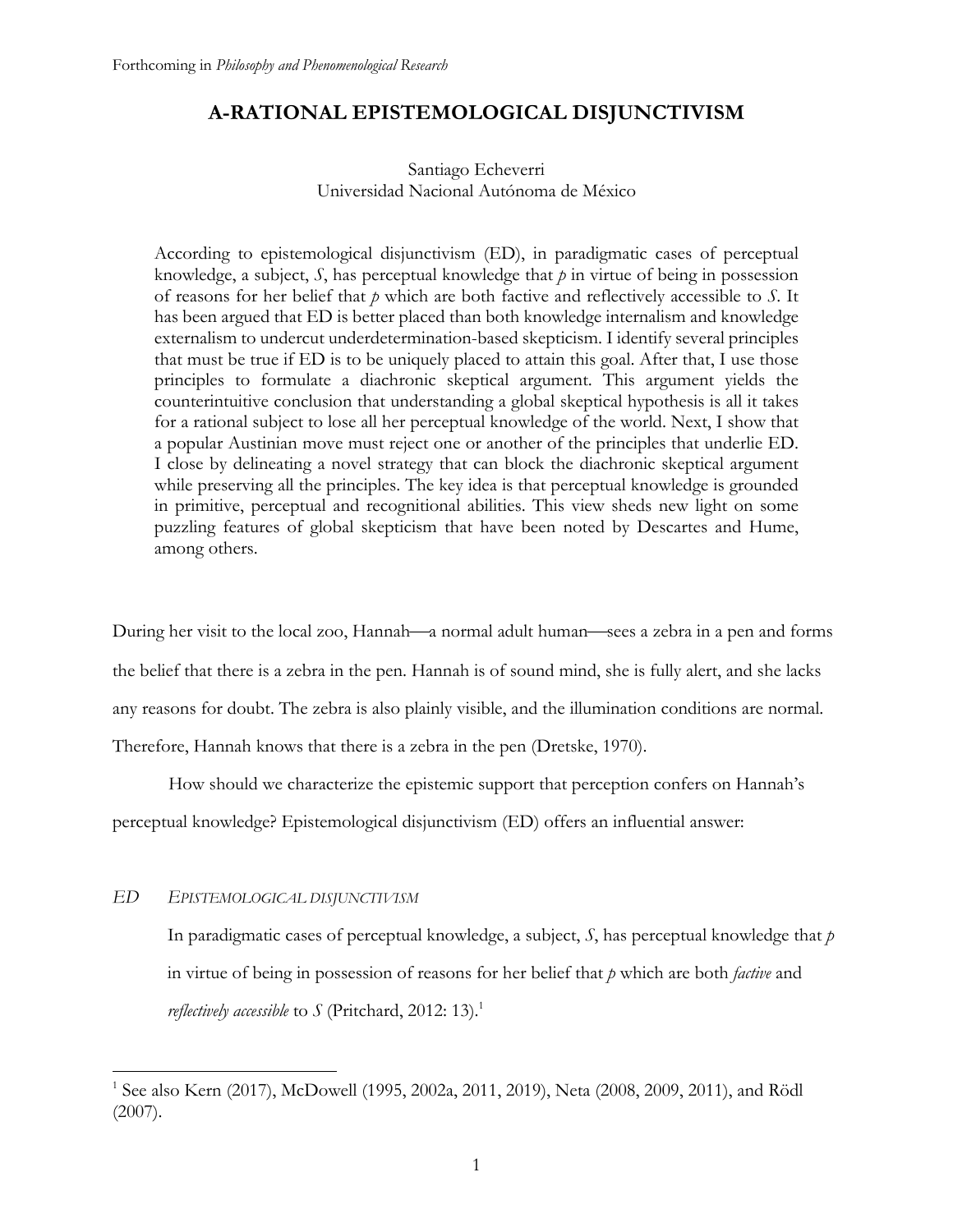ED is an account of the perceptual knowledge enjoyed by adult humans. ED is also restricted to paradigmatic cases of perceptual knowledge, i.e., those cases that offer the most favorable conditions to acquire perceptual knowledge. For ease of exposition, let us call them 'good cases'. ED appeals to reflective access, which we can gloss as knowledge grounded in the capacity for reflection. This is the capacity one deploys when one searches one's memories or makes the contents of one's experiences explicit (Cunningham, 2016). Although this is not a substantial characterization, it will do for our current purposes.<sup>2</sup>

In our original example, Hannah is a normal adult human who finds herself in a good case. Given ED, Hannah knows that there is a zebra in the pen in virtue of *seeing that there is a zebra in the pen*. Her reason is factive because it entails that *there is a zebra in the pen*. And she can know that she has this factive reason at her disposal by deploying her capacity for reflection.<sup>3</sup>

It has been argued that ED is better placed than both knowledge internalism and knowledge externalism to undercut some forms of global skepticism (Kern, 2017; McDowell, 1995, 2002a, 2008a, 2011, 2019; Pritchard, 2012, 2016; Rödl, 2007).4 That is why Duncan Pritchard has described ED as 'the holy grail of epistemology' (Pritchard, 2012: 1). In this article, I show that ED has skeptical consequences. I also suggest that a popular Austinian move to avoid skepticism must reject one or another of the core principles that underlie ED. Finally, I suggest that one can avoid the

 $2$  For an attempt at characterizing reflective knowledge beyond these platitudes, see Neta (2009, 2011, 2018). I come back to reflective knowledge in Section 5.

<sup>&</sup>lt;sup>3</sup> There has been some discussion about the characterization of perceptual reasons. For example, Neta (2009, 2011, 2018, 2019) has argued that ED only needs conclusive reasons, i.e., reasons that *require* the truth of the target proposition. A reason for *p* can require the truth of *p* without entailing it. This can occur if perceptual reasons are denoted by noun phrase constructions like '*S* sees *x*'. In these cases, the whole state requires the truth of propositions of the form <There is an *x*> or <That is an *x*>. For similar views, see Dretske (1969, 1971) and French (2016). I will focus on factive constructions. However, my arguments generalize to non-factive views that introduce a reflective accessibility requirement.

<sup>&</sup>lt;sup>4</sup> Hereafter, I abbreviate 'knowledge internalism' and 'knowledge externalism' to 'internalism' and 'externalism' respectively. By 'global skepticism' I mean the proposition that we know nothing or very little about the external world. By a 'global skeptical hypothesis' I mean a proposition that describes a scenario in which we know nothing or very little about the external world. This includes various versions of the brain in a vat scenario (BIV) (Putnam, 1981; Pritchard, 2005; Williams, 2001) and the evil demon scenario (Descartes, 1996).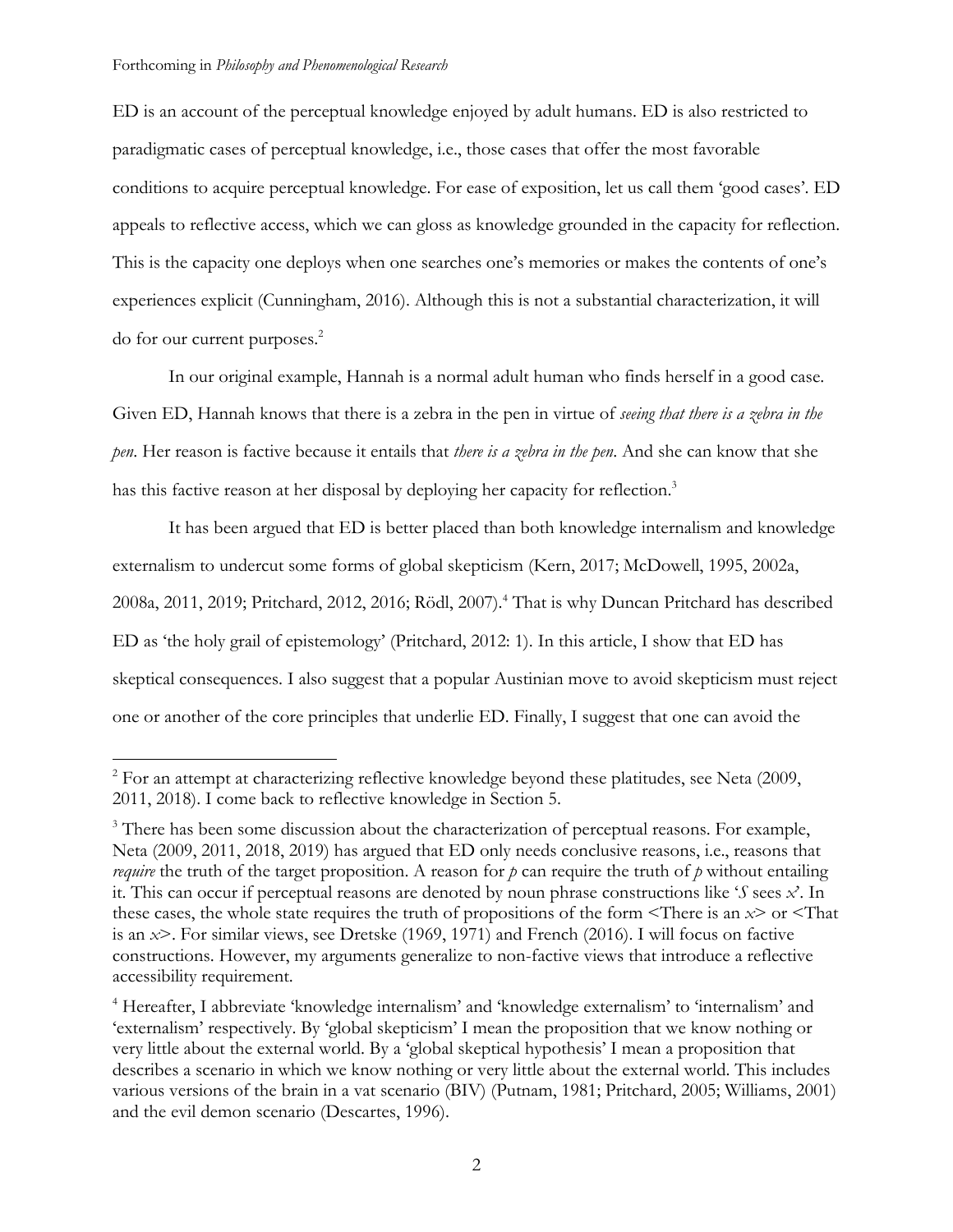skeptical consequences while keeping all the core principles if one rejects ED's rationalist commitment to explaining perceptual knowledge in virtue of the possession of reflectively accessible perceptual reasons.

The article proceeds as follows. I start with a reconstruction of ED's response to underdetermination-based skepticism (Section 1). Next, I identify several principles that must be true if ED is to be uniquely placed to undercut underdetermination-based skepticism and offer a plausible account of rational deliberation (Section 2). I then use those principles, plus the underdetermination principle at work in underdetermination-based skepticism, to formulate a diachronic skeptical argument. The diachronic skeptical argument yields the counterintuitive conclusion that a rational subject who initially has reflectively accessible factive perceptual reasons, but then understands a global skeptical hypothesis, inevitably loses all her perceptual knowledge of the world (Section 3). Section 4 examines an Austinian response to the diachronic skeptical argument and shows that it compromises ED's core principles. In Section 5, I sketch an alternative response to the diachronic skeptical argument that preserves all the core principles. The proposed solution rejects ED's rationalist explanation of adult human perceptual knowledge as knowledge based on reflectively accessible reasons. Instead, we should think of adult human perceptual knowledge as having a-rational grounds. This explanation sheds new light on some puzzling features of global skepticism that have been noted by Descartes and Hume, among others. 5

<sup>&</sup>lt;sup>5</sup> Recent work on the anti-skeptical scope of ED includes Ashton (2015), Coliva (2021), Lockhart (2018), Millar (2019), Neta (2008a, 2016), Stuchlik (2020), Zalabardo (2015), and some of the essays in Doyle, Milburn & Pritchard (2019). The diachronic skeptical argument has not been discussed in any of those works.

McDowell (2013: 269) briefly mentions "a potential fragility in self-conscious awareness of the warranting character of one's experience". This concession comes close to the conclusion of the diachronic skeptical argument. However, the latter supports a stronger conclusion: the alleged fragility follows from principles that defenders of ED are committed to.

The diachronic skeptical argument is reminiscent of some forms of epistemic contextualism. According to Neta (2003: 22), "what counts as evidence is relative to a context of attribution of evidence" (see also Neta, 2002). In everyday contexts, Hannah's evidence can include such things as seeing that there is a zebra in the pen. However, when Hannah becomes aware of a global skeptical hypothesis, she enters a skeptical context that creates a gap between her visual evidence and the world. Thus, the evidence that can be truthfully ascribed to Hannah shrinks to being non-factive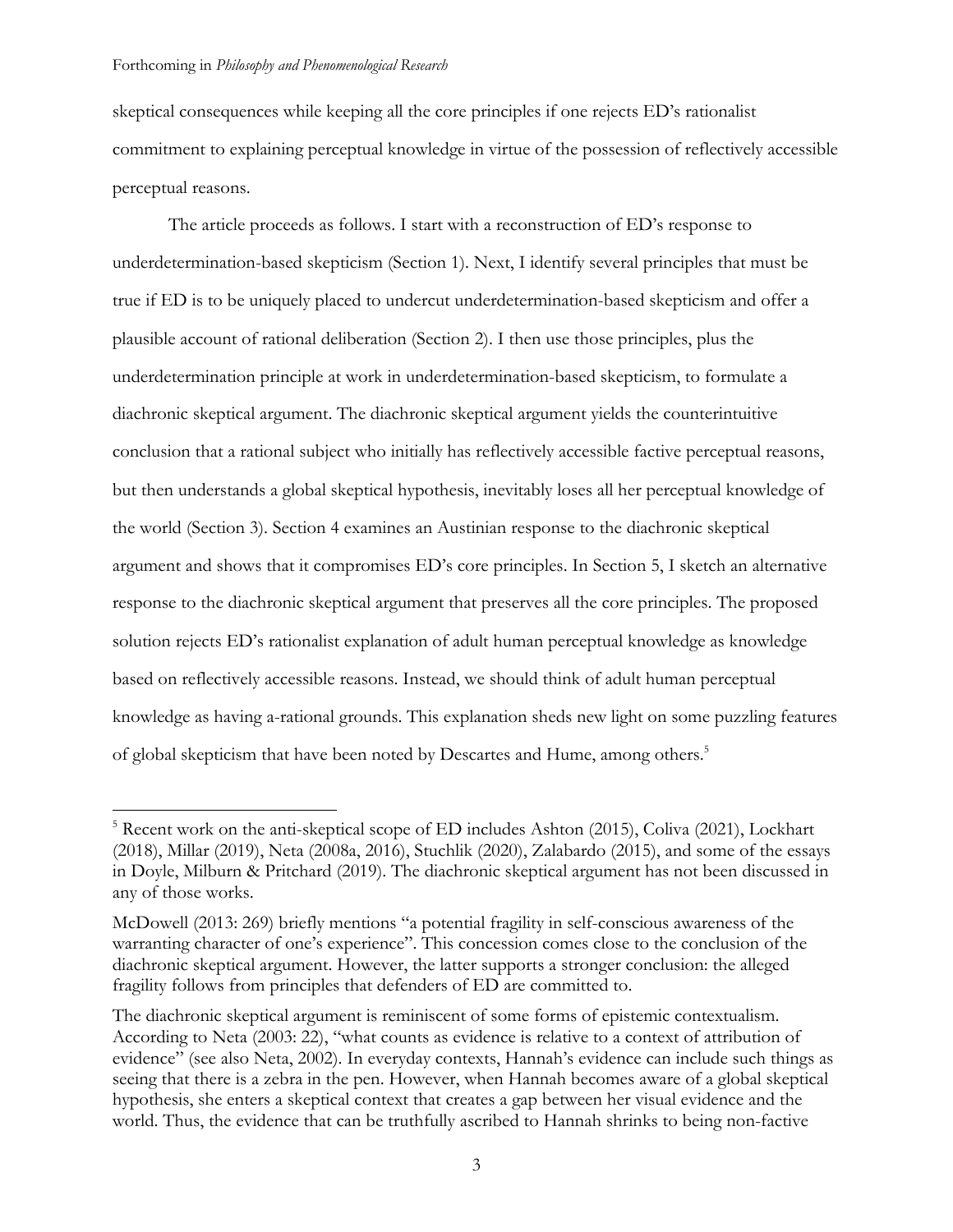# **1. The Epistemological Holy Grail**

Let us work with a representative example of a global skeptical hypothesis:

*BIV BRAIN IN A VAT.* Some scientists have captured Hannah while she was sleeping, drugged her, and removed her brain, which they kept alive in a vat of nutrients. After that, they implanted electrodes in the afferent nerve pathways to Hannah's brain. These electrodes are now controlled by a supercomputer to exactly mimic the pattern of nerve firing that would be produced if Hannah was currently seeing a zebra in the pen and had formed the belief that there is a zebra in the pen. 6

One can use the BIV hypothesis to formulate different skeptical arguments. By a 'skeptical argument' I mean a valid argument that reaches a counterintuitive conclusion with premises that one is, or seems to be, committed to. Pritchard (2016) has argued that ED is ideally placed to block an underdetermination-based skeptical argument. I will follow him on this score.<sup>7</sup>

evidence (e.g., <It seems to me that there is a zebra in the pen>). Other brands of epistemic contextualism hold that, given that 'knows' is a context-sensitive term, one can lose one's perceptual knowledge by merely reflecting on global skeptical hypotheses (Lewis, 1996; Williams, 1991, 2001; but see DeRose, 2009, 2017 for a contextualist critique of this claim). The diachronic skeptical argument does not rely on any contextualist analysis of epistemic words like 'knows', 'evidence', and 'reasons'. So, it is not prey to the usual objections to various forms of epistemic contextualism, like the problem of semantic blindness, the introduction of a linear hierarchy of epistemic standards, the tendency to think of skepticism as a semantic rather than an epistemological problem, and the alleged conflation of the conditions for warranted assertibility with the conditions for true assertion (Conee, 2005; Feldman, 1999; Pritchard, 2016; Rysiew, 2001; Schiffer, 1996). I discuss some ramifications of my approach for epistemic contextualism in footnotes 15 and 24.

<sup>6</sup> See Williams (2001: 70). Notice that Hannah has not lived an entire envatted existence. Thus, it is hard to dismiss this BIV hypothesis on behalf of an externalist theory of content (Davidson, 1986; Putnam, 1981). The limitations of externalist theories of content in dealing with these types of hypotheses have been underscored in previous work. See Chalmers (2018), Nagel (1986), Neta (2003), Pritchard (2005, 2016), and Williams (2001).

<sup>7</sup> Neta (2003) has employed a view like ED to handle both closure- and underdetermination-based skeptical arguments. For attempts at using ED to undercut closure-based skepticism, see McDowell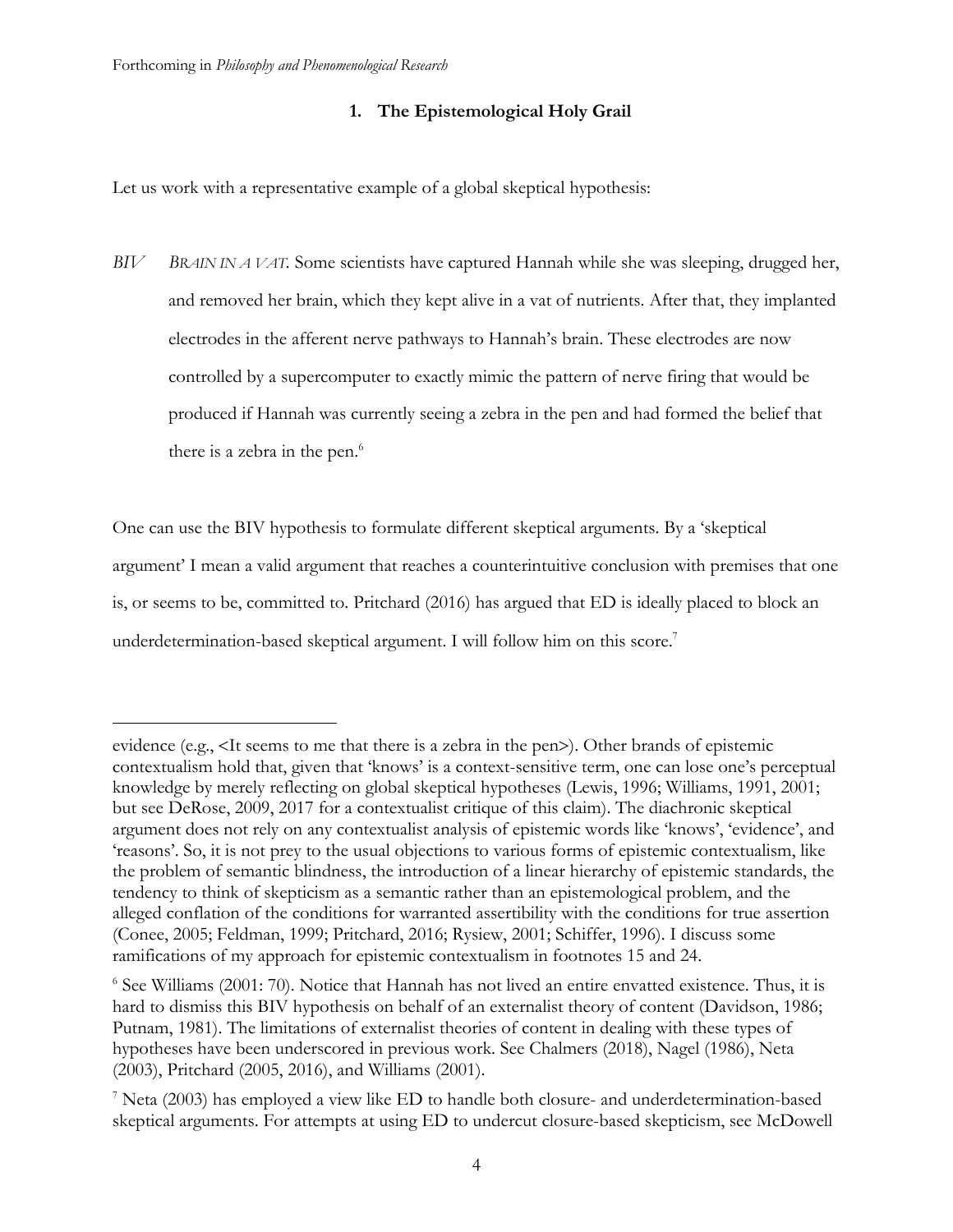#### *UNDERDETERMINATION-BASED SKEPTICISM*

**Premise 1.** One cannot have reflectively accessible reasons that favor an external world proposition over the BIV hypothesis.

**Premise 2.** If one cannot have reflectively accessible reasons that favor an external world proposition over the BIV hypothesis, then one does not have knowledge of external world propositions based on reflectively accessible reasons.

**Conclusion.** One does not have knowledge of external world propositions based on reflectively accessible reasons [from premises 1 and 2 by *modus ponens*].

Let us use the phrase 'external world' to refer to any entity that exists in space. This includes animals, plants, stones, mountains, artifacts, buildings, and shadows (Moore, 1939). So, an external world proposition is any proposition that concerns one or another of these types of entities.

The Conclusion expresses a form of skepticism. We can appreciate the skeptical character of the Conclusion by recalling the story of the chicken sexers. The chicken sexers are subjects who reliably form beliefs about the sex of chickens but who also lack reflectively accessible reasons in favor of those beliefs (Brandom, 1998; Foley, 1987). The Conclusion tells us that, if one has *any* knowledge of external world propositions, *all* that knowledge is analogous to the knowledge possessed by the chicken sexers (Pritchard, 2005: 115, 206, 2016: 35-6). But this seems wrong, even by externalist lights. To be sure, externalists would insist that the chicken sexers do have knowledge (Sosa, 2007). Nevertheless, they should also grant that there are cases in which subjects are in a better epistemic position than the chicken sexers. This will happen when subjects have reflectively accessible reasons in favor of their beliefs. Externalists should also grant that a large portion of adult human knowledge of external world propositions is based on reflectively accessible reasons (Pritchard, 2016: 75-6). Alas, if premises 1-2 are true, these intuitive claims are false. If one has *any*

<sup>(1986: 238</sup>f.) and Pritchard (2012). Kern (2017) has used ED to block the regress argument. I leave the discussion of the closure and regress arguments for another occasion.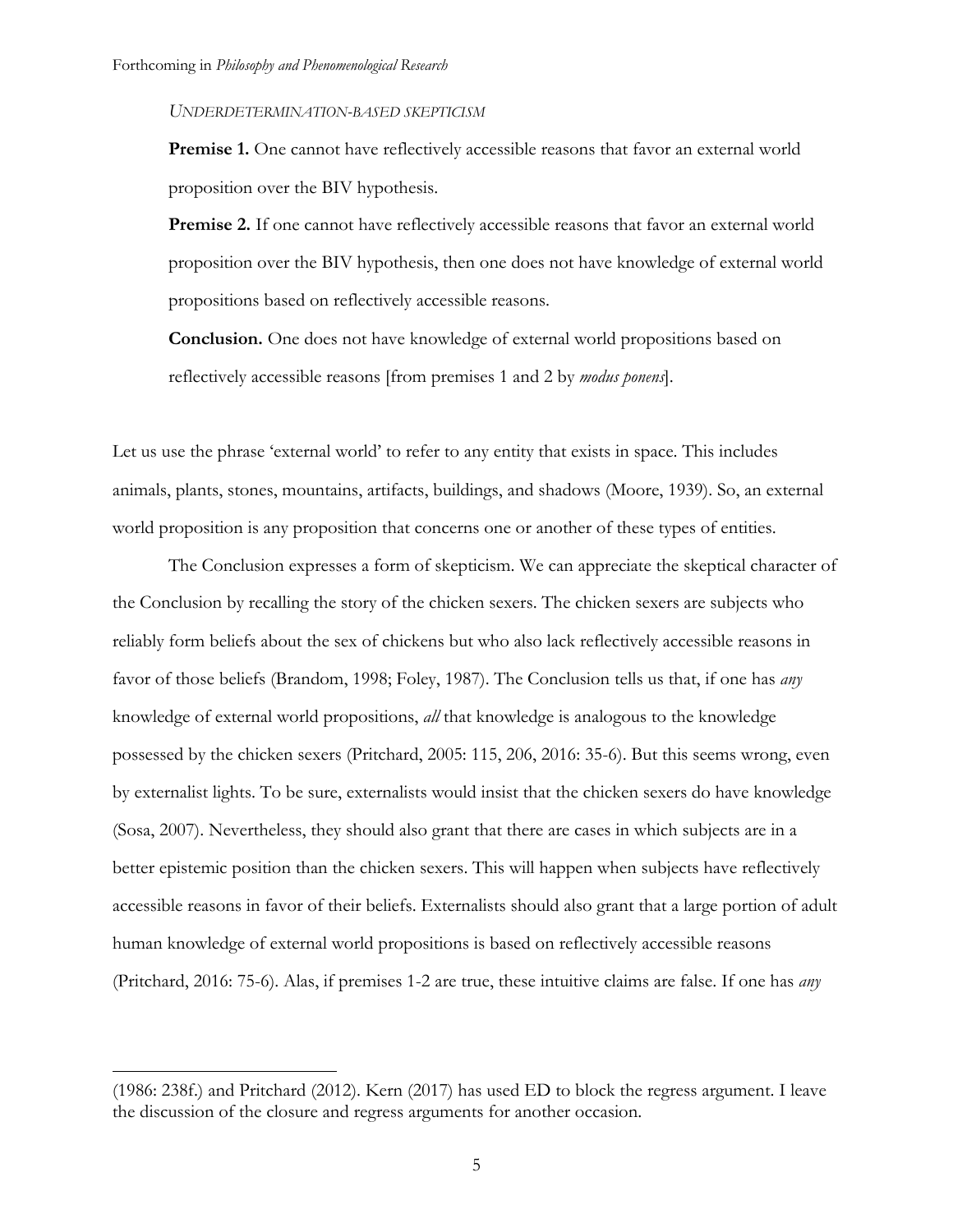knowledge of external world propositions, *all* that knowledge is of the same type as the crude, externalist knowledge that externalists ascribe to the chicken sexers. And that seems wrong.

Pritchard (2016) thinks that externalism and internalism *cannot* avoid this skeptical Conclusion. He also thinks that *only* ED can avoid the skeptical Conclusion. Rather than examining these negative claims, I shall discuss one representative version of each view. This will enable us to see why ED has been thought to be ideally placed to avoid the skeptical Conclusion. I shall revisit the negative claims in Section 2.

Consider a radical externalist. Our radical externalist holds that, if a true belief has satisfied an external condition (reliability, safety, sensitivity, and so on), we have necessary and sufficient conditions for knowledge. Our radical externalist seems to be committed to the truth of Premise 1. After all, there is nothing in her theory of knowledge that licenses the claim that one can have reflectively accessible reasons that favor an external world proposition over the BIV hypothesis. This creates a problem, though. If one cannot have reflectively accessible reasons that favor an external world proposition over the BIV hypothesis, and Premise 2 is true, one must accept the skeptical Conclusion: One does not have knowledge of external world propositions based on reflectively accessible reasons.<sup>8</sup>

Consider a radical internalist. Our radical internalist holds that knowledge requires the possession of reflectively accessible reasons that favor an external world proposition over some incompatible propositions. So, our radical internalist denies that the chicken sexers have knowledge of the sex of chickens. However, our radical internalist construes reflectively accessible reasons as purely internal to the subject. This view hinges on what is known as the NEW EVIL DEMON INTUITION:

<sup>&</sup>lt;sup>8</sup> In Echeverri (2022), I examine weaker forms of externalism that could avoid the skeptical Conclusion. See also Greco (2014).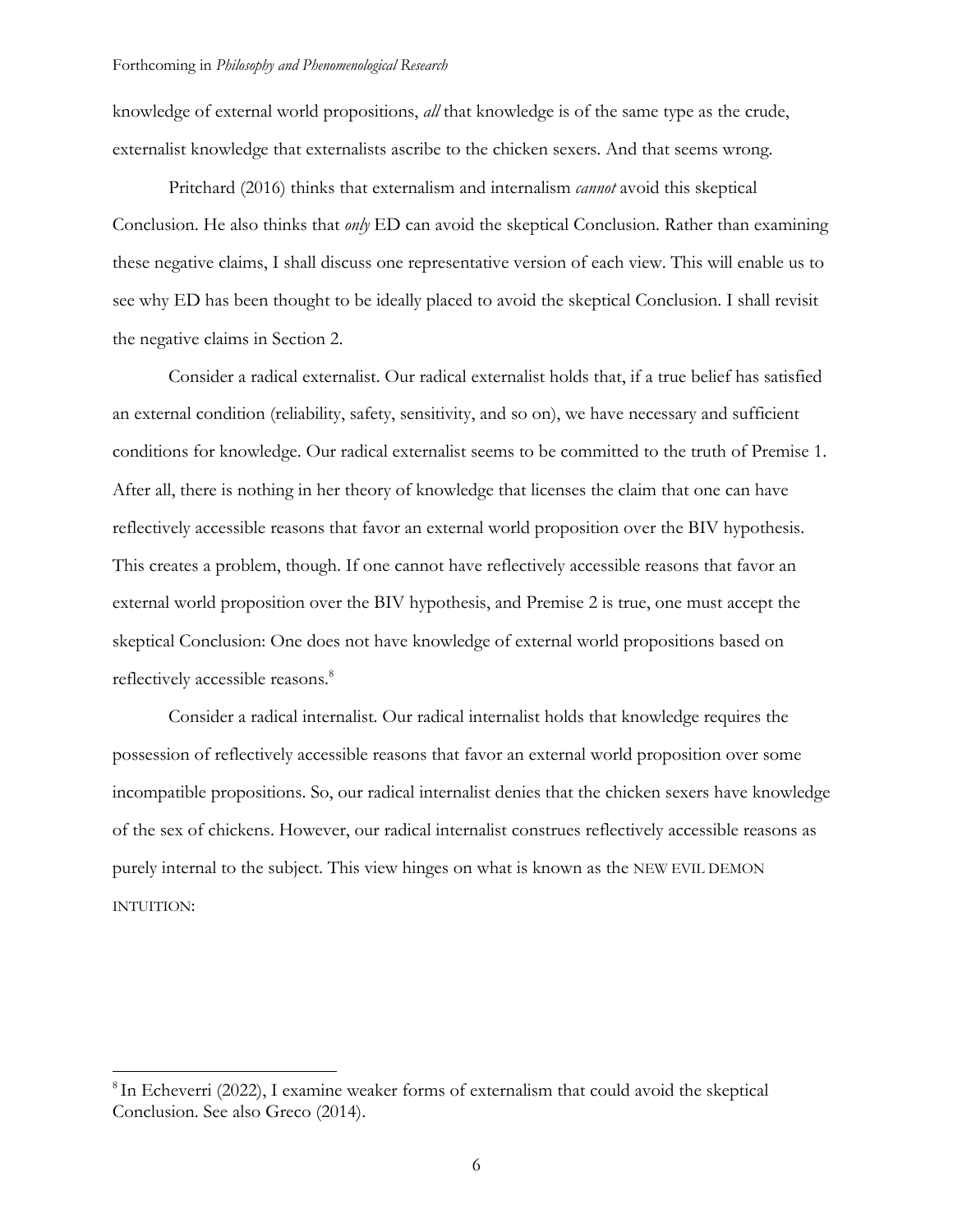*NEW EVIL DEMON INTUITION*. The reasons that are reflectively accessible in the good cases are of the same type as the reasons that are reflectively accessible to a BIV.<sup>9</sup>

If one grants NEW EVIL DEMON INTUITION, it is hard to see how one could reject Premise 1. If the reasons that are reflectively accessible in the good cases are of the same type as the reasons that are reflectively accessible to a BIV, nothing in the internalist theory seems to license the claim that one can have reflectively accessible reasons that favor an external world proposition over the BIV hypothesis. To paraphrase Pritchard (2016: 40), purely internal reasons are "completely indifferent to whether or not we are the victims of a radical skeptical scenario". But, if one cannot have reflectively accessible reasons that favor an external world proposition over the BIV hypothesis, and Premise 2 is true, the skeptical Conclusion follows: One does not have knowledge of external world propositions based on reflectively accessible reasons.

These frustrating results might lead some philosophers to reject Premise 2. However, Premise 2 relies on a seemingly intuitive principle:

*UNDERDETERMINATION.* If *S* knows that *p* and *q* are incompatible propositions, and yet *S* lacks reflectively accessible reasons that favor *p* over *q*, then *S* lacks knowledge of *p* based on reflectively accessible reasons.10

Suppose that Hannah knows that <There is a zebra in the pen> and <There is a crocodile in the pen> are incompatible propositions¾let us assume that there is only one animal in the pen. Suppose also that Hannah lacks reflectively accessible reasons that favor <There is a zebra in the pen> over <There is a crocodile in the pen>. Then, it seems to follow that Hannah lacks knowledge

<sup>9</sup> There are different formulations of NEW EVIL DEMON INTUITION. Moreover, its status as an intuition has been challenged. See the essays in Dorsch & Dutant (forthcoming).

 $10$  See Pritchard (2016: 34). For similar principles, see Brueckner (1994: 830ff.), Cohen (1998: 145), Greco (2000: 37), Neta (2003: 7), Peacocke (2004: 9), Vogel (2004: 427), and Yalçin (1992: 8).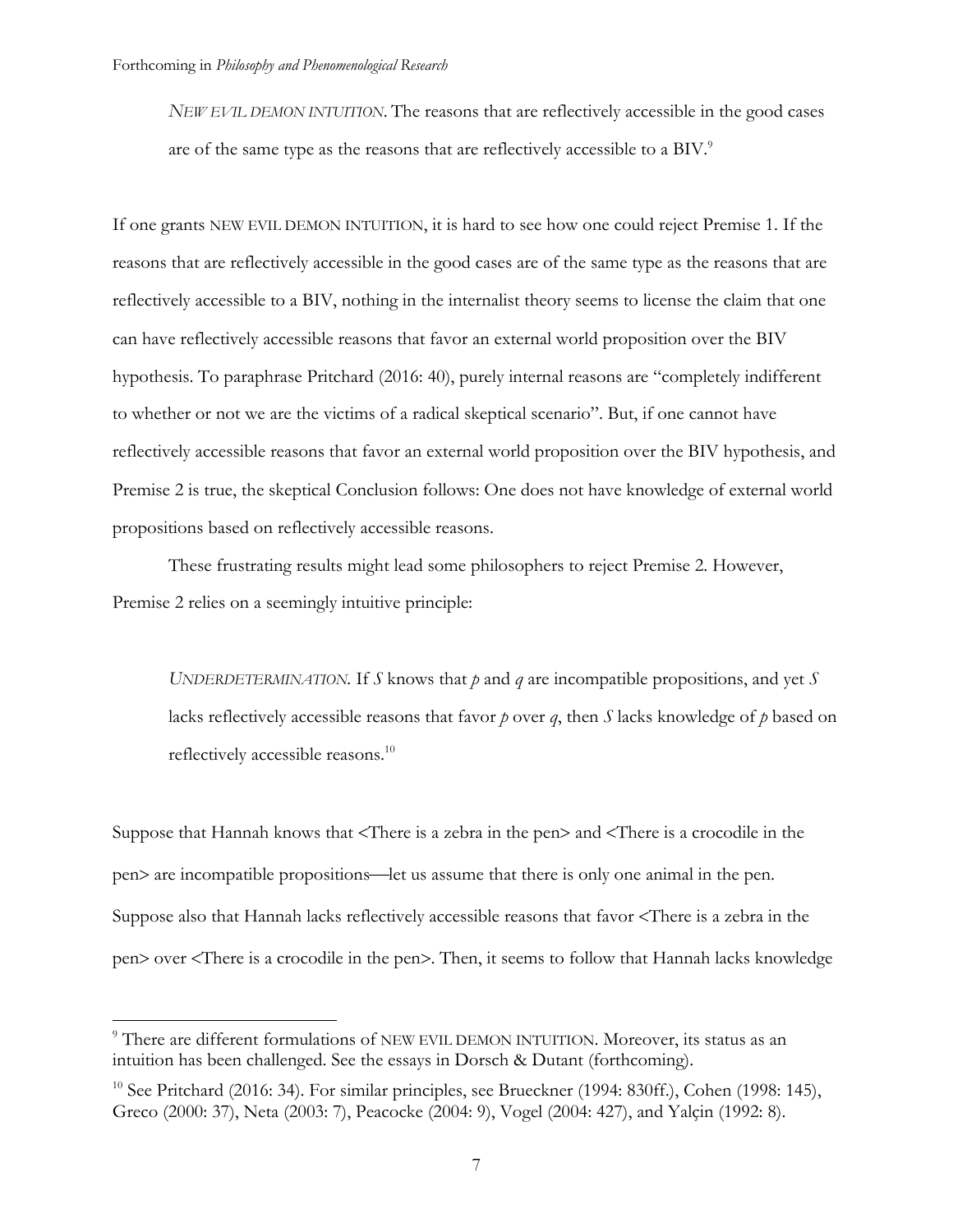that there is a zebra in the pen based on reflectively accessible reasons. UNDERDETERMINATION offers us an elegant explanation of this pattern of reasoning.

If we want to stick to UNDERDETERMINATION and avoid the skeptical Conclusion, we need an alternative view. So, perhaps we could keep UNDERDETERMINATION by developing an account of perceptual knowledge that incorporates the insights of both radical externalism and radical internalism. It is here that ED comes into scene. For Pritchard, Premise 1 relies on INSULARITY OF REASONS:

*INSULARITY OF REASONS.* The reasons we have reflective access to in the good cases are compatible with the widespread falsity of external world propositions (Pritchard, 2016: 3, 55- 6, 172).

If we reject INSULARITY OF REASONS, we can reject Premise 1 but retain Premise 2. As a result, the transition to the skeptical Conclusion is blocked. Interestingly, ED offers us the materials to reject INSULARITY OF REASONS. Assume that Hannah is in a good case. Given ED, Hannah has a reflectively accessible reason that favors the external world proposition <There is a zebra in the pen> over the BIV hypothesis, namely, her seeing that there is a zebra in the pen. Once we have rejected Premise 1 on behalf of ED, we do not need to reject UNDERDETERMINATION to avoid the skeptical Conclusion. So, we are not compelled to assimilate *all* our perceptual knowledge to the knowledge possessed by the chicken sexers.

## **2. Four Principles**

Defenders of ED not only claim that ED is ideally placed to block underdetermination-based skepticism while retaining UNDERDETERMINATION. They also think that ED is the *only* account of perceptual knowledge that can succeed in that task. Why do they think so? I will show that they are committed to the truth of four principles. Three of those principles are necessary to secure ED's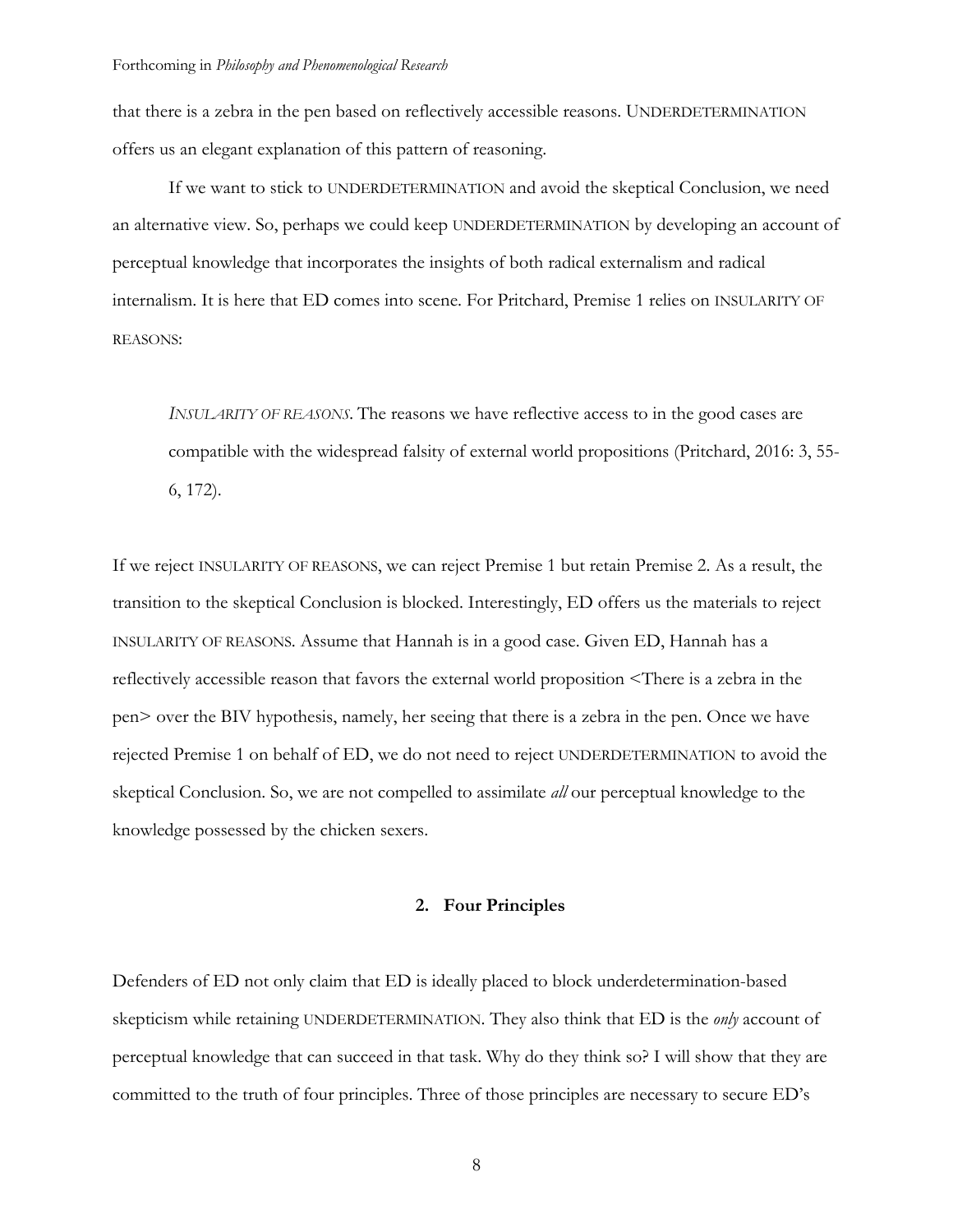status as the only account of perceptual knowledge capable of rejecting Premise 1. A fourth principle must be added if ED is to offer a credible picture of rational deliberation.<sup>11</sup>

As it happens, I find the four principles plausible. However, I won't be able to fully defend them in this already lengthy paper. Instead, I will briefly indicate why I find the principles plausible and show that defenders of ED are committed to them.

*EPISTEMIC PURISM.* If *S*'s reasons  $R_1, \ldots, R_n$  favor *p* over an incompatible proposition *q*, then  $R_1, \ldots, R_n$  speak to the truth of  $p$  (and the falsity of *q*).

Let us work with an intuitive understanding of the phrase 'speak to the truth'. An *epistemic* reason for  $p$  (and against *q*) is a consideration that speaks to the truth of  $p$  (and the falsity of *q*). EPISTEMIC PURISM is the claim that only *epistemic* reasons can favor a proposition over an incompatible proposition (Neta, 2011: 661; Peacocke, 2004: 11; Pritchard, 2016: 80, 2021: 3656).

It has been observed that non-epistemic factors play a crucial role in the *fixation* of belief. It has also been argued that non-epistemic factors can partly determine what a subject *ought* to believe—in a broad sense of 'ought' (James, 1896; Peirce, 1877). EPISTEMIC PURISM is consistent with those views. It only rules out views that include practical considerations among the reasons that can *favor* a proposition *p* over an incompatible proposition *q*.

ED's response to underdetermination-based skepticism relies on EPISTEMIC PURISM. To see why, suppose that practical reasons could figure among the reasons that can favor *p* over an incompatible proposition *q*. If this view was on the table, it would be hard to justify the claim that externalism and internalism cannot reject Premise 1. For example, it is less costly and more fruitful to believe only those external world propositions whose truth is presupposed in our everyday lives than to believe the BIV hypothesis. If one could factor in reflectively accessible practical reasons into the favoring relation, then externalists and internalists could argue that, on balance, one's

<sup>&</sup>lt;sup>11</sup> Those who think that epistemic principles are not assessable as true or false can rephrase them as imperatives.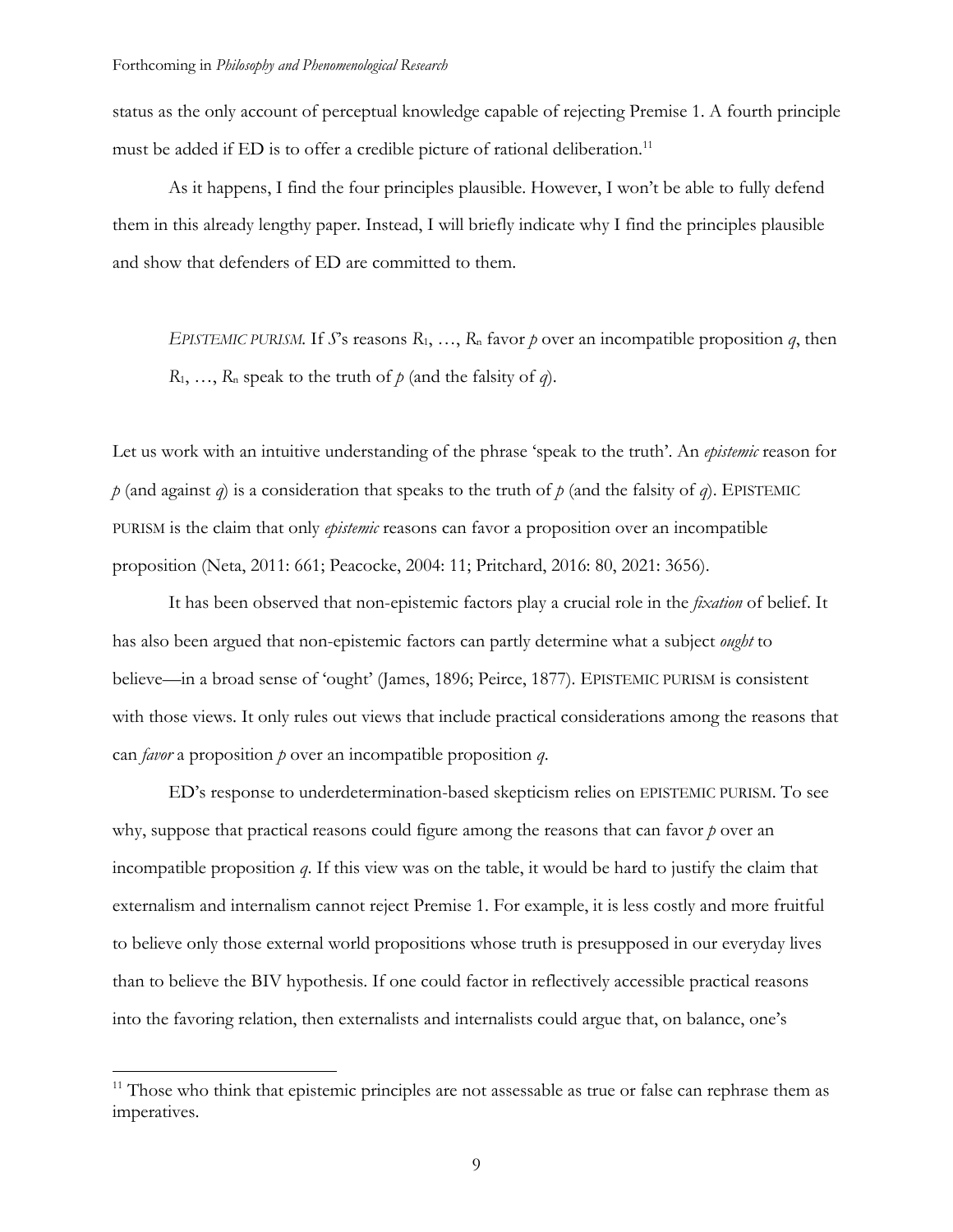reflectively accessible reasons do favor an external world proposition over the BIV hypothesis. Thus, ED would not be the only way of blocking Premise 1. In sum, without EPISTEMIC PURISM, reflectively accessible practical reasons could do all the work that ED seeks to do via perceptual reasons that are both factive and reflectively accessible.

*EXCLUSIVITY.* If *S*'s reasons  $R_1, \ldots, R_n$  favor *p* over a global skeptical hypothesis *q*, then: If *q* were true, then *S* would not have  $R_1, \ldots, R_n$ .

EXCLUSIVITY is implicit in Pritchard's (2016: 40) complaint that purely internal reasons are "completely indifferent to whether or not we are the victims of a radical skeptical scenario" (Section 1). This observation encapsulates the core intuition behind EXCLUSIVITY: if one retained exactly the same reasons across the good and the bad cases, how could one's reasons speak to the falsity of global skeptical hypotheses?<sup>12</sup>

Defenders of ED are committed to EXCLUSIVITY. Indeed, EXCLUSIVITY is entailed by any treatment of underdetermination-based skepticism that rejects INSULARITY OF REASONS. Suppose that, in the good cases, Hannah knows that  $p$  in virtue of reflectively accessible reasons  $R_1, \ldots, R_n$ . If Hannah were a BIV and she could still have *R*1, …, *R*n, then the possession of *R*1, …, *R*<sup>n</sup> would be compatible with the widespread falsity of Hannah's beliefs. So, the only way of denying INSULARITY OF REASONS is to endorse EXCLUSIVITY. ED satisfies EXCLUSIVITY. If Hannah is in a good case, she has the reflectively accessible reason that she sees that *p*. Since this reason entails *p*, and *p* is false in the BIV scenario, if Hannah was a BIV, she would not have this factive perceptual reason.<sup>13</sup>

 $12$  Pryor (2000, 2004) seems to be unimpressed by this consideration.

<sup>&</sup>lt;sup>13</sup> EXCLUSIVITY is not identical to sensitivity: *S*'s belief in  $p$  is sensitive if and only if *S* wouldn't believe that *p* if *p* was false (Nozick, 1981). Sensitivity is a more general principle. Moreover, it concerns belief, not reasons.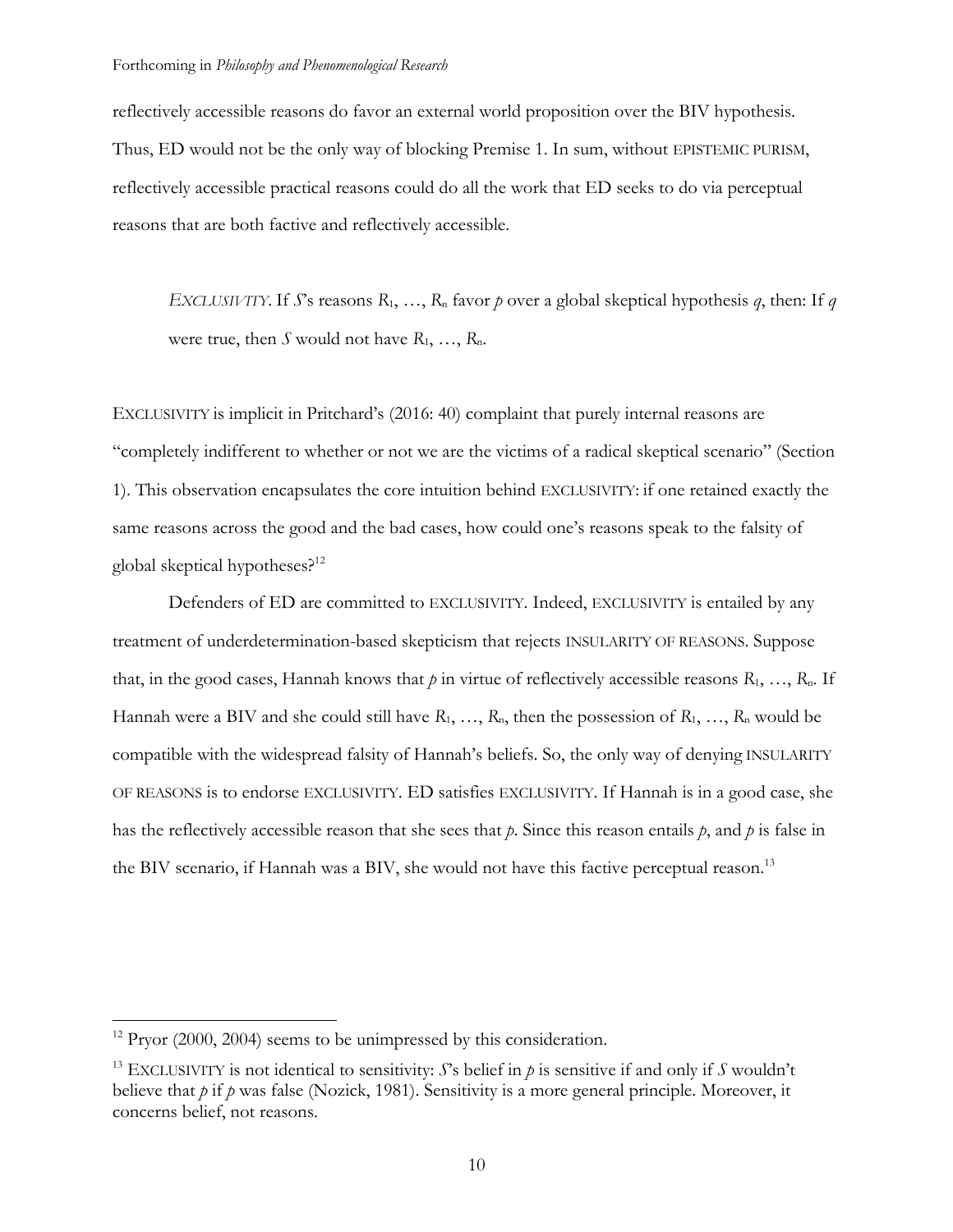*MINIMAL EMPIRICISM.* If  $S$ 's reasons  $R_1, ..., R_n$  favor an external world proposition  $p$  over an incompatible proposition  $q$ , then at least some of  $R_1, \ldots, R_n$  are grounded in perception.

Theories of a priori knowledge and justification have enjoyed some popularity in the last few years (BonJour, 1998; Peacocke, 2004; but see Williamson, 2007). Defenders of ED need not deny the existence of a priori knowledge and justification. Yet, they are committed to imposing strict limits on a priori knowledge and justification. These limits are encapsulated in MINIMAL EMPIRICISM, and for good reason. External world propositions and their denials concern *specific* and *contingent* features of entities that exist in space. If MINIMAL EMPIRICISM was false, it should be possible to come to know or have justified beliefs about the instantiation of specific and contingent features of entities that exist in space without relying on perception. That seems to commit us to a magic source of knowledge and justification.

Suppose that MINIMAL EMPIRICISM was false. Then, it would be hard to see why defenders of ED have thought that internalism cannot block Premise 1. As an illustration, some internalists have argued that we have a priori reasons that speak to the falsity of the BIV hypothesis (BonJour, 1998; Cohen, 1999; Silins, 2007; Wright, 2004). If these a priori reasons were available, internalists could argue that, on balance, one's reflectively accessible reasons do favor an external world proposition over the BIV hypothesis. This type of move would bypass any appeal to reflectively accessible factive perceptual reasons, threatening the claim that ED is uniquely placed to reject Premise 1.<sup>14</sup>

<sup>&</sup>lt;sup>14</sup> To be sure, the authors listed above have different views of a priori knowledge and justification. If a priori reasons against the BIV hypothesis are grounded in practical considerations, they violate EPISTEMIC PURISM. If they are internal to the subject, they violate EXCLUSIVITY.

*Mind and World* is a sustained defense of a view stronger than MINIMAL EMPIRICISM: the very idea of a thought being about the world only makes sense if that thought is grounded in perceptual reasons (McDowell, 1996). Pritchard's discussion of the 'access problem' for ED presupposes MINIMAL EMPIRICISM as well. The access problem says that, if ED is true, "one ought to be able to come to know specific facts about one's environment simply through reflection, and for most this would be a reductio" (Pritchard, 2012: 19; see also Pritchard, 2016: 129-30). Neta's (2011: 674-5) No Divination principle is akin to MINIMAL EMPIRICISM. Neta has convincingly argued that Hawthorne's (2002) famous defense of a priori knowledge of deeply contingent truths relies on empirical reasons. In recent work, Neta (2019: 178) has defended a broadly empiricist outlook.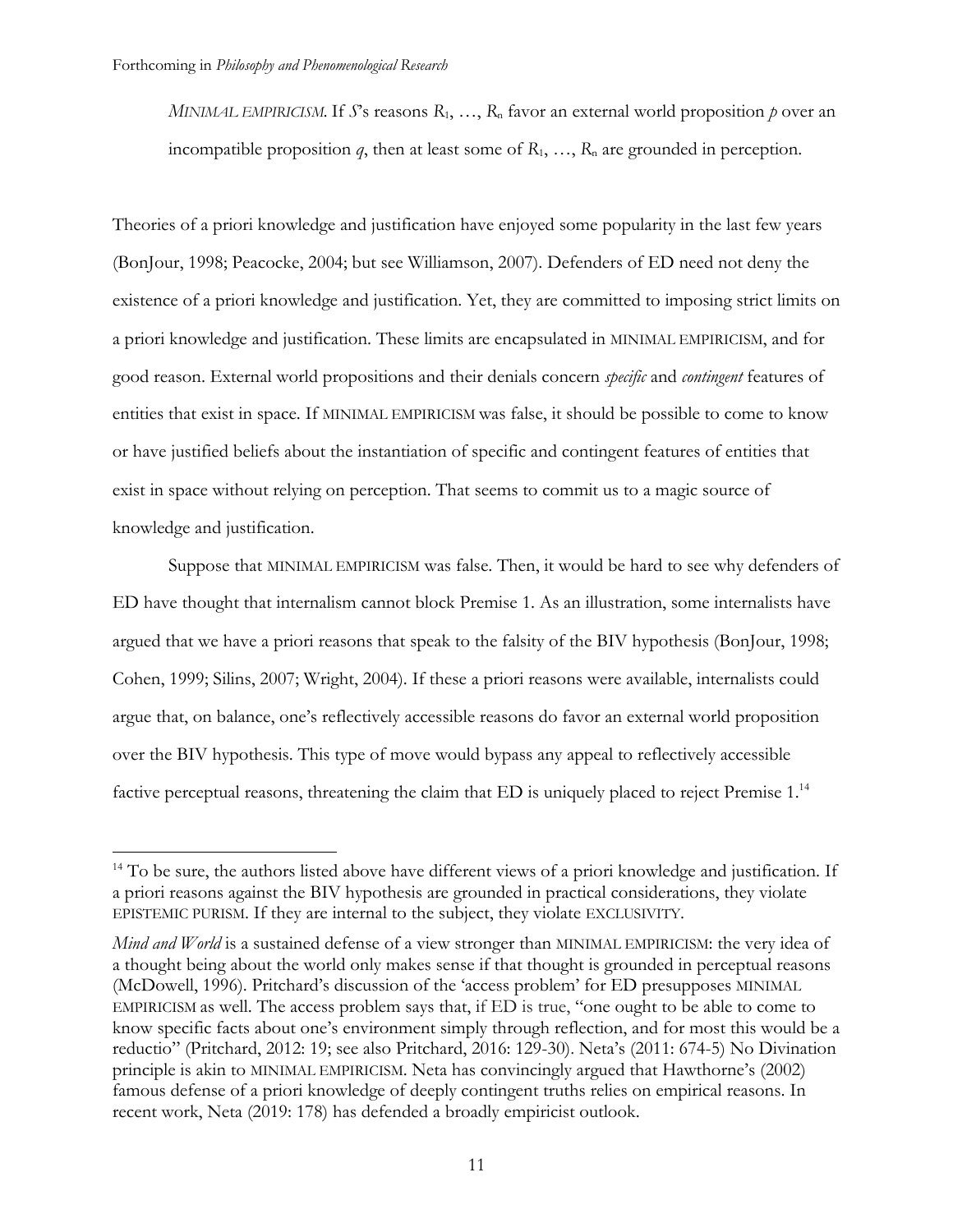The three principles above are key to ED's anti-skeptical strategy. The fourth principle concerns ED's conception of adult human perceptual knowledge as *rationally based* knowledge. Intuitively, any account of rationally based knowledge should cohere with a plausible account of rational deliberation. The fourth principle seems necessary to offer a plausible account of rational deliberation.

*ACCESS LOSS.* If a subject, *S*, believes *p* based on reason *R*, and *S* recognizes *h* as an undercutting hypothesis of  $S$ 's pair  $\langle p, R \rangle$ , then  $R$  is not reflectively accessible to  $S$ .

Suppose that *S* believes *p* based on reason *R*. An undercutting hypothesis of *S*'s pair  $\lt p$ , *R*> is a hypothesis that says (or implies) that:

- (1) *R* does not speak to the truth of *p*,
- (2) *S* falsely takes *R* to speak to the truth of *p*,
- (3) *S* lacks the power to discriminate whether *R* speaks to the truth of *p*.

In a nutshell, an undercutting hypothesis says that *S*'s reason for *p* is misleading (conditions 1-2), and that *S* cannot detect the misleading character of that reason (condition 3). ACCESS LOSS tells us that, if *S* recognizes a hypothesis that satisfies conditions 1-3, then *S*'s reason is not reflectively accessible to *S*. ACCESS LOSS enables us to explain why we classify some reactions to error possibilities as irrational and other reactions as rational. To see why, let us consider two examples.

Example 1. After seeing the zebra in the pen, Hannah believes that there is a zebra in the pen. When she expresses her belief, Jack asserts:

"The old zebra died. Given that zebras are in short supply, the zookeepers had to replace it with a mule cleverly disguised to look like a zebra. Believe it or not, the zookeepers are so versed in the art of trickery that normal adult humans cannot distinguish that painted mule from a real zebra, at least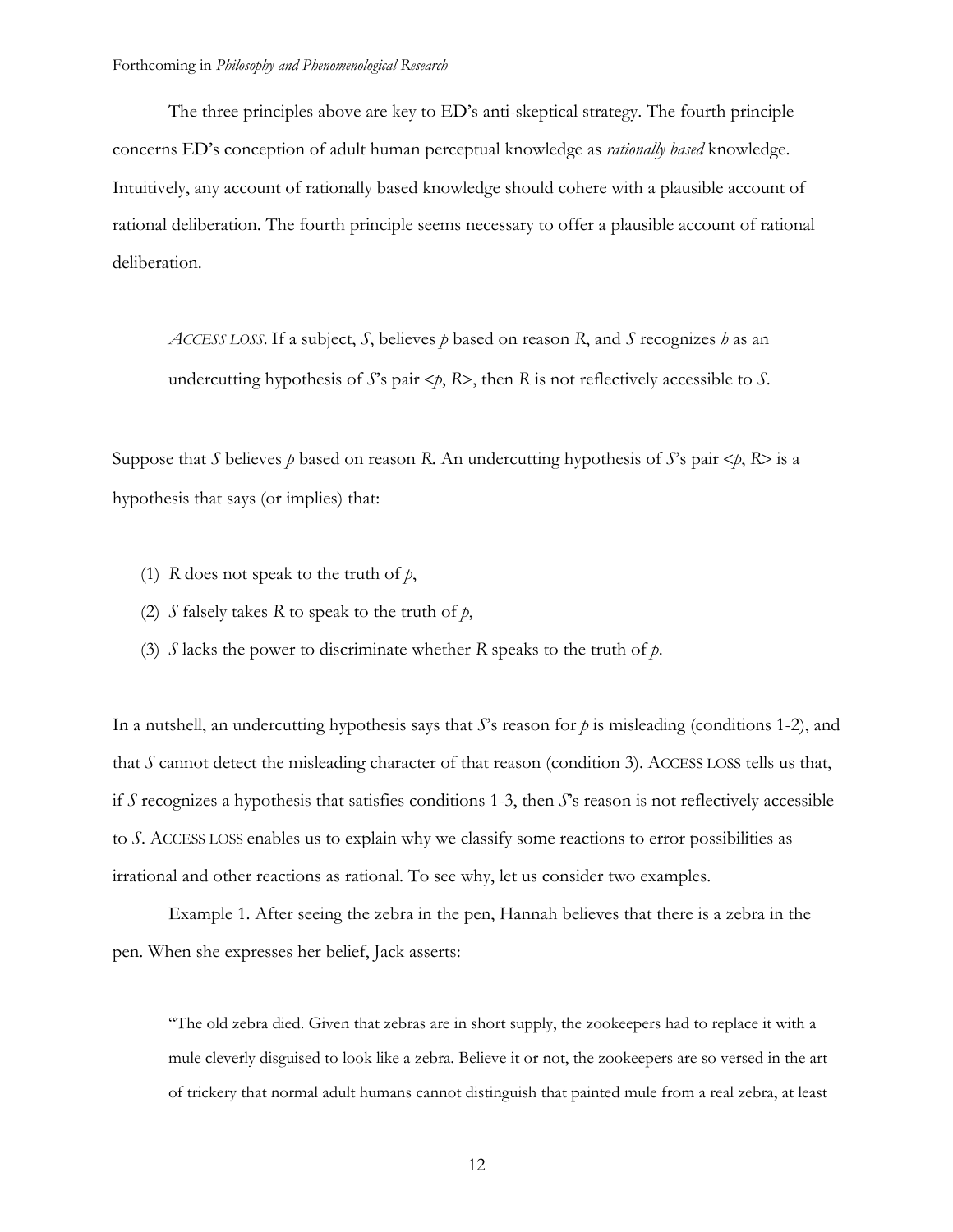from your current point of view. Alas, you are a normal human who lacks extraordinary visual discriminatory powers".

In this case, Jack has introduced an undercutting hypothesis of Hannah's pair <There is a zebra in the pen, I see that there is a zebra in the pen>. The intuitive verdict is that it would be irrational for Hannah to cite the deliverances of her visual system to dismiss this undercutting hypothesis and stick to her belief that there is a zebra in the pen—even if the reason delivered by her visual system turns out to be factive. To rationally dismiss the undercutting hypothesis, Hannah should cite independent considerations. ACCESS LOSS explains this verdict. The reason why it would be irrational for Hannah to cite the deliverances of her visual system to dismiss the cleverly disguised mule hypothesis and stick to her prior belief is that, upon recognizing the undercutting hypothesis, the reason provided by her visual system is not reflectively accessible to her.

Example 2. After seeing the zebra in the pen, Hannah believes that there is a zebra in the pen. This time, Paul asserts, "There is no zebra in the pen. You are currently seeing a crocodile". In this case, it would be perfectly rational for Hannah to cite her reflectively accessible factive perceptual reason to dismiss this alternative hypothesis. "Are you kidding me? I can see that there is a zebra in the pen". Although the crocodile hypothesis seems to imply that Hannah's perceptual reason does not speak to the truth of the target proposition, and that Hannah is wrong to think that she has that perceptual reason at her disposal, nothing in the crocodile hypothesis suggests that Hannah lacks the power to discriminate whether her perceptual reason speaks to the truth of the target proposition. Therefore, Hannah's response is rational.

The key difference lies in the explanatory gloss that is provided in example 1 but which is missing in example 2: the zookeepers are so versed in the art of trickery that normal adult humans cannot distinguish that painted mule from a real zebra, at least from Hannah's current point of view. Moreover, Hannah is a normal human who lacks extraordinary visual discriminatory powers. A

13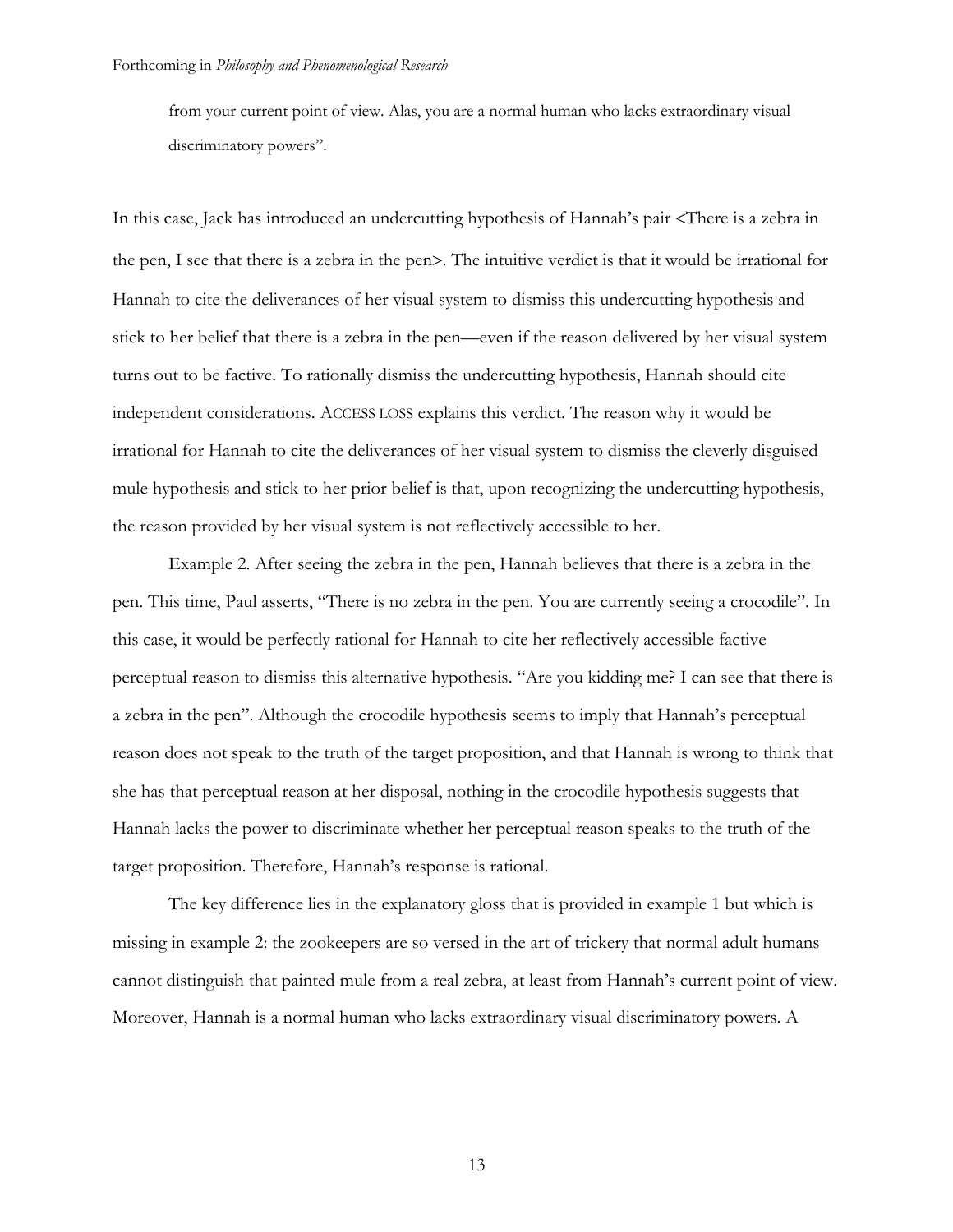virtue of ACCESS LOSS is that it helps us explain why it would be irrational to cite one's factive seeing in example 1 but why it is perfectly rational to do so in example  $2^{15}$ 

The concept of ACCESS LOSS might remind some readers of the related concept of undercutting defeat (Pollock & Cruz, 1999). Although both concepts characterize *epistemic effects* on a subject's reasons to believe a proposition, each concept characterizes a *different* epistemic effect. In any form of defeat, a subject's *justification* to believe a proposition is either lost or downgraded. On some views, only justified, undercutting hypotheses can introduce genuine defeaters. ACCESS LOSS is neutral on what it takes for a hypothesis to introduce a genuine defeater; it only tells us that *S*'s recognition of an undercutting hypothesis of *S*'s pair <*p*, *R*> makes *R reflectively inaccessible* to *S*. This observation is consistent with the claim that the subject's overall justification can remain unaltered after she recognizes an undercutting hypothesis. This would happen if our subject could avail herself of independent reasons in favor of *p*. 16

ACCESS LOSS is consistent with various versions of ED. For example, Pritchard (2012: 85, 99, 2016: 26-7) thinks that the recognition of a global skeptical hypothesis is sufficient to 'neutralize' a subject's empirical reasons, making those reasons reflectively unavailable. Similarly, McDowell (2008a: 384) has pointed out that, even if we do have reflectively accessible factive reasons in the good cases, reliance on those reasons in a Moorean anti-skeptical argument would beg the question.

ACCESS LOSS is also consistent with different ways of spelling out the epistemic effects of the recognition of an undercutting hypothesis. If the subject is led to withhold her belief in *p*, and belief in *p* is necessary to see that *p*, then ACCESS LOSS will lead her to lose her seeing that *p* (Dretske, 1969:

<sup>&</sup>lt;sup>15</sup> My account of undercutting hypotheses has been influenced by Neta's (2002, 2003) remarks on 'uneliminated counterpossibilities'. There are important differences, though. Neta uses the concept of an 'uneliminated counterpossibility' to formulate a contextualist rule for the attribution of evidence. By contrast, I use undercutting hypotheses to formulate ACCESS LOSS, a principle of rational deliberation. To my mind, ACCESS LOSS should appeal to theorists who are sympathetic to invariantist theories of evidence possession. To see why, note that the two approaches make different predictions. Any form of attributer contextualism predicts that the context of attribution determines what evidence (or knowledge) can be truthfully attributed to a subject, even in *third-person attributions* (DeRose, 2009). By contrast, ACCESS LOSS makes no such predictions.

<sup>&</sup>lt;sup>16</sup> ACCESS LOSS is congenial to Pryor's (2004) remarks on 'rational obstruction'.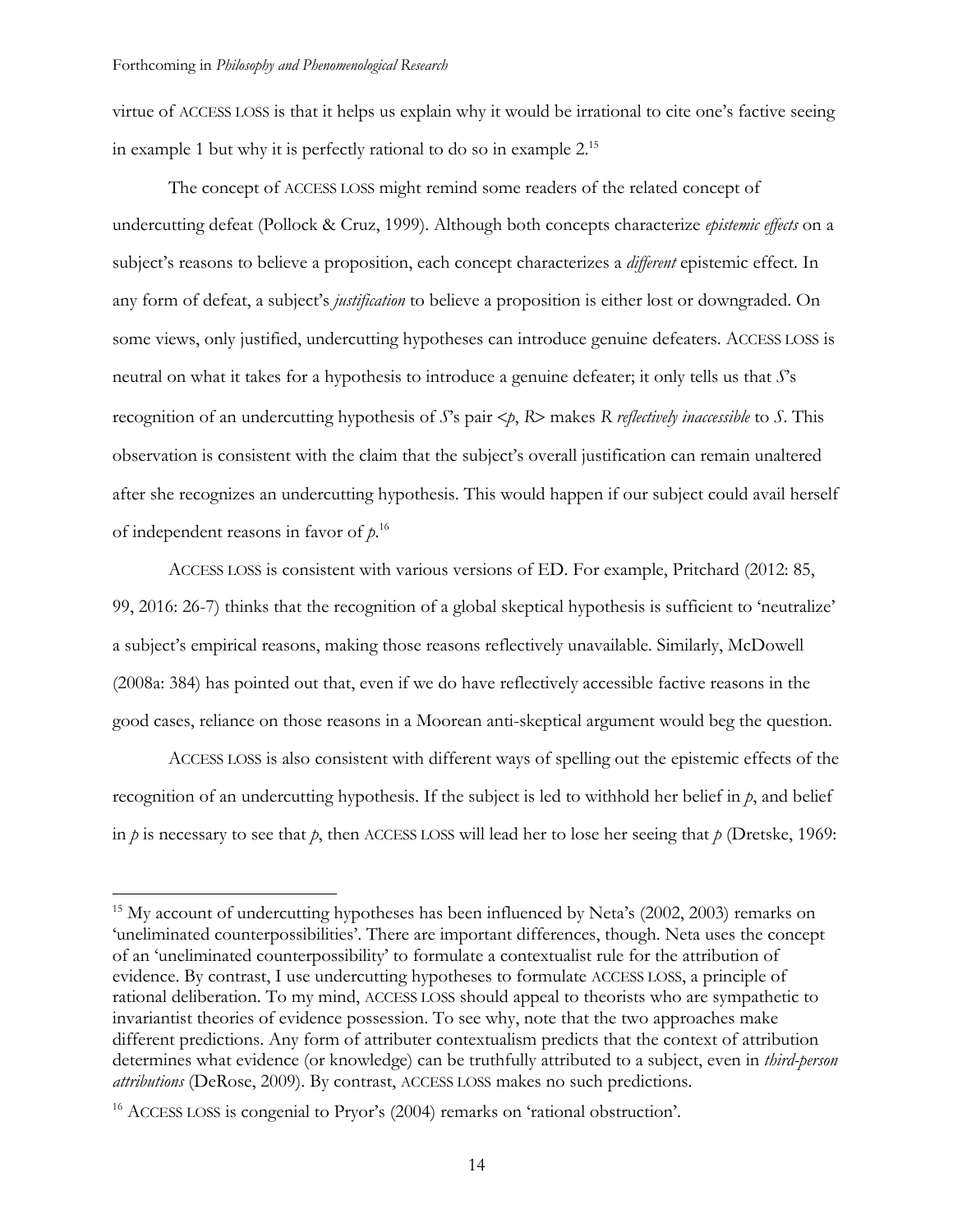6; McDowell, 1982: 390 n 37, 1993: 430, 2002a: 282, 2011: 47, 2013: 269). Alternatively, one might hold that, although the subject continues to see that *p*, "her seeing that *p* can no longer be part of the rational support reflectively available to her in support of her knowledge that *p*" (Pritchard, 2016: 212 n 4; see also Pritchard, 2012:  $27$ ).<sup>17</sup> The argument from Section 3 is consistent with any of these views. However, for the sake of simplicity, I will assume that a subject can see that *p* even though she lacks reflective access that she sees that  $p^{18}$ 

# **3. The Diachronic Skeptical Argument**

ED can block underdetermination-based skepticism. However, ED only deserves to be called '*the*  epistemological holy grail' if one accepts five principles: UNDERDETERMINATION, EPISTEMIC PURISM, EXCLUSIVITY, MINIMAL EMPIRICISM, and ACCESS LOSS. In this section, I use these principles to present a diachronic skeptical argument against ED. The argument grants that, in the good cases, subjects can have perceptual reasons that are both factive and reflectively accessible to them. Yet, it shows that those subjects cannot rationally retain their reflective access to their factive perceptual reasons. If one further assumes that adult human perceptual knowledge is rationally based knowledge, as defenders of ED do, it follows that the mere consideration of a global skeptical hypothesis inevitably leads rational subjects to lose all their perceptual knowledge.

The diachronic skeptical argument focuses on those subjects who have understood the BIV hypothesis. What it takes to understand the BIV hypothesis will become clear as we proceed. I shall refer to those subjects as 'reflective subjects' (Pritchard, 2005: 210, 246; Stroud, 1984: 80-1) and denote them with an '*S*'. I will make one assumption about reflective subjects: they are motivated to

<sup>&</sup>lt;sup>17</sup> Some of McDowell's writings are consistent with this diagnosis (McDowell, 2002b: 277-8, 2003: 680-1).

<sup>&</sup>lt;sup>18</sup> In Section 5, I argue that, at least in some cases, a subject can retain her seeing that  $p$  even though she lacks reflective access to it.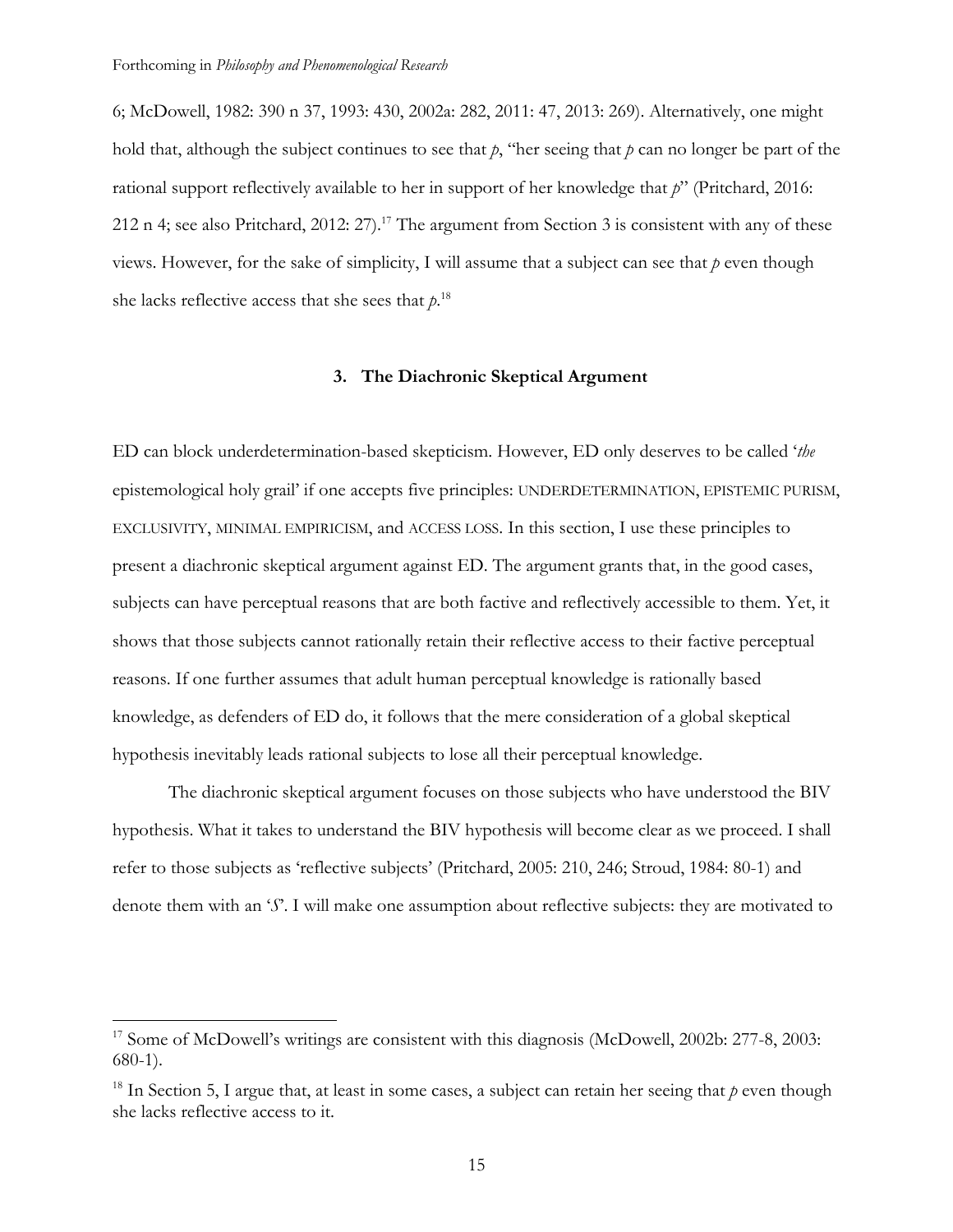respond to the BIV hypothesis in a rational manner. This is, I take it, a reasonable characterization of how many people initially react to global skepticism. We will revisit this assumption in Section 5.

## *DIACHRONIC SKEPTICISM*

**Premise 1.** *S* believes that *p* based on her seeing that *p* and *S* recognizes the BIV hypothesis as an undercutting hypothesis of *S*'s pair <*p*, I see that *p*>.

**Premise 2.** If *S* believes that *p* based on her seeing that *p* and *S* recognizes a hypothesis *h* as an undercutting hypothesis of *S*'s pair  $\lt p$ , I see that  $p$ , then *S*'s seeing that  $p$  is not reflectively accessible to *S*.

**Conclusion 1.** *S*'s seeing that *p* is not reflectively accessible to *S* [from premises 1-2 by *modus ponens*].

**Premise 3.** *S* recognizes her seeing that *p* and the BIV hypothesis as incompatible, and yet *S* lacks reflectively accessible reasons that favor her seeing that *p* over the BIV hypothesis.

**Premise 4.** If *S* recognizes her seeing that *p* and the BIV hypothesis as incompatible, and yet *S* lacks reflectively accessible reasons that favor her seeing that *p* over the BIV hypothesis, then *S* lacks knowledge that she sees that *p* based on reflectively accessible reasons.

**Conclusion 2.**  $S$  lacks knowledge that she sees that  $p$  based on reflectively accessible reasons [from premises 3-4 by *modus ponens*].

**Premise 5.** If *S*'s seeing that *p* is not reflectively accessible to *S* and *S* lacks knowledge that she sees that *p* based on reflectively accessible reasons, *S* lacks reasons for her belief that *p* which are both factive and reflectively accessible to *S*.

**Conclusion 3.** *S* lacks reasons for her belief that  $p$  which are both factive and reflectively accessible to *S* [from conclusion 1, conclusion 2, and premise 5 by *modus ponens*].

**Premise 6.** If *S* lacks reasons for her belief that  $p$  which are both factive and reflectively accessible to *S*, *S* lacks perceptual knowledge that *p*.

**Conclusion 4.** *S* lacks perceptual knowledge that  $p$  [from conclusion 3 and premise 6 by *modus ponens*].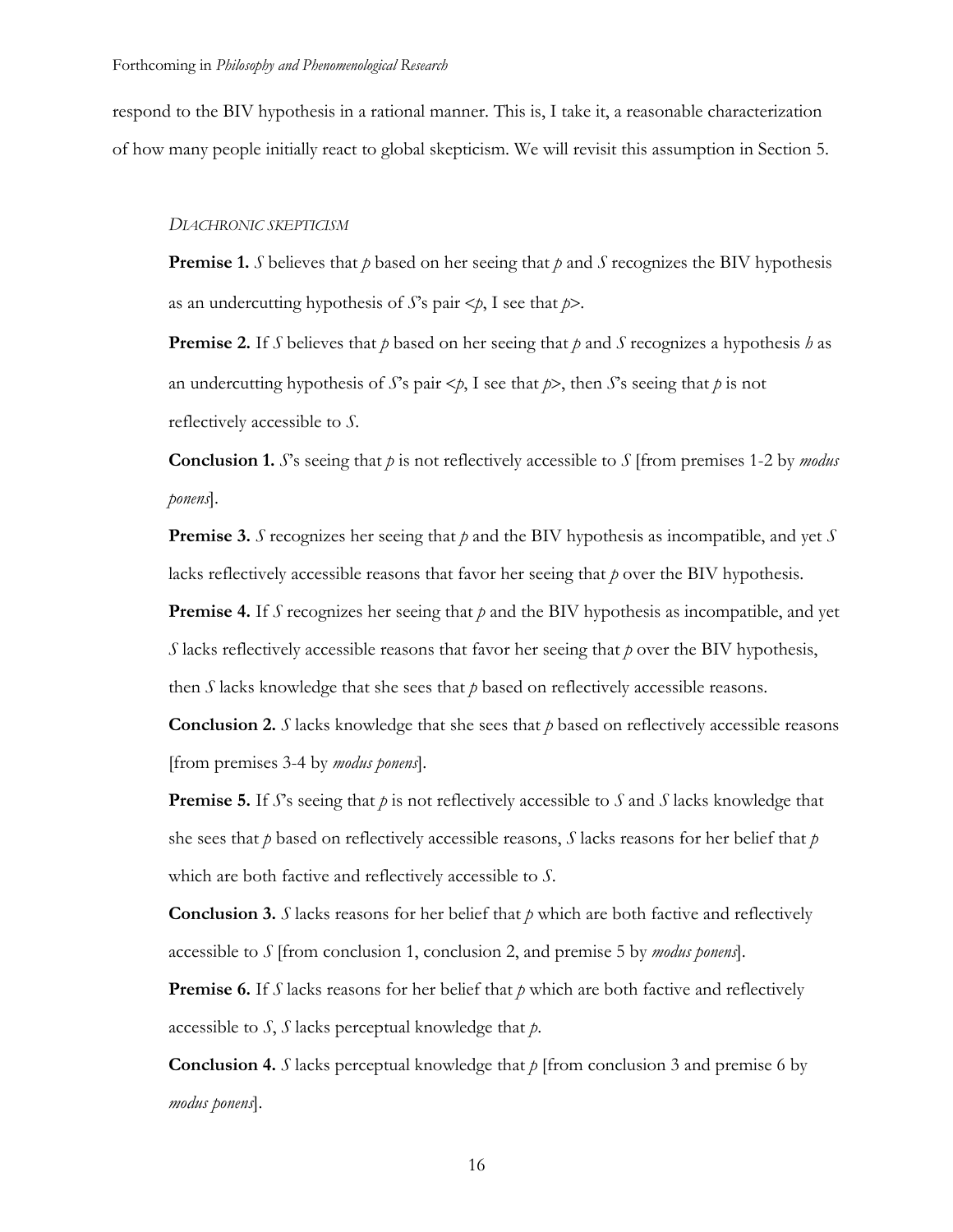I will use the principles identified in sections 1-2 to defend the key premises of this argument. As for the other premises, I will show that they are either independently plausible or licensed by ED. For ease of exposition, I will divide the argument into four stages.

## *3.1. Stage 1: S loses reflective access to her seeing that p*

**Premise 1.** *S* believes that *p* based on her seeing that *p* and *S* recognizes the BIV hypothesis as an undercutting hypothesis of *S*'s pair <*p*, I see that *p*>.

**Premise 2.** If *S* believes that *p* based on her seeing that *p* and *S* recognizes a hypothesis *h* as an undercutting hypothesis of *S*'s pair  $\lt p$ , I see that  $p$ >, then *S*'s seeing that *p* is not reflectively accessible to *S*.

**Conclusion 1.** *S*'s seeing that *p* is not reflectively accessible to *S*.

Premise 1 states a plausible assumption about reflective subjects. If a subject has genuinely understood the BIV hypothesis, she has recognized it as an undercutting hypothesis of her factive perceptual reasons. This point holds even if our subject lacks the terminology of undercutting hypotheses. Most subjects have the gut reaction that citing one's seeing that *p* to block the BIV is not alright. Perhaps it begs the question, or it reveals some lack of understanding of what the BIV says, or it implies that one has tacitly rejected the claim that one cannot discriminate one's own case from the BIV scenario.

Premise 2 is an application of ACCESS LOSS to factive perceptual reasons. Suppose that Hannah believes that there is a zebra in the pen based on a reason that is both factive and reflectively accessible to Hannah: <I see that there is a zebra in the pen>. Suppose further that Hannah recognizes the hypothesis <I am a BIV> as an undercutting hypothesis of Hannah's pair <There is a zebra in the pen, I see that there is a zebra in the pen>. Given ACCESS LOSS,

17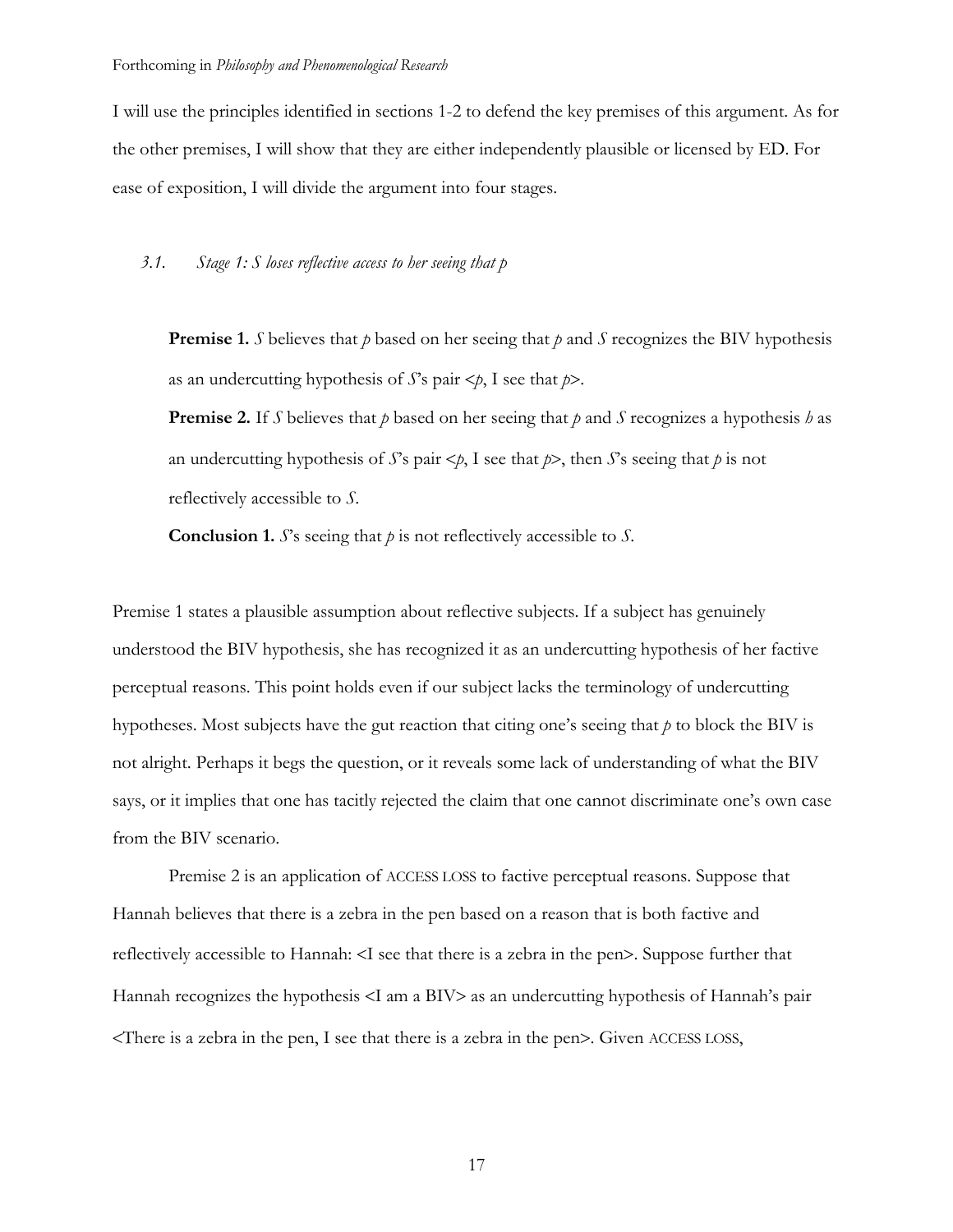Hannah's seeing that there is a zebra in the pen is not reflectively accessible to her. This accords with intuition. It would be irrational for Hannah to cite her seeing that there is a zebra in the pen to dismiss the BIV hypothesis.

It might be objected that there is a key difference between the cleverly disguised mule hypothesis and the BIV hypothesis. While the former casts doubt on a *limited portion* of *S*'s external world beliefs, the latter casts doubt on the *totality* of *S*'s external world beliefs. The difference is real, and it will become important later. For the time being, let us recall that the BIV hypothesis is an undercutting hypothesis. So, without further ado, factive perceptual reasons are not reflectively accessible to  $S$  to rationally dismiss the BIV hypothesis.<sup>19</sup>

Taken together, premises 1-2 support Conclusion 1: *S*'s seeing that *p* is not reflectively accessible to *S.*

# *3.2. Stage 2: S fails to rationally regain reflective access to her seeing that p*

**Premise 3.** *S* recognizes her seeing that *p* and the BIV hypothesis as incompatible, and yet *S* lacks reflectively accessible reasons that favor her seeing that *p* over the BIV hypothesis. **Premise 4.** If *S* recognizes her seeing that *p* and the BIV hypothesis as incompatible, and yet *S* lacks reflectively accessible reasons that favor her seeing that *p* over the BIV hypothesis, then *S* lacks knowledge that she sees that *p* based on reflectively accessible reasons. **Conclusion 2.** *S* lacks knowledge that she sees that *p* based on reflectively accessible reasons.

ACCESS LOSS has led *S* to lose reflective access to her seeing that *p* (Conclusion 1). We are assuming, however, that *S* is motivated to rationally dismiss the BIV hypothesis. So, *S* will feel compelled to try to 'regain' her reflective knowledge of her seeing that *p* by identifying independent reasons that favor

<sup>&</sup>lt;sup>19</sup> In Section 4, I show that the Austinian attempt at treating local and global skeptical hypotheses differently is in tension with the principles from sections 1-2.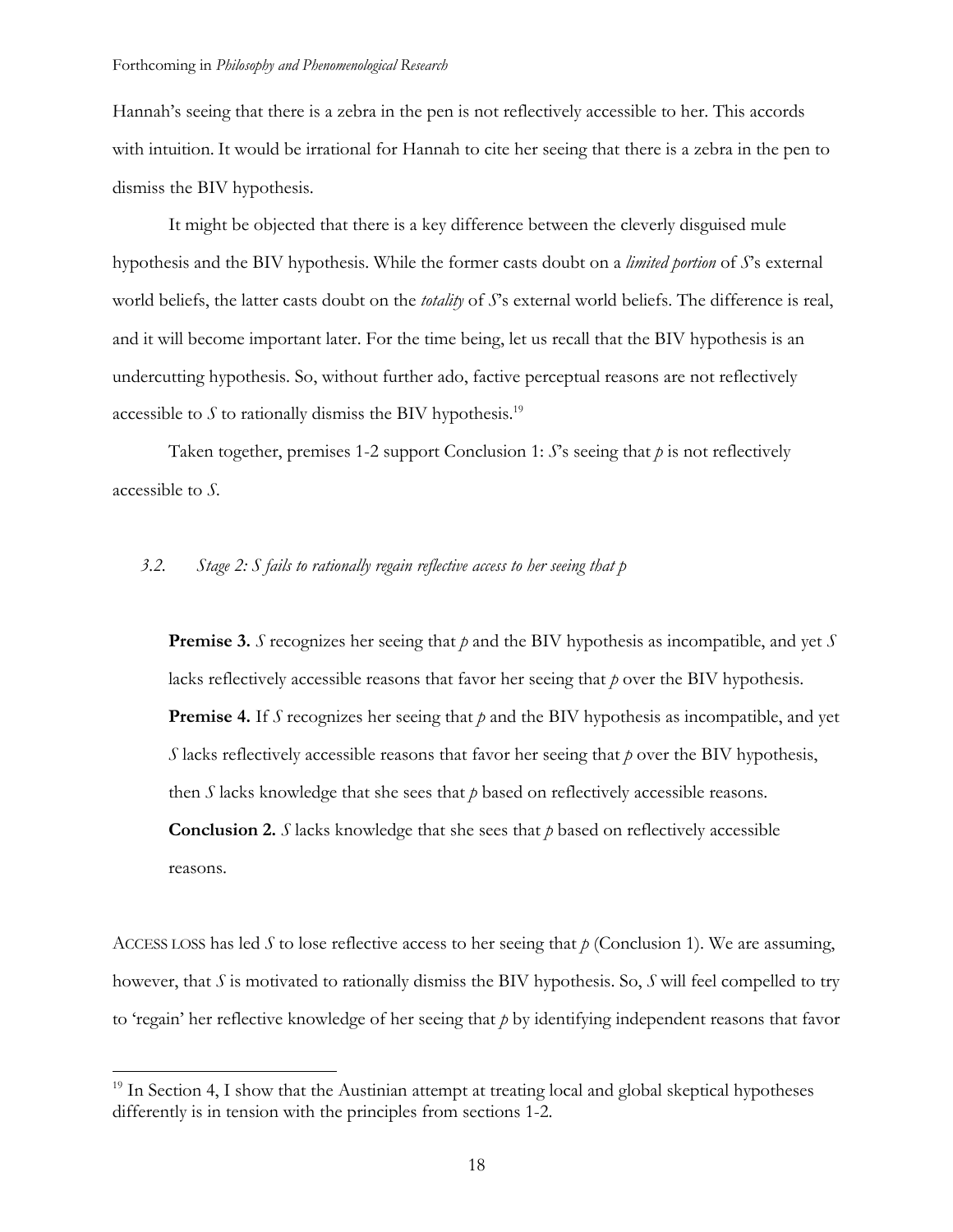her seeing that *p* over the BIV hypothesis. Premise 3 tells us that *S* lacks reflectively accessible reasons that favor her seeing that *p* over the BIV hypothesis. Why? The principles that underlie ED's treatment of underdetermination-based skepticism entail that these independent reasons are unavailable.

*Seeming reasons.* The BIV hypothesis says that Hannah's current experience is indiscriminable from the experiences of a BIV. Many defenders of ED have granted this point (McDowell, 1982: 385-6, 2013: 260; Pritchard, 2012: Part Two, 2016: 130-2). Thus, Hannah has something in common with her envatted counterpart: it seems to each of them that there is a zebra in the pen. Call this common factor 'seeming reasons'. <sup>20</sup> By ED's lights, seeming reasons do not favor *S*'s seeing that *p* over the BIV hypothesis because they violate EXCLUSIVITY. If Hannah was a BIV, she would still have her seeming reasons. Therefore, Hannah's seeming reasons do not favor <I see that there is a zebra in the pen> over the BIV hypothesis.

*Background empirical reasons.* It has been argued that adult humans have background empirical reasons that enable them to dismiss at least some undercutting hypotheses (Neta, 2008a, 2021; Pritchard, 2012, 2016; Vogel, 1990a; Williams, 2001). One such reason is <The current state of technology does not enable anyone to exactly mimic the pattern of nerve firing that underlies Hannah's current experience>. Unfortunately, ED's principles rule out background empirical reasons. If one construes them as internally individuated, they violate EXCLUSIVITY. If one construes them as externally individuated, ACCESS LOSS has made them reflectively unavailable. Pritchard seems to endorse the latter view when he observes that *S*'s background empirical reasons are unavailable because they have been "called into question by this error-possibility" (Pritchard, 2012: 126; see also 85, 123, 2016: 137-8).<sup>21</sup>

<sup>&</sup>lt;sup>20</sup> Seeming reasons are consistent with what Schellenberg (2018) calls 'phenomenal evidence'. I avoid the adjective 'phenomenal' to make room for disjunctivist theories of phenomenal character (Martin, 2006; Soteriou, 2016).

<sup>&</sup>lt;sup>21</sup> See also McDowell (1982: 273-4, 391-2, 1995: 398) and Williams (2001: 186).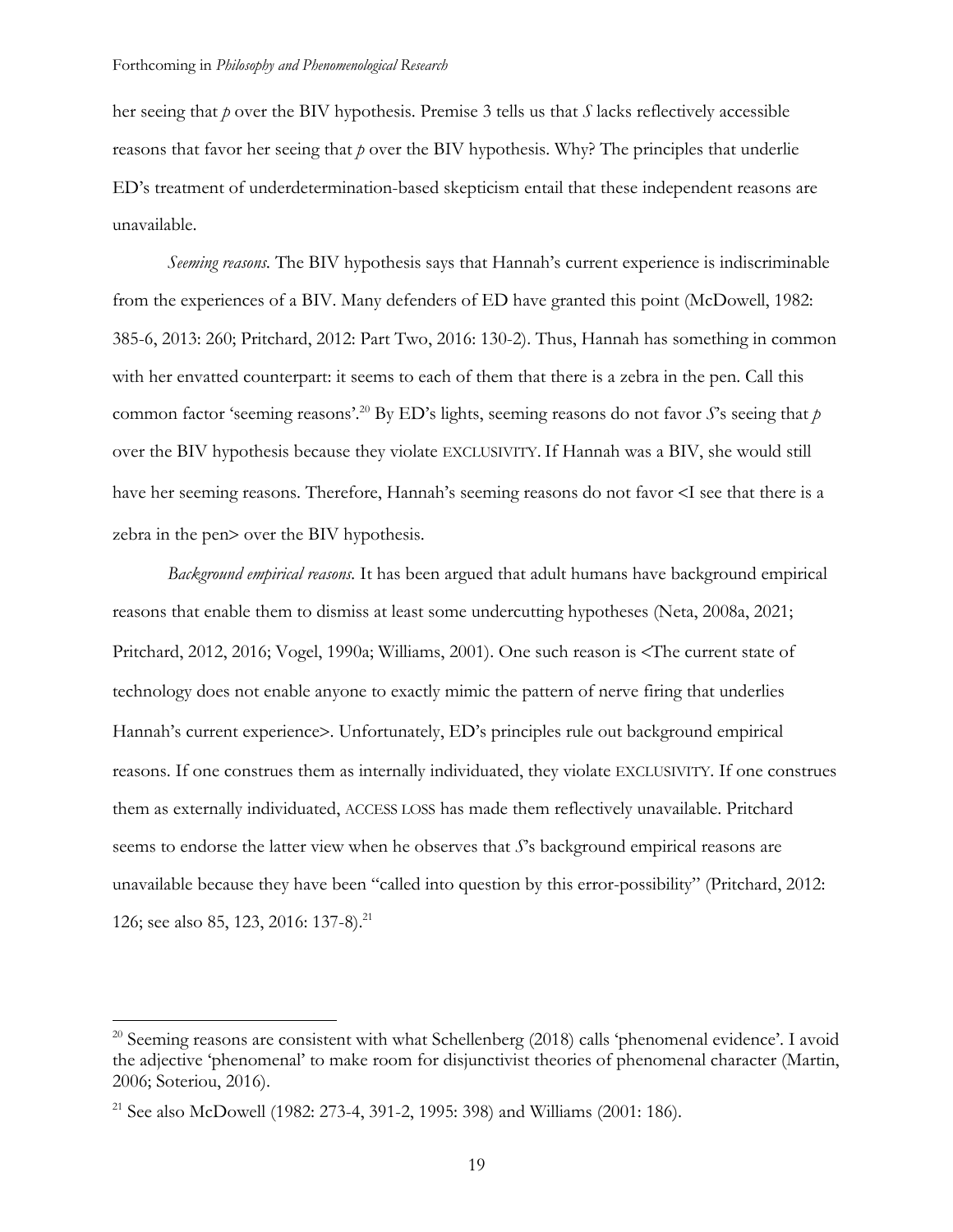*Pragmatic reasons.* Hannah certainly has reflectively accessible pragmatic reasons to retain her belief that she sees that *p* over the BIV hypothesis: <It is a waste of time to take seriously far-fetched hypotheses that have not been rationally motivated>, <Taking far-fetched hypotheses seriously would lead me to cognitive paralysis>, and so on. If EPISTEMIC PURISM is true, these considerations do not favor *S*'s seeing that *p* over the BIV hypothesis. If pragmatic reasons are purely internal, they violate EXCLUSIVITY. If pragmatic reasons are not partly grounded in perception, they are ruled out by MINIMAL EMPIRICISM. Thus, pragmatic reasons are not available to defenders of ED.

*A priori reasons.* Suppose for a *reductio* that *S* has a priori reasons against the BIV hypothesis. Given EPISTEMIC PURISM, those reasons speak to the falsity of the BIV hypothesis. The BIV hypothesis says, among other things, that external world propositions are false. So, having a priori reasons against the BIV hypothesis entails having a priori reasons that favor *specific* and *contingent* propositions involving entities that exist in space. So, if one has the relevant *a priori* reasons, MINIMAL EMPIRICISM is false. Given that ED is committed to MINIMAL EMPIRICISM, ED is committed to claiming that *S* lacks a priori reasons against the BIV hypothesis. Moreover, if *a priori* reasons are internally individuated, they violate EXCLUSIVITY. If they are grounded in pragmatic considerations, they clash with EPISTEMIC PURISM.

To my mind, we have offered an exhaustive inventory of all types of independent reasons available to *S*. So, we can conclude that, by ED's lights, there is no rational way for *S* to 'tip the scales' in favor of her seeing that  $p$  via independent reasons.<sup>22</sup>

<sup>&</sup>lt;sup>22</sup> Inference to the best explanation (BonJour, 1985; Peacocke, 2004; Russell, 1912; Vogel, 1990b) would also flout one or another of ED's principles. On anti-realist accounts, inference to the best explanation relies on pragmatic virtues that do not speak to the truth of a given proposition (Lycan, 1988: 134; van Fraassen, 1980: 8). So, on anti-realist accounts, inference to the best explanation is inconsistent with EPISTEMIC PURISM. Pritchard (2005: 122 n 11, 245-6) seems to be committed to an anti-realist account when he holds that inference to the best explanation can at best support *acceptance* of a proposition. On realist versions, inference to the best explanation does speak to the truth of some propositions. However, it does so by appealing to empirical assumptions concerning initial conditions about the external world (Forster & Sober 1991; Sober, 1975). Given ACCESS LOSS, these empirical assumptions are rationally unavailable in the current context (Pritchard 2016: 26-7). For further criticism of inference to the best explanation, see Alston (1993) and Plantinga (1993).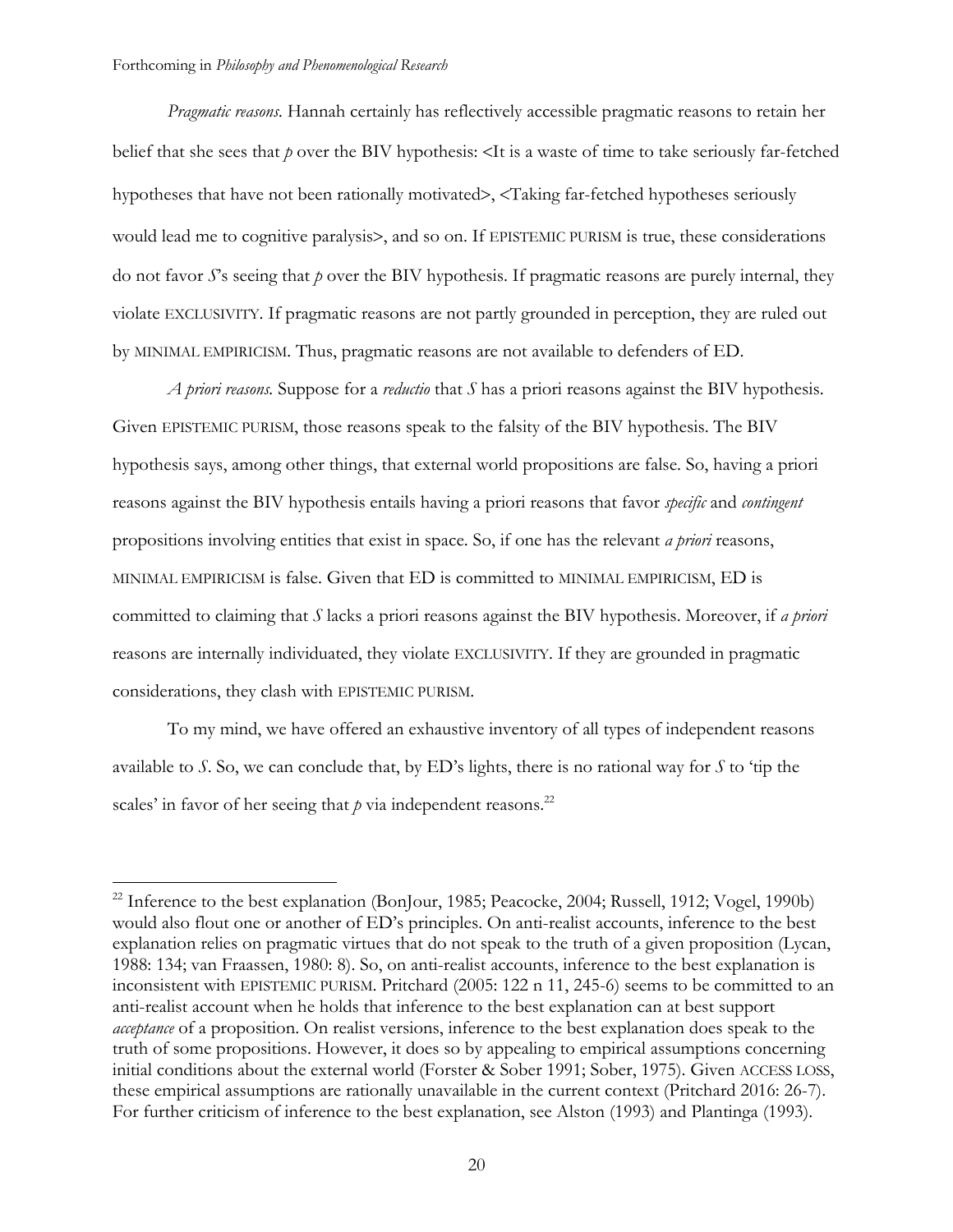What about Premise 4? Replace  $\leq S$  sees that  $p$  with  $\leq p$  and the BIV hypothesis with  $\leq q$ and you will see that Premise 4 is an instance of UNDERDETERMINATION. Given that ED relies on an unrestricted endorsement of UNDERDETERMINATION (Section 1), defenders of ED should have no objection to Premise 4.

In sum, premises 3-4 support Conclusion 2: *S* lacks knowledge that she sees that *p* based on reflectively accessible reasons*.*

Conclusion 2 is confirmed by an additional consideration. Suppose that a subject could avail herself of independent reasons to rationally 'regain' her reflective access to her seeing that *p*. If those independent reasons were sufficient to favor her seeing that *p* over the BIV hypothesis, they should also be sufficient to favor  $p$  over the BIV hypothesis. After all, seeing that  $p$  entails  $p$ . But, if a subject could avail herself of independent reasons that favor *p* over the BIV hypothesis, then reflectively accessible factive perceptual reasons would be unnecessary to block Premise 1 of underdetermination-based skepticism.

## *3.3. Stage 3: S is led to reflective skepticism*

**Conclusion 1.** *S*'s seeing that *p* is not reflectively accessible to *S*.

**Conclusion 2.** *S* lacks knowledge that she sees that *p* based on reflectively accessible reasons.

**Premise 5.** If *S*'s seeing that *p* is not reflectively accessible to *S* and *S* lacks knowledge that she sees that *p* based on reflectively accessible reasons, *S* lacks reasons for her belief that *p* which are both factive and reflectively accessible to *S*.

**Conclusion 3.** *S* lacks reasons for her belief that  $p$  which are both factive and reflectively accessible to *S*.

ED holds that *S*'s seeing that *p* is her reflectively accessible factive perceptual reason to believe that *p*. Suppose now that *S* proceeds in a rational manner. If *S*'s seeing that *p* is not reflectively accessible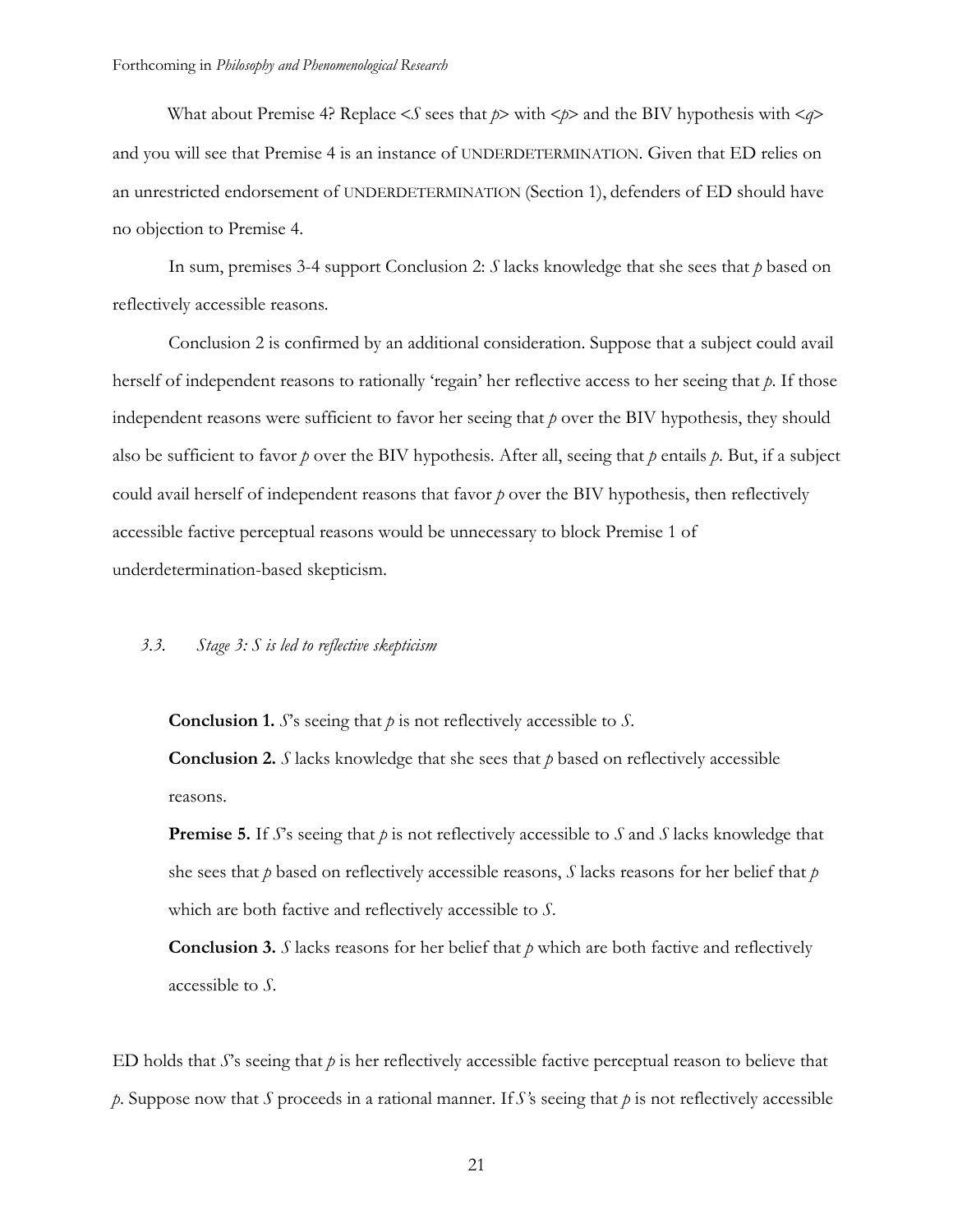to *S*, and *S* lacks knowledge that she sees that *p* based on reflectively accessible reasons, then *S* lacks reasons for her belief that *p* which are both factive and reflectively accessible to *S.* Conclusions 1-2 tell us that the antecedent of this conditional is satisfied. So, Conclusion 3 follows: *S* lacks reasons for her belief that *p* which are both factive and reflectively accessible to *S.*

## *3.4. Stage 4: S's reflective skepticism leads S to first-order skepticism*

**Conclusion 3.** *S* lacks reasons for her belief that *p* which are both factive and reflectively accessible to *S.*

**Premise 6.** If *S* lacks reasons for her belief that  $p$  which are both factive and reflectively accessible to *S*, *S* lacks perceptual knowledge that *p*.

**Conclusion 4.** *S* lacks perceptual knowledge that *p*.

Premise 6 follows from the definition of ED: "In paradigmatic cases of perceptual knowledge, a subject, *S*, has perceptual knowledge that *p in virtue of* being in possession of reasons for her belief that *p* which are both *factive* and *reflectively accessible* to *S*" (Pritchard 2012: 13; emphasis mine). This point holds for most incarnations of ED I am aware of. For McDowell (1995, 2002a, 2011, 2019), adult human knowledge *requires* the possession of reflectively accessible factive reasons. Similarly, Pritchard (2016: 36) thinks that it would be revisionary to hold that adult human perceptual knowledge "does not entail" the possession of reflectively accessible reasons. Similarly, Neta (2009, 2011) has endorsed an infallibilist form of Cartesianism according to which adult human knowledge requires the possession of reflectively accessible, conclusive reasons. So, in the absence of reflectively accessible factive (or conclusive) perceptual reasons, adult humans lack perceptual

22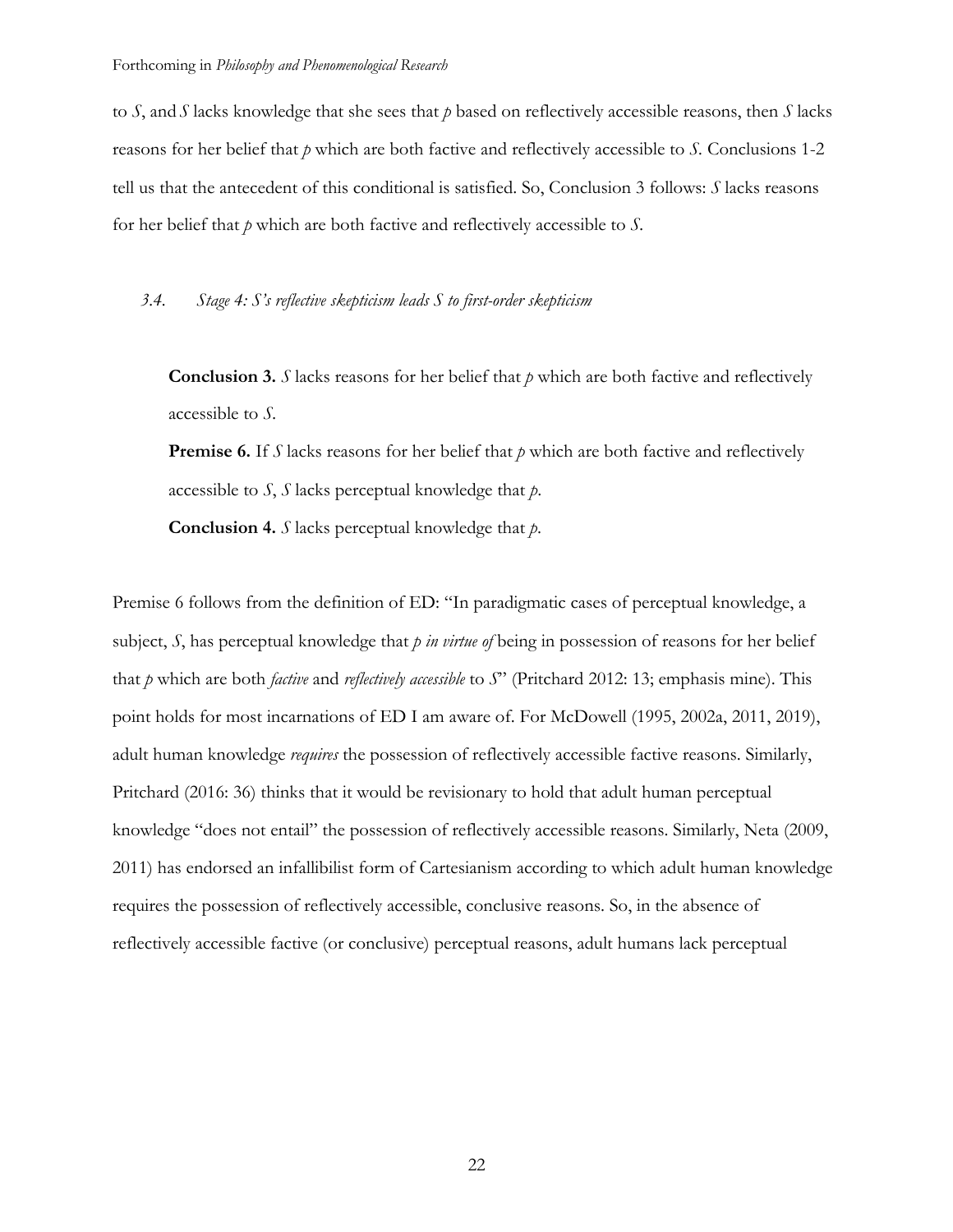knowledge of external world propositions. With these materials in place, Conclusion 4 follows: *S* lacks perceptual knowledge that  $p^{23,24}$ 

## *3.5. How to block the diachronic skeptical argument*

I can find no reason to reject Stage 3. Moreover, Stage 4 follows from ED's explanation of perceptual knowledge in virtue of a subject's possession of perceptual reasons that are both factive and reflectively accessible. So, defenders of ED should reject one or another of the premises from stages 1-2. In Section 4, I show how one could try to make use of an Austinian observation to achieve this goal. As we shall see, the Austinian observation is in tension with the principles from sections 1-2.

<sup>&</sup>lt;sup>23</sup> Conclusion 4 also applies to Kern (2017) and Rödl (2007). Pritchard (2019) has recently defended a moderate view. He has suggested that ED is a theory of perceptual knowledge in *paradigmatic* cases of perceptual knowledge. This leaves room for a separate account of perceptual knowledge in nonparadigmatic cases. So, perhaps this separate account of perceptual knowledge could be used to explain *S*'s retention of perceptual knowledge of external world propositions. There are three problems with this strategy, though. First, whatever solution Pritchard advocates, it should be consistent with his claim that adult human perceptual knowledge entails the possession of reflectively accessible reasons. Second, if the relevant reasons are not conclusive, one should reject EXCLUSIVITY, compromising ED's treatment of underdetermination-based skepticism. Third, this view yields a disunified account of adult human perceptual knowledge.

<sup>&</sup>lt;sup>24</sup> A contextualist like Neta (2002, 2003) might be unimpressed by Conclusion 4. Let me make some speculative remarks on this score. If Neta grants Conclusion 4, it is hard to see why he claims that "Cartesian Infallibilism is under no pressure to accept any form of skepticism" (Neta, 2011: 685). Conclusion 4 *is* a form of skepticism. Perhaps skepticism is to be understood as the claim that we lack knowledge, *independently of what we may say or think about it* (Neta, 2003: 27)*.* Since the diachronic skeptical argument is dependent on our own thoughts, it does not count as skepticism. I see no reason to impose this restriction. Indeed, I find it worrisome that we can lose *all* our perceptual knowledge just by thinking about global skeptical hypotheses. Perhaps Neta thinks that Conclusion 4 is not worrisome from a contextualist perspective. As he writes: "when the skeptic is not around…, our evidence can truthfully be said to include such states as my *seeing that* I have hands, my *remembering that* I had eggs for breakfast this morning, and so on" (Neta, 2003: 3). But this strikes me as an unsatisfactory answer. If perceptual knowledge must be based on reflectively accessible reasons, and we end up losing all our reflectively accessible reasons, it is unclear how we could regain these perceptual reasons just by changing the topic. Indeed, if one grants the principles at work in the diachronic skeptical argument, one cannot *rationally* regain reflective access to one's factive perceptual reasons. See Pritchard (2005) for a similar line of argument.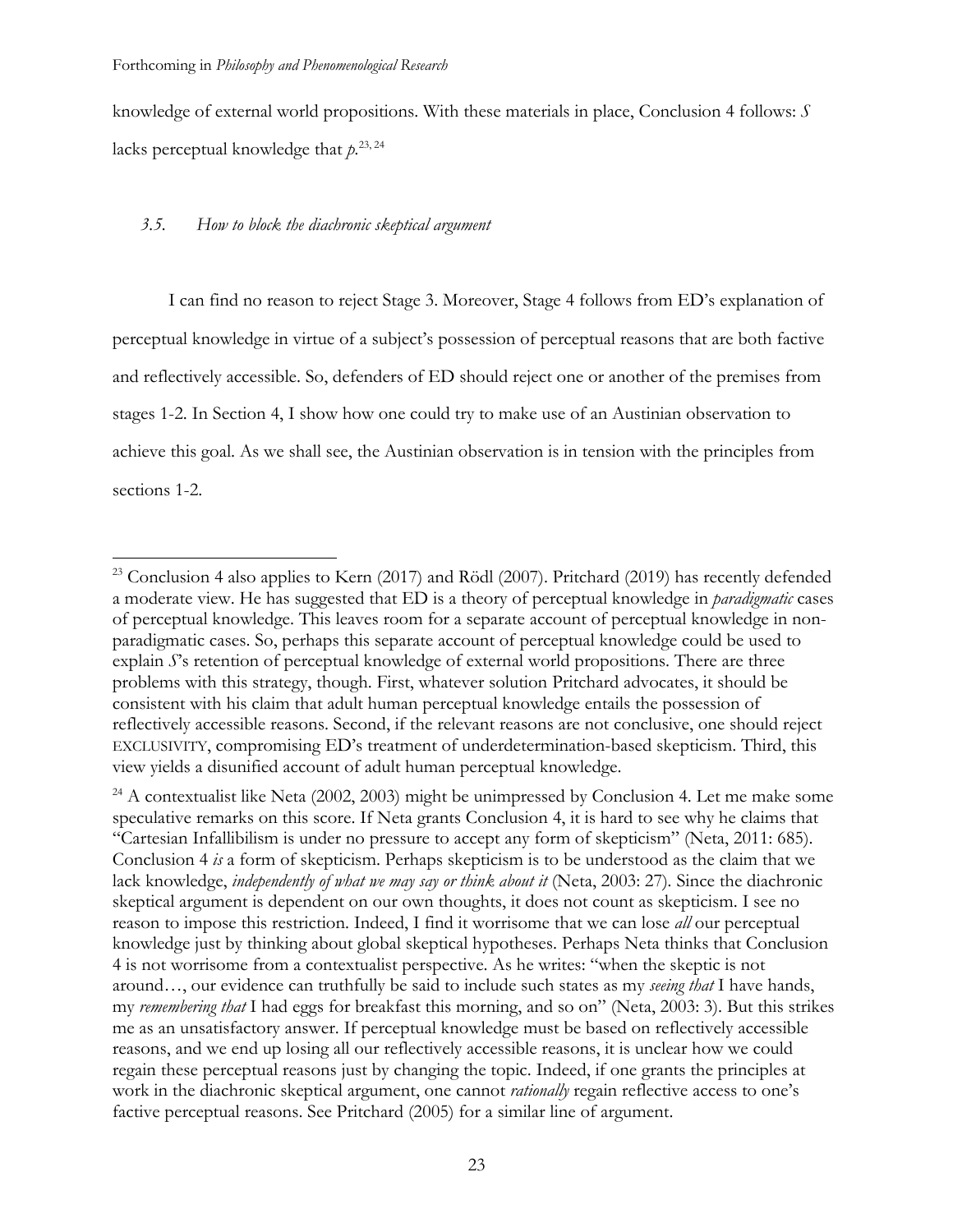## **4. The Austinian Response**

In "Other Minds", Austin examines the conditions under which challenges to a knowledge claim are deemed *reasonable* in everyday life. In everyday conversations, we do not insist on knowing that one is not dreaming as a condition to know everyday propositions. Austin extracts at least one important lesson from this observation. Error possibilities are reasonable only if we have some reason to think that those error possibilities might obtain in the current situation: "The special cases where doubts arise and require resolving, are contrasted with the normal cases which hold the field *unless* there is some special suggestion that deceit &c., is involved" (Austin, 1946: 81). In the absence of reasons to think that one might be a BIV, it is not necessary to rule out the BIV hypothesis.

In recent work, some defenders of ED have made use of Austin's remark. Here is Pritchard:

The mere presentation of a radical skeptical hypothesis […] doesn't suffice to turn one's epistemic situation into a suboptimal one (i.e., such that by epistemological disjunctivist lights factive rational support is no longer reflectively available). To argue otherwise is, I would contend, to concede far too much to the radical skeptic (Pritchard, 2016: 210, footnote 21; see also McDowell, 2014: 319-20).

It is true that the diachronic skeptical argument concedes too much to the skeptic. However, the interesting question is whether ED can concede less to the skeptic. I will argue that ED cannot concede less to the skeptic without compromising its status as *the* epistemological holy grail. I will focus on Pritchard's discussion. However, my arguments generalize to McDowell's view.25

For Pritchard, a subject can rationally dismiss an error possibility in two different ways. If the error possibility is rationally motivated, the subject should provide independent reasons that speak to the reasons offered in support of the error possibility. If the error possibility is not rationally motivated (but is 'merely raised'), the subject may ignore the error possibility because it

<sup>&</sup>lt;sup>25</sup> Contrary to McDowell and Pritchard, Kern (2017: 67-8, 79-84) and Neta (2003: 7-8) think that the Austinian response is in tension with (views akin to) ED.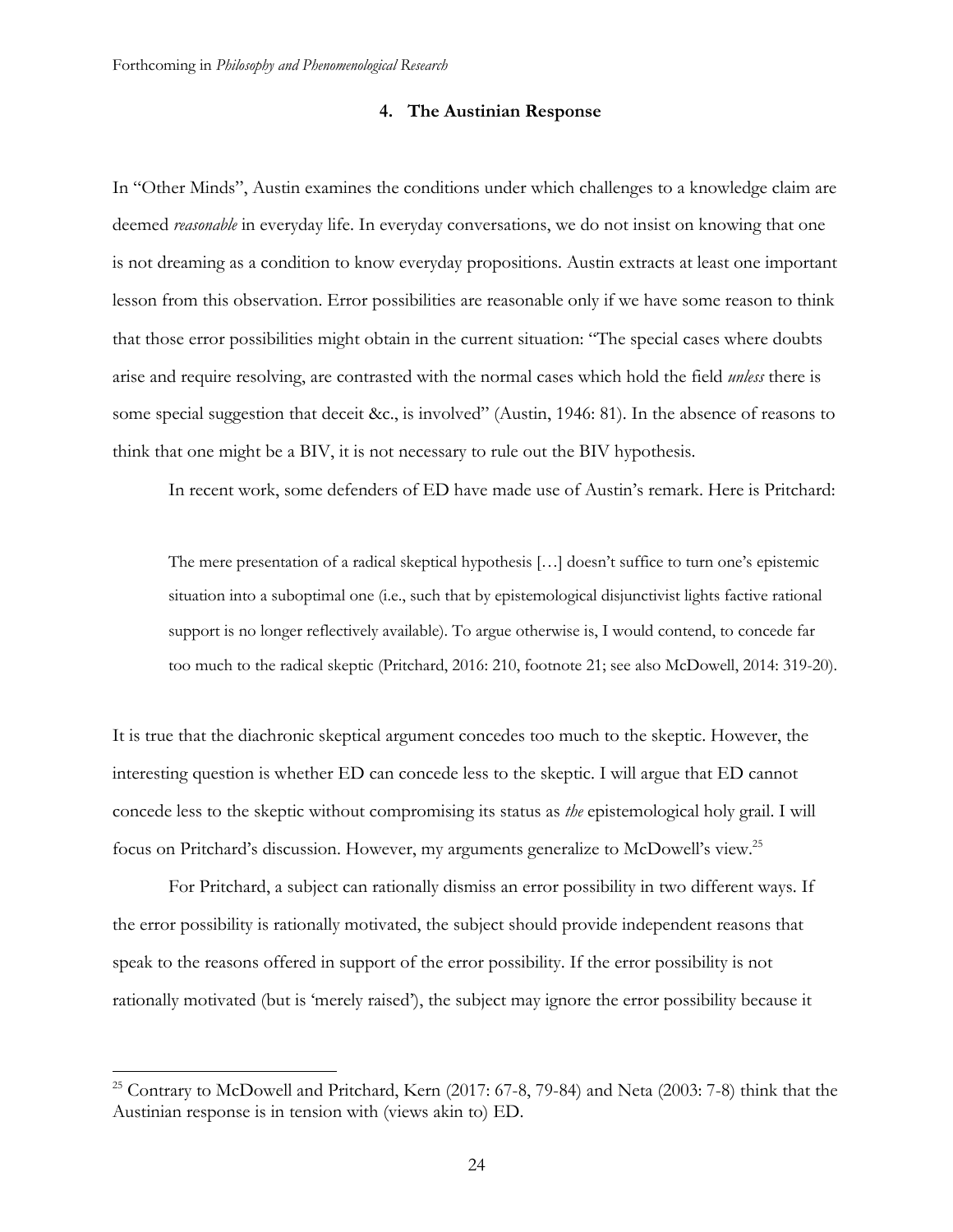lacks rational support. Pritchard supplements this two-pronged strategy with a second element. On his view, global skeptical hypotheses are *never* rationally motivated because there can be no empirical considerations that speak in favor of them. As we have seen, global skeptical hypotheses call into question *all* our empirical reasons. So, defending these hypotheses with empirical considerations would be self-defeating (Pritchard, 2012: 125-9; see also Neta, 2021: 3590). Moreover, it has been argued that one cannot successfully motivate global skeptical hypotheses on behalf of a priori considerations (Echeverri, 2017a; Kung, 2011; Levin, 2000). Given this analysis, *S* may ignore global skeptical hypotheses:

[I]f this just means the mere presentation of a *not-p* possibility, then there is nothing inherently suspect about the idea that our agent can continue to cite the factive rational support she has for the target proposition, and hence regard this error possibility as excluded. Effectively, she is treating this particular evidence for *not-p* as misleading (though 'evidence' is not quite the right word, given that the error possibility isn't rationally motivated) (Pritchard, 2016: 211, footnote 19).

Let us examine three interpretations of this response.

One might read the Austinian response as an attempt at blocking Premise 2. When an error possibility cannot be rationally motivated, the subject *does not lose* reflective access to her seeing that *p*. Therefore, we should impose a restriction on ACCESS LOSS. It is not true that, in all cases in which *S* recognizes an undercutting hypothesis of *S*'s pair <*p*, *R*>, *R* is not reflectively accessible to *S*. Undercutting hypotheses that cannot be rationally motivated are an exception to this principle.

I find this response implausible. A normal subject will need to do some epistemic work *before* she can determine whether a global skeptical hypothesis cannot be rationally motivated. To undertake this epistemic work, the subject must initially keep an open mind on the rational credentials of the global skeptical hypothesis. Yet, it would be hard to explain how the subject could initially keep an open mind on the rational credentials of the global skeptical hypothesis if she was permitted to avail herself of her seeing that *p before* she recognizes that the error possibility cannot be rationally motivated. So, it is more plausible to hold that all undercutting hypotheses have the power

25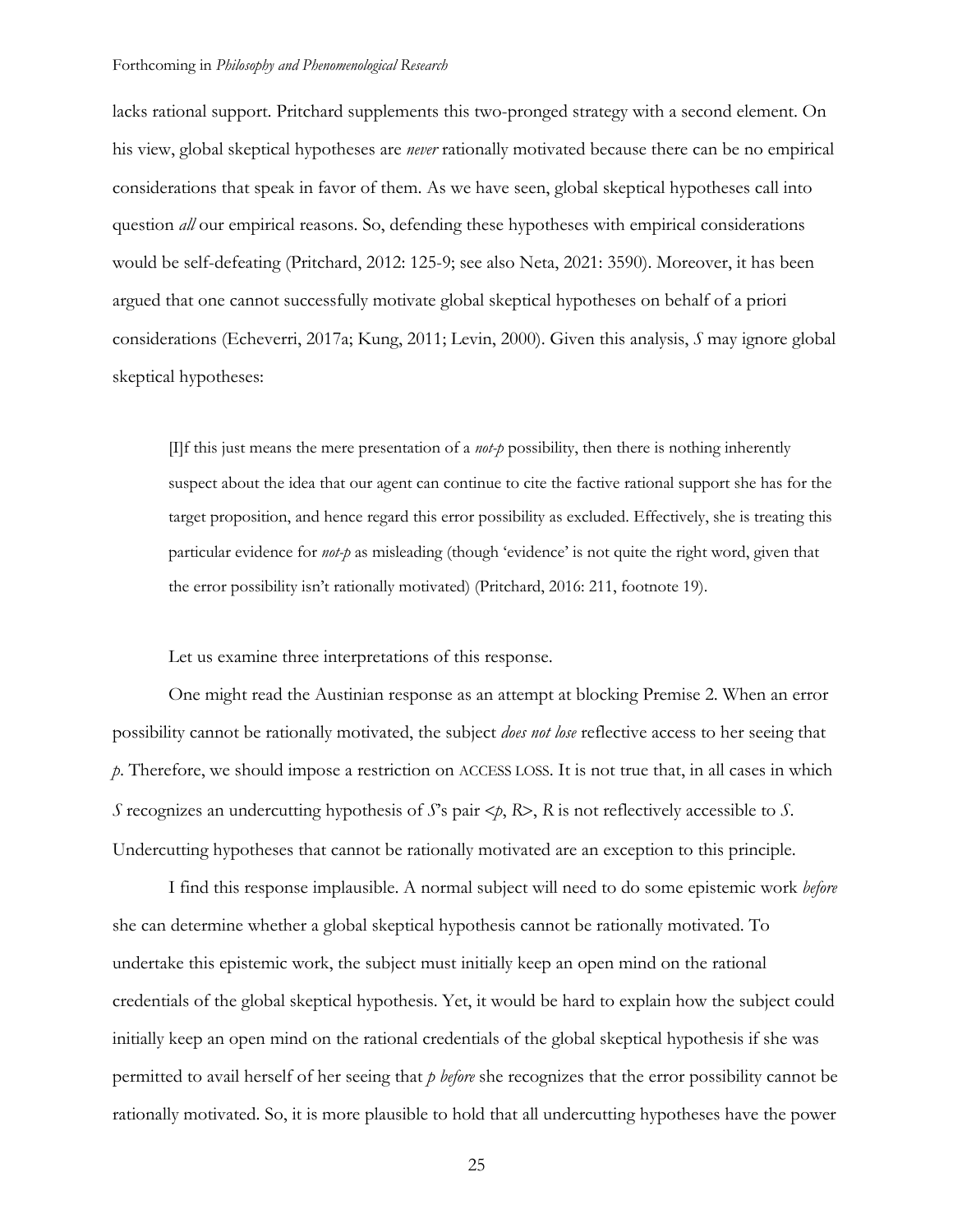of blocking a subject's reflective access to her factive perceptual reasons, at least during the stretch of time that is necessary for her to realize that global skeptical hypotheses cannot be rationally motivated.

This leads us to an alternative interpretation of the Austinian response. On this view, whenever the subject recognizes an undercutting hypothesis, she does momentarily lose reflective access to the relevant reason. That perceptual reason is, so to speak, 'neutralized' by the error possibility (Pritchard, 2012: 85, 99; 2016: 26-7). Therefore, Premise 2 is true. Nevertheless, Stage 2 fails because Premise 3 is false. Realizing that global skeptical hypotheses cannot be rationally motivated would enable a subject to 'regain' reflective access to her factive perceptual reasons. Hence, it is not true that, after recognizing her seeing that *p* and the BIV hypothesis as incompatible, *S* lacks knowledge that she sees that *p* based on reflectively accessible reasons. When *S* realizes that the error possibility cannot be rationally motivated, *S*'s knowledge that she sees that *p* can be based on her seeing that *p*.

Unfortunately, this version of the Austinian response is at odds with the principles identified in Section 2. First, it is unclear how this Austinian response could respect EPISTEMIC PURISM. Without further ado, the fact that an error possibility cannot be rationally motivated does not seem to speak to the falsity of that error possibility.<sup>26</sup> Moreover, the Austinian response violates EXCLUSIVITY. Were Hannah a BIV, she could still recognize that the BIV hypothesis cannot be rationally motivated. The Austinian response is "completely indifferent to whether or not we are the victims of a radical skeptical scenario" (Pritchard, 2016: 40).

Perhaps one could use the Austinian response to block Premise 4 of Stage 2. On this view, when the subject recognizes her seeing that *p* and the BIV hypothesis as incompatible, and yet *S* lacks reflectively accessible reasons that favor her seeing that *p* over the BIV hypothesis, *S* does not

<sup>&</sup>lt;sup>26</sup> Pritchard seems to tacitly concede this point: "[S]ince the rational skeptic doesn't offer any rational basis for thinking that we are not in such conditions, it follows that […] we can *reasonably suppose* that our beliefs enjoy factive rational support" (Pritchard, 2021: 3661; emphasis mine). *Supposing that p* is a permissive attitude one can have when one lacks any epistemic reasons that speak to the truth of *p*. Crucially, this attitude falls short of knowledge.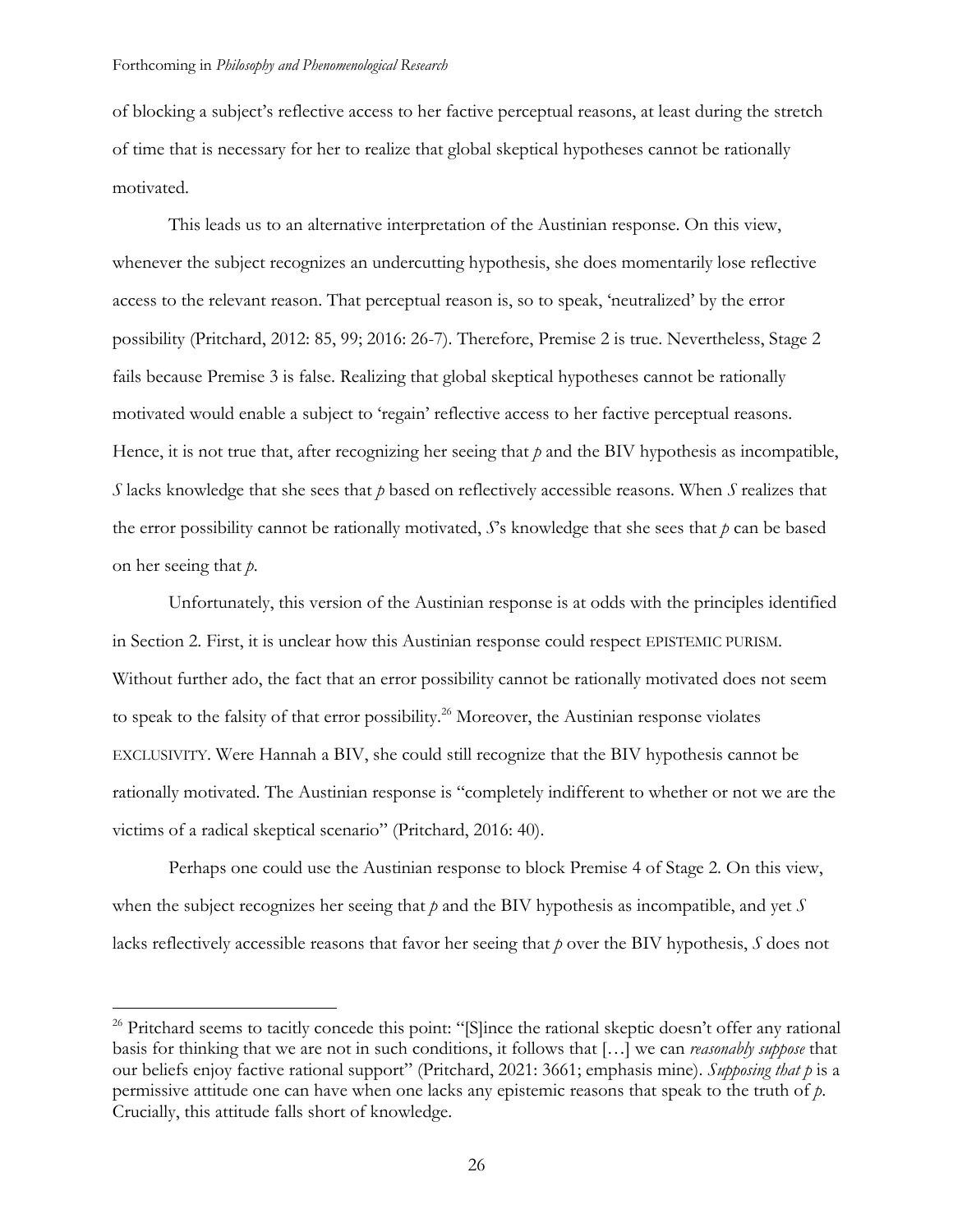lack knowledge that she sees that *p* based on reflectively accessible reasons. When an undercutting hypothesis of *S*'s pair <*p*, I see that *p*> cannot be rationally motivated, *S* can know that she sees that *p* based on her seeing that *p*.

Unfortunately, Premise 4 is an instance of UNDERDETERMINATION. So, this version of the Austinian response leads us to introduce a restriction on UNDERDETERMINATION. We have seen, however, that ED is motivated by an unrestricted endorsement of UNDERDETERMINATION (Section 1). It is this unrestricted endorsement of UNDERDETERMINATION that has led defenders of ED to focus on Premise 1 of the underdetermination-based skeptical argument. If defenders of ED are willing to restrict the scope of UNDERDETERMINATION, there is no bar for an internalist treatment of underdetermination-based skepticism. Internalists might grant that one cannot have reflectively accessible reasons that favor an external world proposition over the BIV hypothesis. However, this wouldn't be a problem, for global skeptical hypotheses would lie beyond the scope of a restricted version of UNDERDETERMINATION. Still, when it comes to pairs of incompatible, external world propositions *p* and *q*, one can have reflectively accessible reasons that favor *p* over *q*. For example, Hannah's reflectively accessible, non-factive reasons can favor the proposition <There is a zebra in the pen> over the proposition <There is a crocodile in the pen>.

In sum, while the Austinian response might sound intuitive, it sits uncomfortably with the five principles identified in sections 1-2. For reasons of space, I won't examine other responses to the diachronic skeptical argument. I do think, however, that the Austinian response is sufficiently representative. In my view, other responses are fraught with similar problems. I will use the remainder of this article to present my own solution.<sup>27</sup>

 $27$  In my view, responses on behalf of Wittgenstein's (1969) hinge epistemology will replicate the problems identified in the Austinian response. However, Wittgenstein's views raise many exegetical issues that I cannot address here. But see Coliva's (2021) and Neta's (2021) recent exchanges with Pritchard (2021).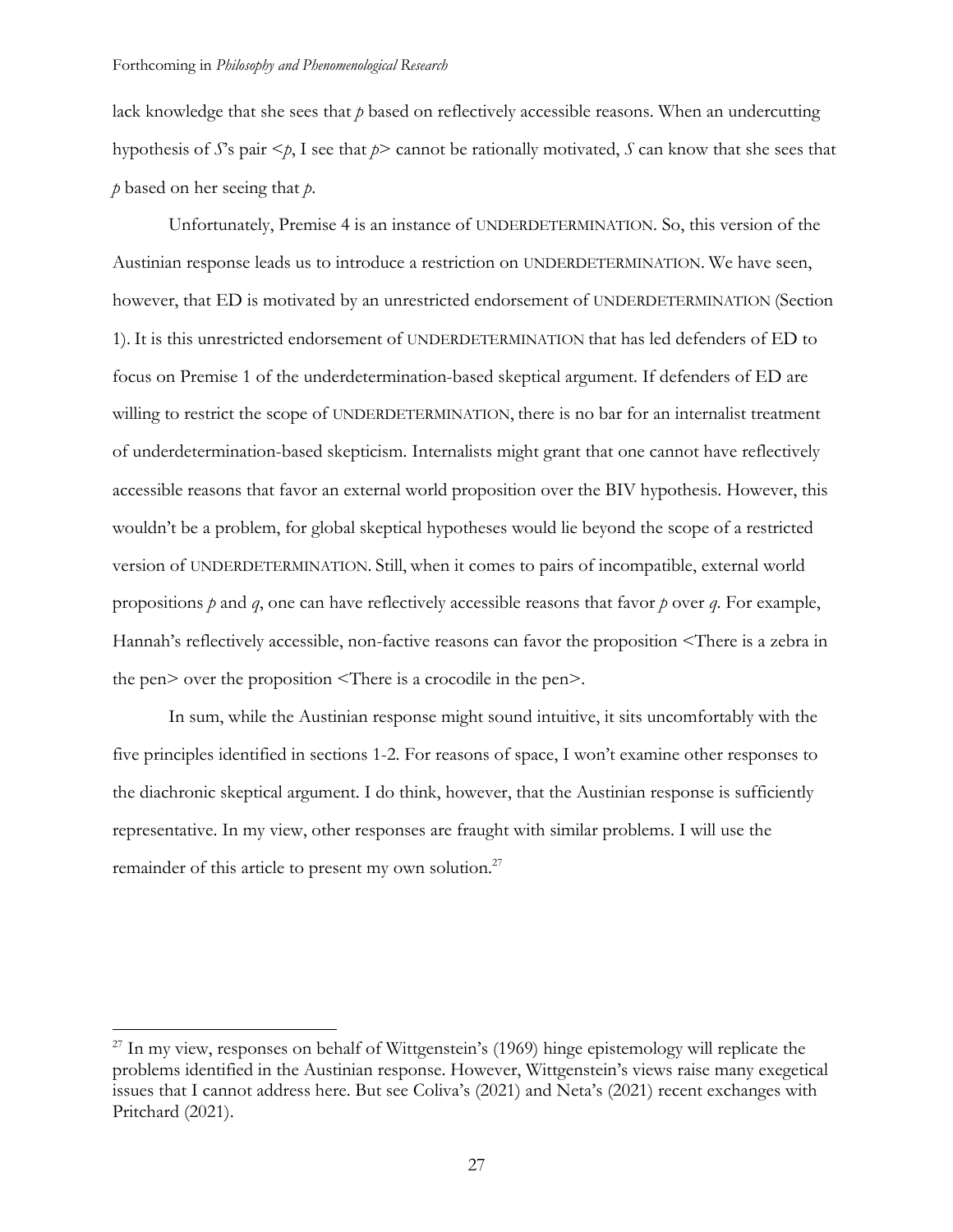## **5. A-Rational Epistemological Disjunctivism**

ED is committed to a series of principles that restrict the sorts of reasons that can do anti-skeptical work *and* attempts to use those reasons to explain perceptual knowledge as rationally based knowledge. This combination of commitments makes ED vulnerable to the diachronic skeptical argument. One might try to escape first-order skepticism by rejecting one or another of the principles. However, this would compromise ED's status as *the* epistemological holy grail. Another strategy would be to preserve those principles but give up on the project of explaining perceptual knowledge as rationally based knowledge. One option would be to develop a primitivist view of perceptual knowledge. If perceptual knowledge is primitive, one might insist that it is not the sort of thing that one can lose by losing one's reflectively accessible reasons. It is unclear, however, how defenders of primitivism could avoid some form of irrationality. If the five principles are in order, it seems to follow that at least some pieces of knowledge are irrational (Lasonen-Aarnio, 2010; Williamson, 2014). That strikes me as an unattractive result. So, in what follows, I sketch a different solution. While I grant the primitivist claim that we cannot offer a Boolean analysis of knowledge, I am reluctant to conclude that there is no analysis of knowledge (Kelp, 2021; Kern, 2017; Sosa, 2017). So, I suggest that we revise the role of reflectively accessible factive perceptual reasons in the epistemology of perception and use the resulting view to explain how one could retain one's perceptual knowledge without classifying it as irrational knowledge.

I start by introducing an alternative form of epistemological disjunctivism that I call 'A-Rational Epistemological Disjunctivism' (AED) (Section 5.1). Next, I flesh out AED (Section 5.2). I then show that AED can mimic ED's treatment of underdetermination-based skepticism without incurring any additional costs (Section 5.3). Finally, I show how AED can block the diachronic skeptical argument while preserving the five principles (Section 5.4).

28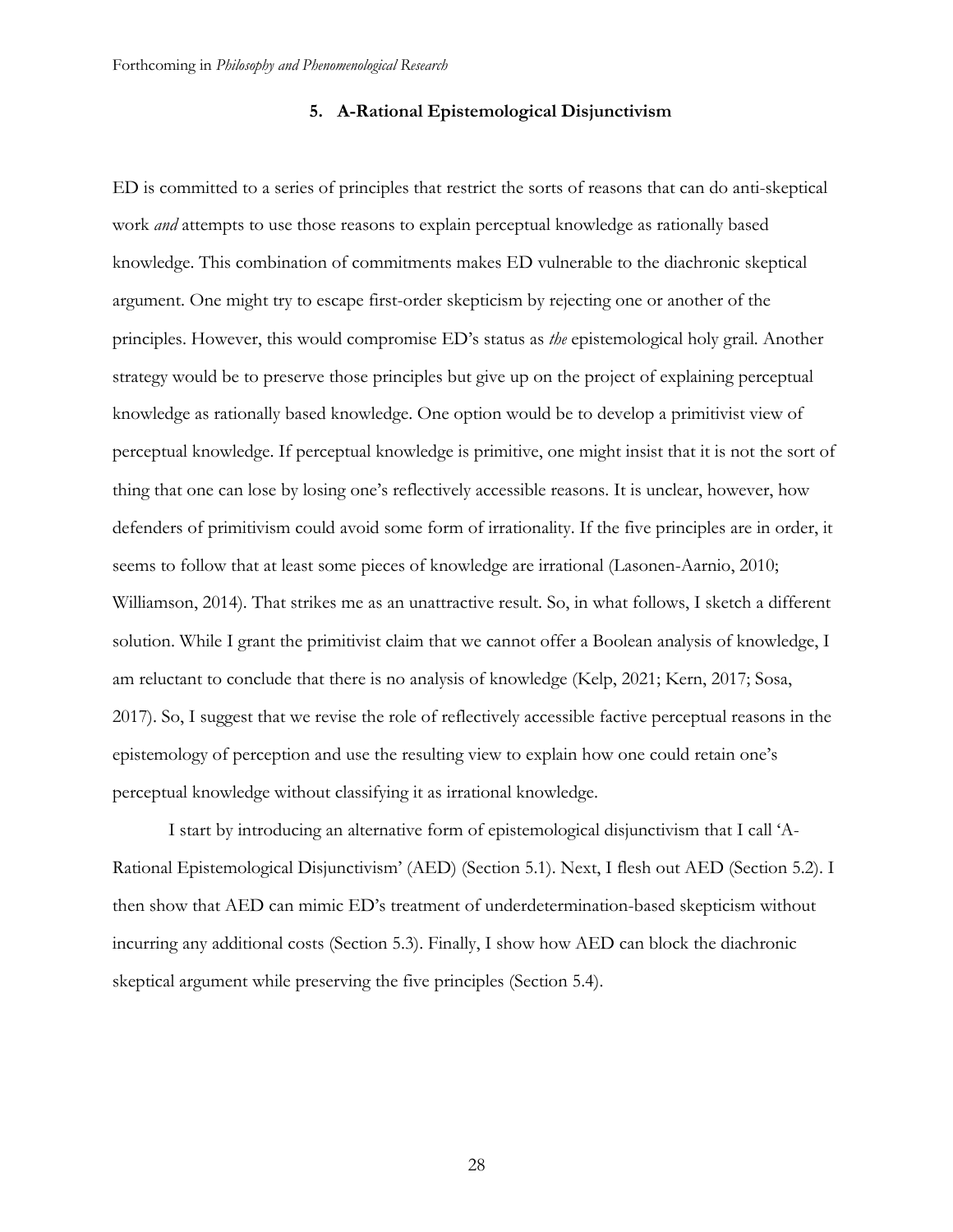## *5.1. A-rational epistemological disjunctivism*

### *AED A-RATIONAL EPISTEMOLOGICAL DISJUNCTIVISM*

A subject, *S*, has perceptual knowledge that  $p$  in virtue of being in possession of a-rational perceptual grounds for her belief that *p*. In the most favorable epistemic conditions, this perceptual knowledge can in turn offer reasons that are reflectively accessible to the subject.

Defenders of ED insist that normal adult humans have reflectively accessible factive perceptual reasons. AED can accept this claim. What distinguishes AED from ED is its view on what constitutes perceptual knowledge. AED denies that normal adult humans have perceptual knowledge *in virtue of* being in possession of reflectively accessible reasons. This does not mean that perceptual knowledge is groundless. In a metaphysical sense, a ground of *x* is something in virtue of which *x* exists. Both ED and AED posit grounds of perceptual knowledge. However, they differ in their conception of those grounds. For ED, the grounds of perceptual knowledge are epistemic reasons, i.e., entities that not only explain the existence of adult human perceptual knowledge, but also considerations that speak to the truth or falsity of some propositions. AED denies that this is the case. For AED, some epistemic grounds are not epistemic reasons, at least on this specific understanding of reasons. Hence, a subject can have perceptual knowledge even though she lacks any reflectively accessible reasons. Still, in the most favorable epistemic conditions, a subject's perceptual knowledge can offer reasons that are reflectively accessible to the subject.<sup>28</sup>

<sup>&</sup>lt;sup>28</sup> Some authors work with a liberal view of epistemic reasons as justification-makers (Neta, 2009, 2011). On this view, perceptual relations to objects, epistemic virtues, and reliable processes can count as epistemic reasons. I find this liberal use of 'reason' hard to square with the role of reasons in our epistemic lives. If a reason is a consideration that speaks to the truth (or falsity) of some propositions, it can work as a premise of reasoning. In my view, this role is best filled by entities that are or have proposition-like contents. See Brandom (1997: 128), Brewer (1999: 151), Burge (2010), Echeverri (2013: 28-9), McDowell (1996: 7), Pryor (2007), and Williamson (2000: 195). Neta (2008b) has argued that all evidence is propositional. I think his argument can be generalized to epistemic reasons.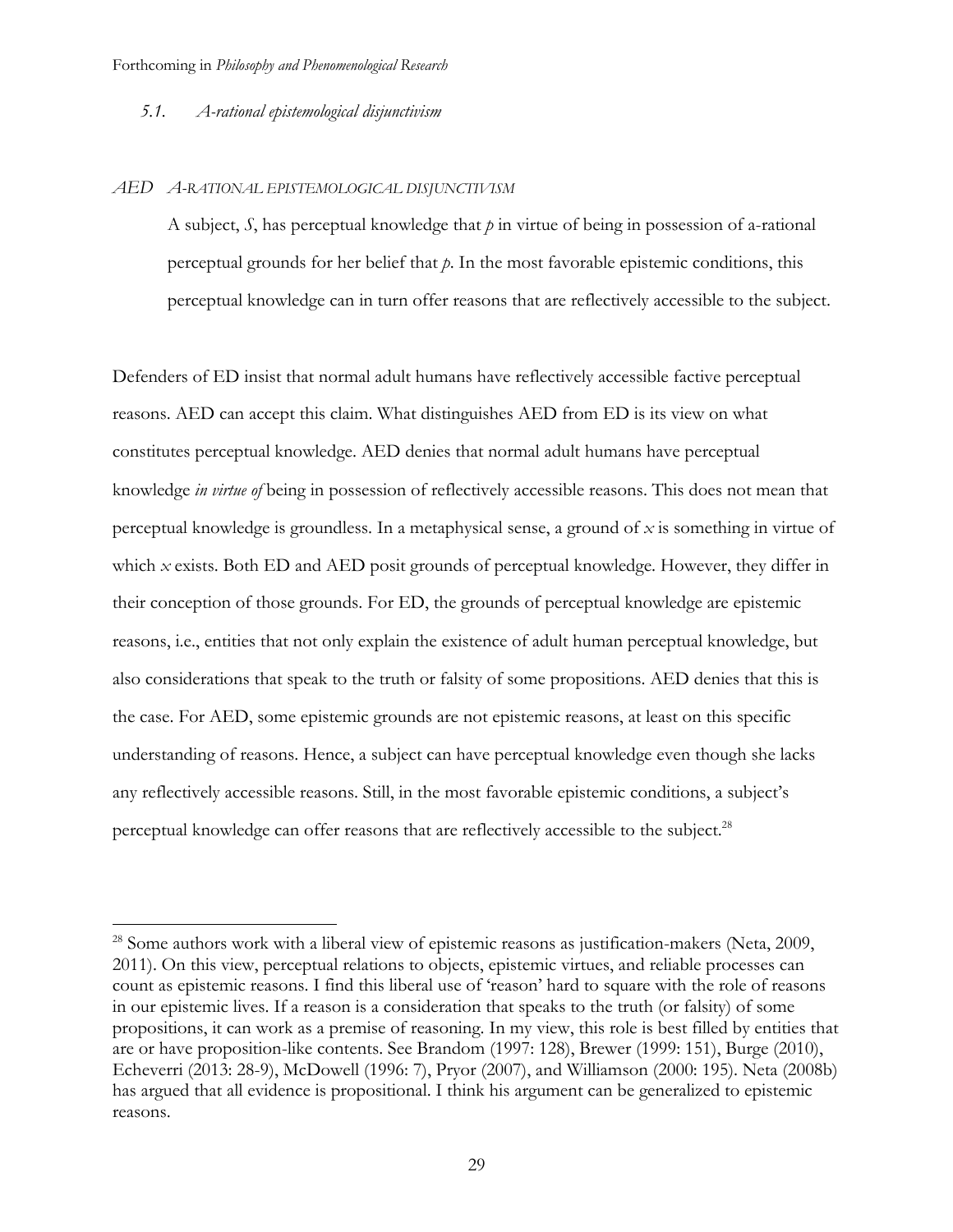There are different ways of fleshing out AED. In Section 5.2, I present my own version of AED. Although Section 5.2 is somewhat speculative, I will try to make it plausible.

# *5.2. The three-level model of perceptual knowledge*

# *3LM THE THREE-LEVEL MODEL OF PERCEPTUAL KNOWLEDGE*

In objectively good cases, a subject, *S*, can have perceptual knowledge that *p* in virtue of employing perceptual and recognitional capacities. In objectively and subjectively good cases, a subject, *S*, can enjoy reflective access to her perceptual knowledge.<sup>29</sup>

The following schema can help us clarify 3LM:

<sup>&</sup>lt;sup>29</sup> For the sake of simplicity, I focus on visual knowledge. However, 3LM can be generalized to perceptual knowledge gained through (the interplay of) different sensory modalities.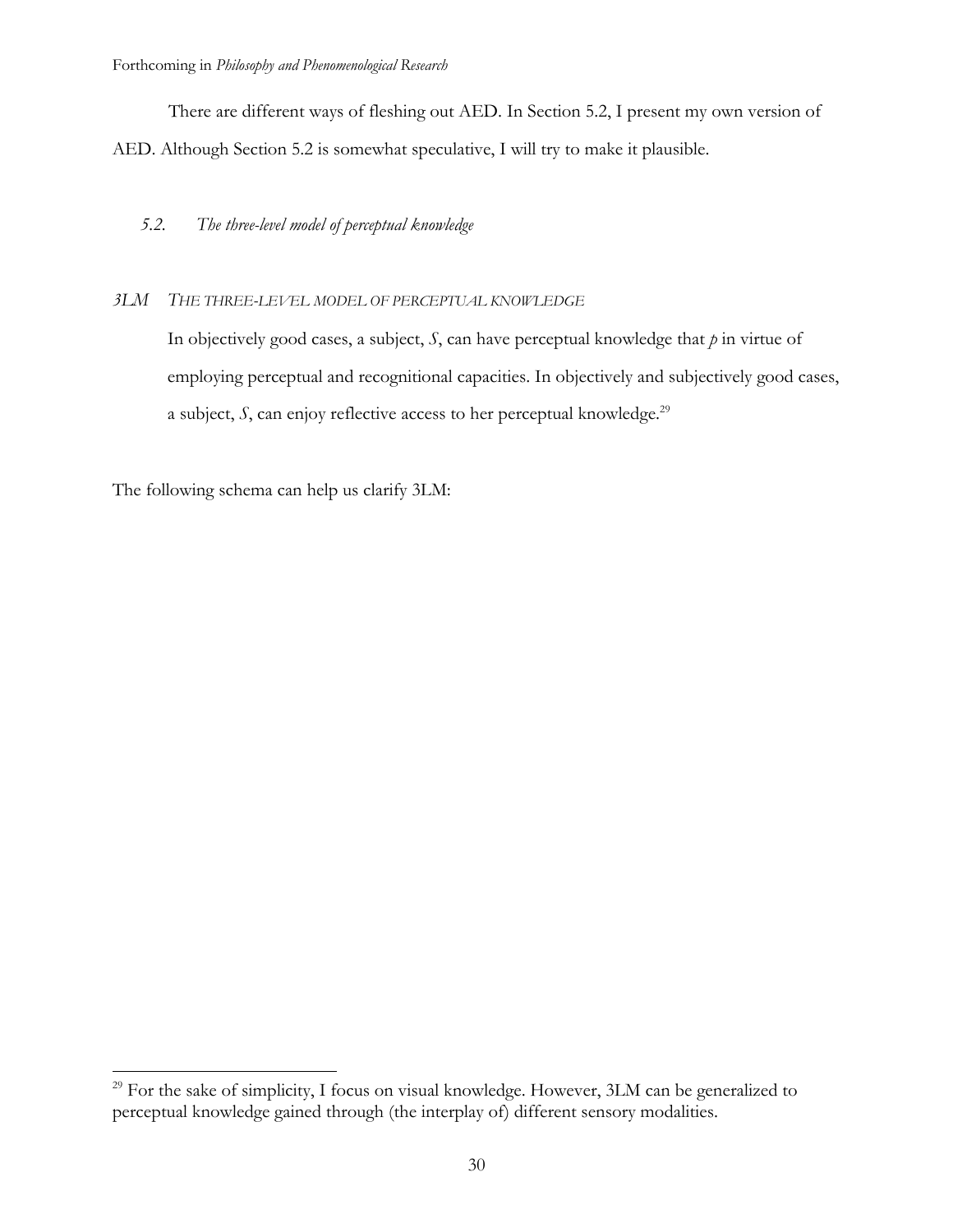

External entity *x*

**Schema.** The Three-Level Model of Perceptual Knowledge.

3LM relies on Pritchard's apt distinction between 'objectively good' and 'subjectively good' cases. A case is objectively good just in case the subject finds herself in an environment that allows for the reliable formation of perceptual beliefs and her cognitive and perceptual capacities are functioning properly (Pritchard, 2012: 29). A case is subjectively good just in case the subject lacks any doubts about the target proposition (Pritchard, 2012: 30).

In an objectively good case, a subject can have perceptual knowledge in virtue of employing perceptual and recognitional capacities. 3LM is consistent with different accounts of capacities (Greco, 2010; Kern, 2017; Pritchard, 2005; Schellenberg, 2018; Sosa, 2007, 2017; Millar, 2019). It is crucial, however, that we draw a distinction between three types of capacities: perceptual, recognitional, and reflective.

When Hannah sees a zebra in the pen, she stands in a visual relation to the zebra 'right there'. This visual relation is the result of Hannah's employment of her perceptual capacities. Those capacities enable Hannah to segment the zebra from the background. Had Hannah failed to segment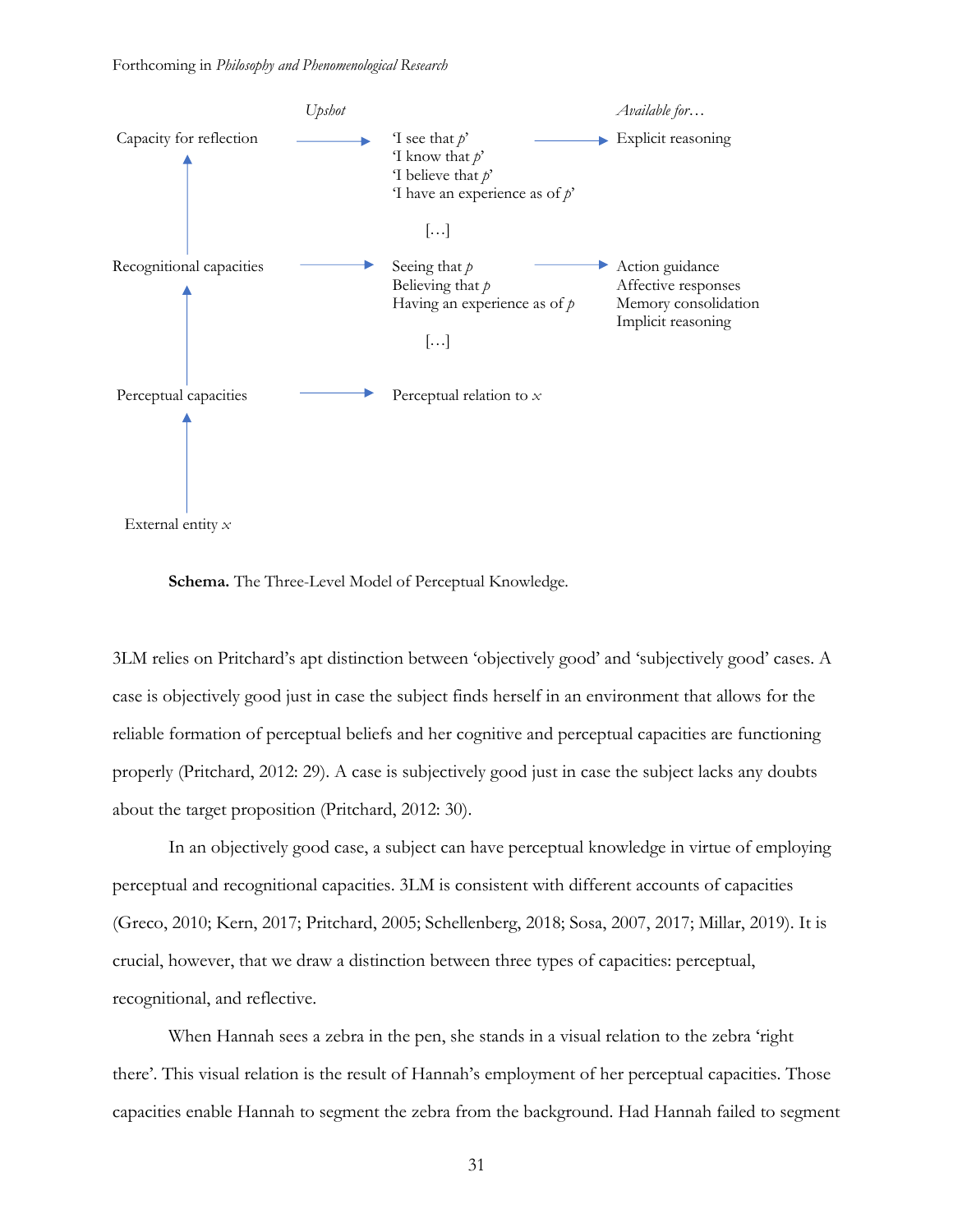the zebra from the background, there would be no salient boundaries between the animal and its surroundings. This would happen if the zebra was perfectly camouflaged (Campbell, 2002; Dretske, 1969; Echeverri, 2016).

When Hannah sees that there is a zebra in the pen, she goes beyond visual segmentation: she applies the concept ZEBRA to the segmented animal in a conceptually structured state (Dretske, 1969; Williamson, 2000). 3LM assumes, as many other philosophers do, that seeing that *p* is a conceptually structured state. It also assumes that seeing that  $p$  is a way of knowing that  $p$  (Dretske, 1969; French, 2016; Millar, 2019; Peacocke, 2004; Stroud, 2018; Turri, 2010; Williamson, 2000). So, if one sees that *p*, one believes that *p*. This type of knowledge is the upshot of employing perceptual *and* recognitional capacities. Given that those capacities explain the existence of perceptual knowledge, perceptual knowledge is not groundless. Indeed, when Hannah sees that there is a zebra in the pen, it is not as if she had a groundless commitment to the existence of a zebra in a pen. She is visually aware of the presence of the animal 'right there'. If one assumes that reasons are or have proposition-like contents, there is a sense in which Hannah is not visually aware of an epistemic reason. She is visually aware of an external entity. However, the upshot of her perceptual and recognitional abilities is a propositional state that can provide Hannah with epistemic reasons.<sup>30</sup>

Consider now cases that are both objectively and subjectively good. In those cases, the subject can employ her capacity for reflection to make explicit the visual knowledge that she has at her disposal. In doing so, she will make first-person judgments of the form 'I see that *p*', 'I know that *p*', and so on. If we assume that the subject finds herself in a case that is both objectively and subjectively good, it seems plausible to hold that her first-person judgments are pieces of reflective knowledge that she sees that *p*, that she knows that *p*, and so on. In those circumstances, the subject can use her pieces of reflective knowledge as premises in theoretical and practical deliberation. I refer to both forms of deliberation as 'explicit reasoning'.

<sup>&</sup>lt;sup>30</sup> One some views, the employment of perceptual capacities yields a contentless, perceptual relation to an external entity (Brewer, 2011; Campbell, 2002; Travis, 2004). On other views, it yields a state or episode that has a more primitive, non-propositional content (Burge, 2010; Echeverri, 2017b; McDowell, 2008b). I shall remain neutral on these two options.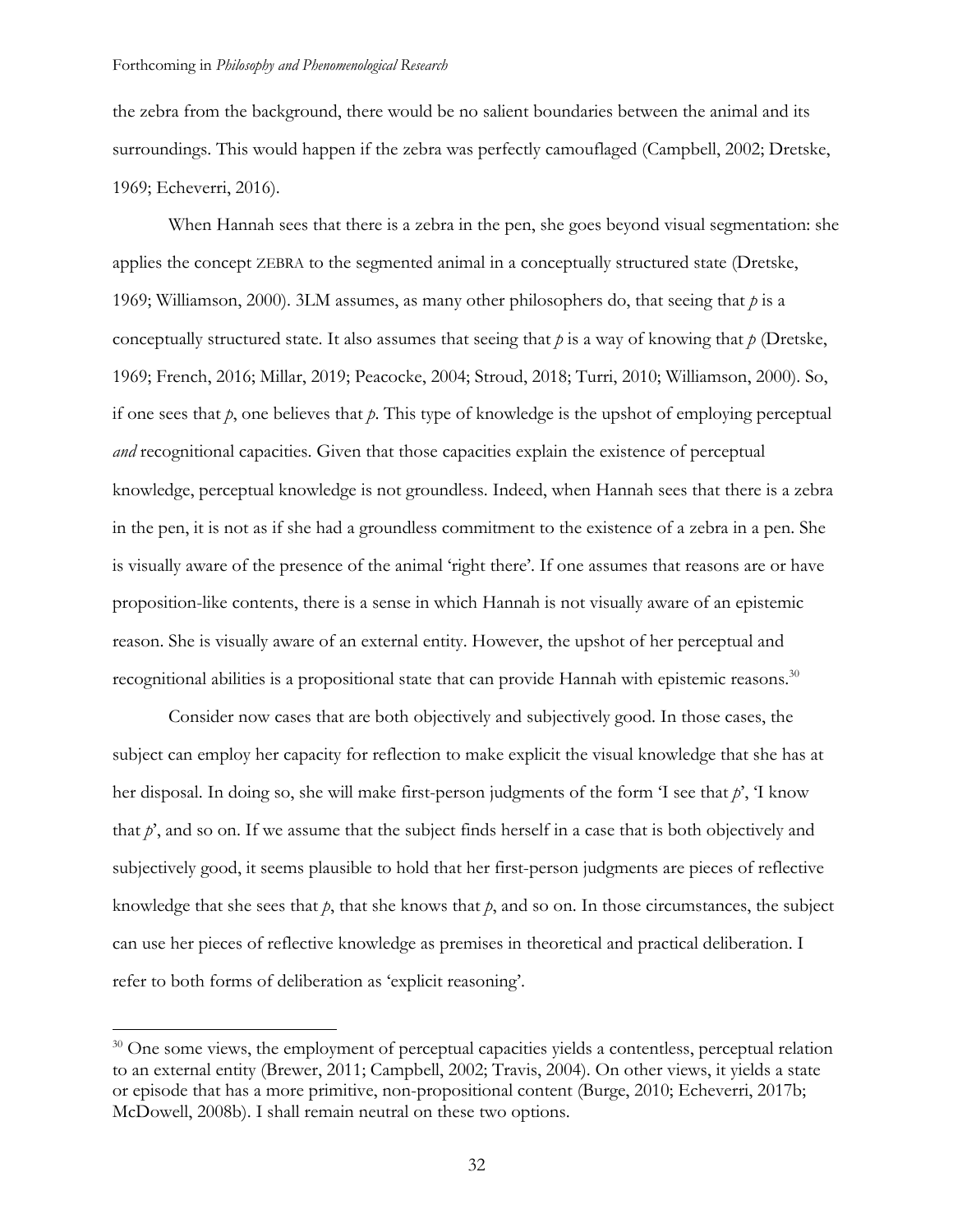The situation would be different in cases that are objectively good, but subjectively bad. In those cases, the subject will lose her reflective access to her seeing that *p*. As a result, she may retreat to weaker self-ascriptions of the form 'I believe that *p*' or 'I have an experience as of *p*'. However, in some cases, the subject may retain her seeing that *p*. When that happens, we can say that *S* has unreflective visual knowledge. *S*'s unreflective visual knowledge can become manifest in her actions, emotional responses, memory consolidation, and implicit reasoning.<sup>31</sup>

Finally, consider cases that are objectively bad and subjectively bad. There is some debate on whether, in those cases, the subject will still employ her perceptual and recognitional capacities (Millar, 2019; Schellenberg, 2008; Sosa, 2017) and whether she will count as having genuine experiences. I shall remain neutral on these two options. Nevertheless, we can say that the subject can still apply concepts. So, we might say that *S* seems to see that *p*.

## *5.3. Underdetermination-based skepticism revisited*

ED offers a characterization of the perceptual reasons available in (objectively and subjectively) good cases as factive and reflectively accessible. This idea gets support from everyday conversations. People often use factive constructions in their reason-giving practices. If we grant that people can be in objectively and subjectively good cases, we can take those factive constructions at face value and say that they can express reflectively accessible factive perceptual reasons (McDowell, 2002a: 280, 2002b: 98; Pritchard, 2012: 17, 2016: 134).

It is unclear, however, whether our reason-giving practices also support ED's rationalistexplanatory commitments. More specifically, it is unclear whether we have perceptual knowledge that *p in virtue of* seeing that *p*. Indeed, our reason-giving practices are consistent with the claim that seeing that *p* is a way of knowing that *p*. This leaves room for an alternative response to the

<sup>&</sup>lt;sup>31</sup> In the psychological literature, implicit reasoning has often been associated with 'System 1 processing'. For an overview, see Kahneman (2011). Readers unfamiliar with this literature can think of unreflective knowledge as close to what Sosa (2007) terms 'animal knowledge'.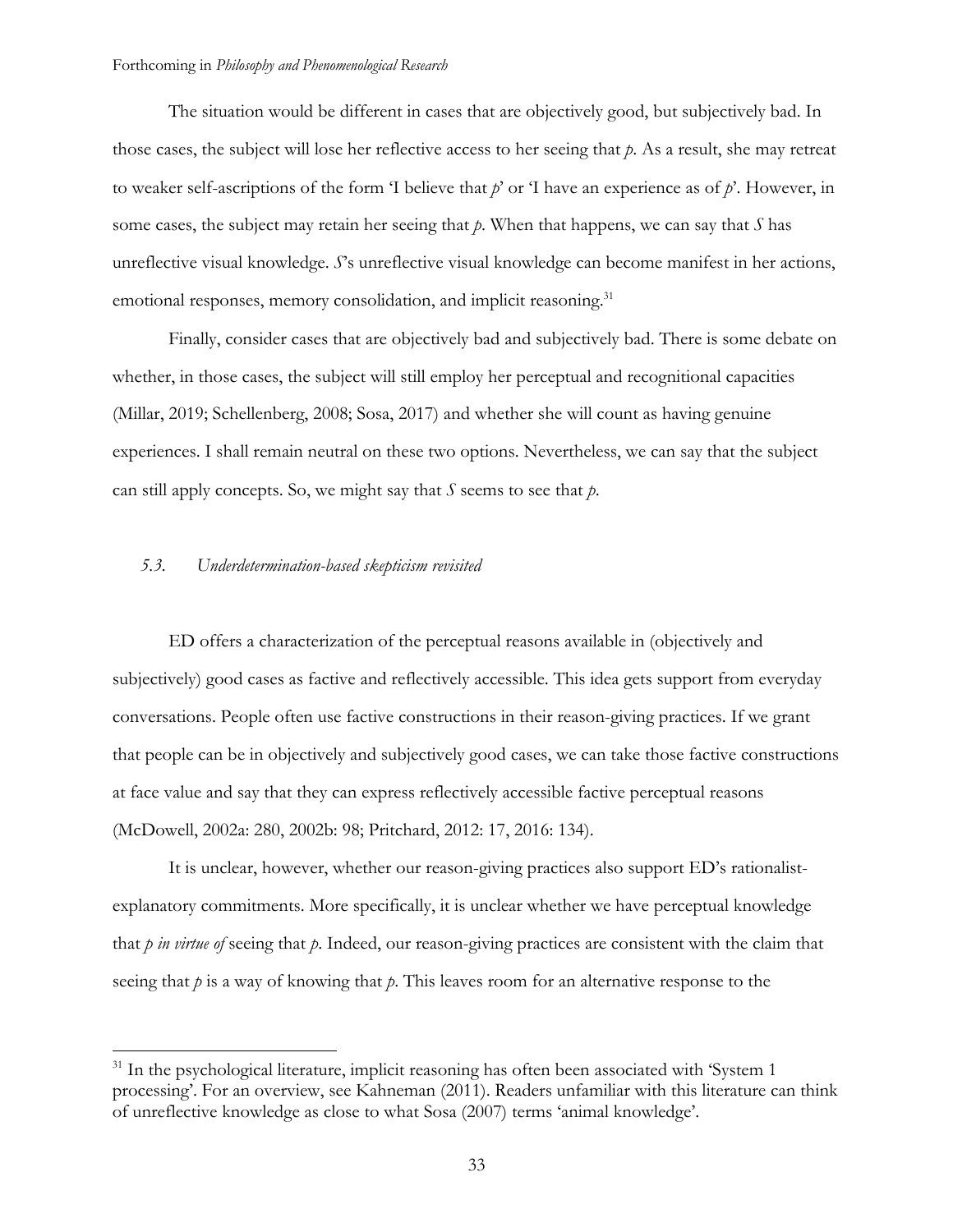underdetermination-based skeptical argument. If a subject is in an objectively and subjectively good case, her own perceptual knowledge is reflectively accessible to her. Plausibly enough, perceptual knowledge can give one epistemic reasons. So, even if seeing that *p* is a way of knowing that *p*, a subject who is in an objectively and subjectively good case can enjoy reflectively accessible factive perceptual reasons. Thus, AED can say that, in cases that are both objectively and subjectively good, one does have reflectively accessible reasons that favor an external world proposition over the BIV hypothesis, namely, one's reflectively accessible perceptual knowledge. Having rejected Premise 1, AED can retain UNDERDETERMINATION and avoid the skeptical Conclusion.<sup>32</sup>

Recall now the danger of equating all our knowledge of external world propositions with the knowledge possessed by the chicken sexers. AED tells us that, at the fundamental level, adult human knowledge has the same structure as the knowledge enjoyed by small children and some non-human animals. All of us acquire perceptual knowledge in virtue of employing perceptual and recognitional capacities. Does this put us in the precarious, epistemic position of the chicken sexers? I do not think so. It is tempting to think of the chicken sexers as completely in the dark about how they manage to recognize the sex of chickens. AED rejects this crude picture. When Hannah sees the zebra in the pen, she is aware of the zebra as bearing a spatiotemporal relation to her. She is also aware of some of the properties that enable her to recognize the zebra as a zebra. However, some reflective opacity remains. She may be unsure about the role of contextual cues, or whether she is exploiting perspectival properties in visual recognition. Moreover, in cases that are both objectively

<sup>&</sup>lt;sup>32</sup> Sellars (1997: §36) himself has described knowing as a standing in the space of reasons, which is naturally understood as the claim that knowledge itself provides reasons. McDowell seems to grant this interpretation, characterizing knowing as a source of *justification* (McDowell, 1993: 427; see also Neta, 2003: 21). So, one can respect the spirit of his approach without explaining adult human perceptual knowledge via perceptual reasons that are both factive and reflectively accessible. The view under consideration is also consistent with anti-luminosity arguments (Williamson, 2000). One can grant that the KK principle is false without holding the much stronger (and, so far, unsupported) claim that one never knows that one knows (Neta, 2019: 251-2). More specifically, even if there are counterexamples to the KK principle, one can stick to the idea that, in the most favorable epistemic conditions, one can know that one knows. The view under consideration is also neutral on Williamson's claim that a subject's evidence consists of all and only what the subject knows (E=K). Even if entities other than knowledge can be part of one's evidence, one can grant the weaker claim that one's knowledge can provide evidence (or epistemic reasons) for belief.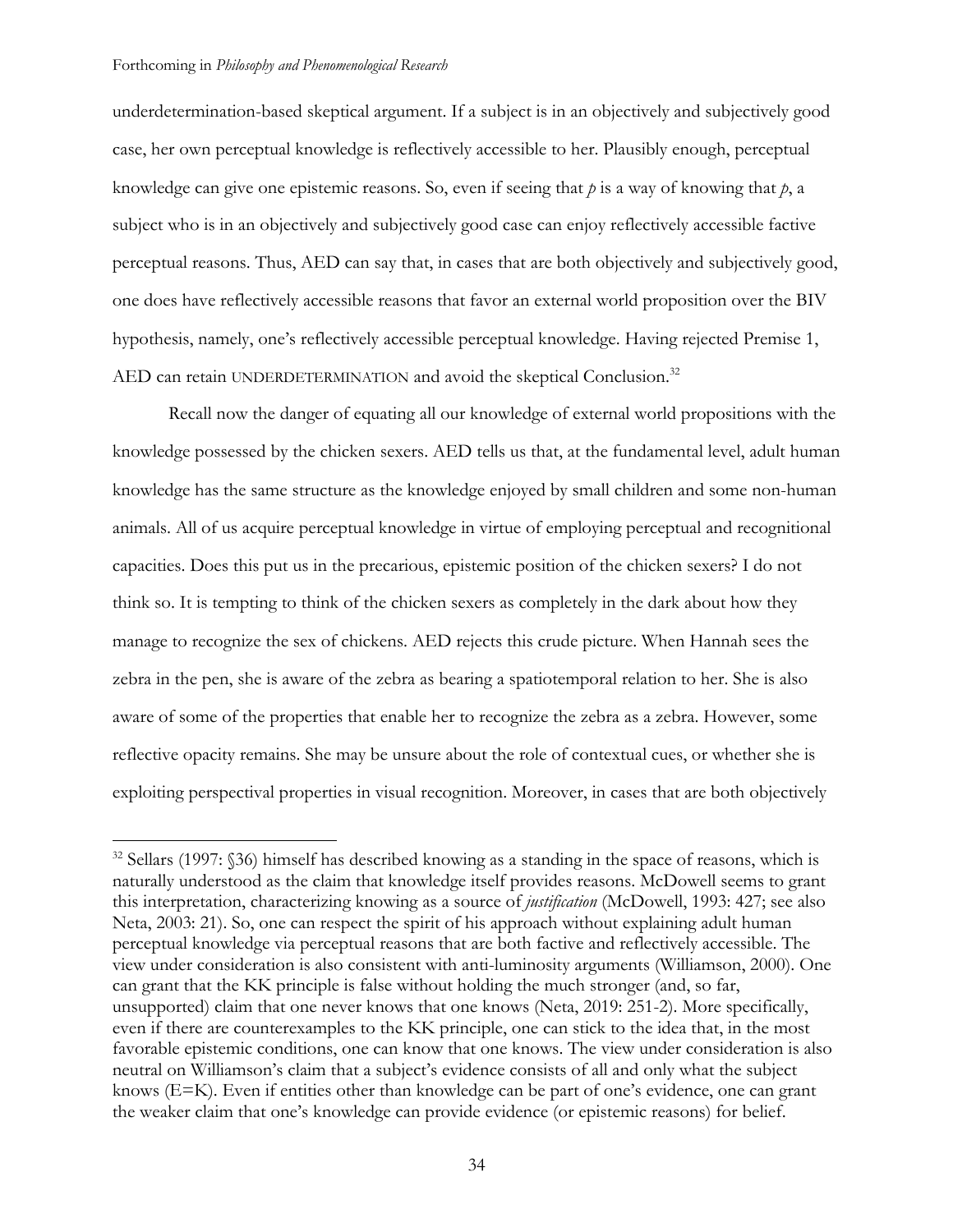and subjectively good, various pieces of perceptual knowledge can become reflectively accessible to Hannah, providing her with a decisive epistemic advantage over the chicken sexers.

In sum, AED has the same anti-skeptical power as ED to block underdetermination-based skepticism. In Section 5.4, I show that AED has additional anti-skeptical potential, for it can block the diachronic skeptical argument while retaining the five principles.

### *5.4. Diachronic skepticism revisited*

Stage 1 concludes that *S* loses her reflective access to her seeing that *p* (Conclusion 1). Given that we have granted ACCESS LOSS, we are committed to accepting Conclusion 1. This strikes me as a good result. When we recognize global skeptical hypotheses as undercutting hypotheses, our gut reaction is to immediately set aside our seeing that *p* as an inadequate basis to *rationally dismiss* those global skeptical hypotheses. The rational unavailability of our seeing that *p* explains why some of the best thinkers have felt compelled to explore indirect, rational strategies to respond to skeptical challenges. Historically, these strategies consist of transcendental arguments or inferences to the best explanation. In my view, the anti-skeptical potential of these strategies is limited. However, the attraction that they have exerted on many theorists is evidence of a widespread intuition: one's seeing that *p* is rationally unavailable to dismiss global skeptical hypotheses.

Stage 2 concludes with *S*'s failure to rationally regain reflective access to her seeing that *p*  (Conclusion 2). Given that we have granted EPISTEMIC PURISM, EXCLUSIVITY, and MINIMAL EMPIRICISM, we must accept Conclusion 2 as well. Once again, this strikes me as a good result: it accommodates our feeling of *rational impotence* to dismiss global skeptical hypotheses. As Hume (2000) famously pointed out, it seems impossible to rationally vindicate our belief in the existence of outer objects. This observation partly explains why some have argued that it is a mistake to try to refute global skepticism on its own terms. The philosophical task should be modest: develop an account of perceptual knowledge that has no skeptical consequences (Pryor, 2000). AED vindicates

35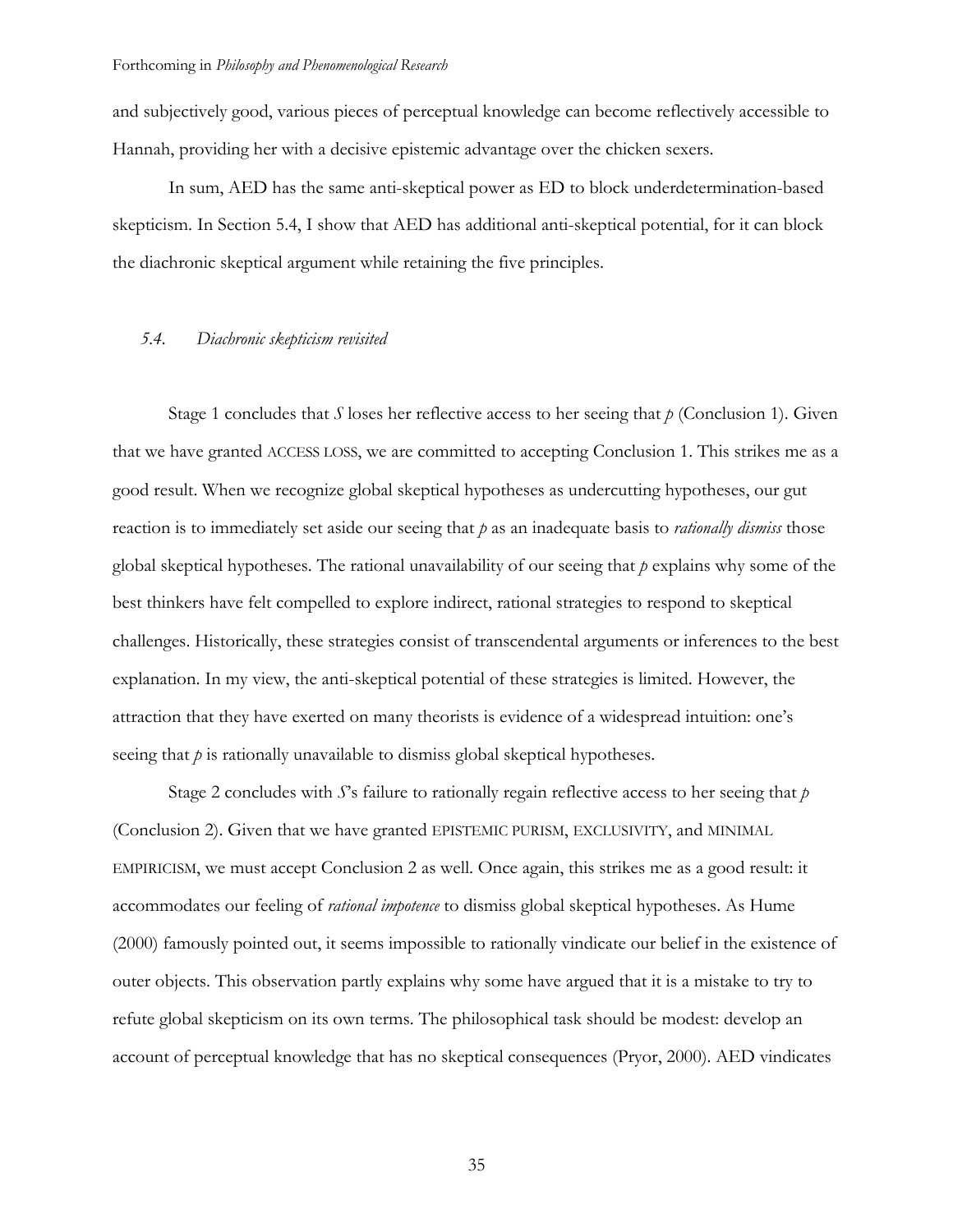this line of reasoning. If perceptual knowledge has a-rational grounds, it is no surprise that we cannot rationally vindicate our perceptual knowledge of external world propositions.

AED grants Stage 3, which leads to *S*'s reflective skepticism (Conclusion 3). However, AED rejects Stage 4, which moves from *S*'s reflective skepticism to *S*'s lack of perceptual knowledge (Conclusion 4). AED's a-rational explanation of perceptual knowledge justifies the rejection of Stage 4. If perceptual knowledge is not grounded in perceptual reasons that are both factive and reflectively accessible, perceptual knowledge can survive the reflective inaccessibility of those reasons.

Some might find this combination of views problematic. I rather see this combination of views as an argument *in favor of* AED. As Williams (2001: 61) rightly points out, global skepticism "produces a kind of intellectual split personality. And this is why it is a problem". AED accommodates Williams' remark. On the one hand, our rational impotence leads us to reflective skepticism. We feel unable to offer any reasons to back up our perceptual beliefs. On the other hand, we keep behaving as if we remained in possession of our perceptual knowledge. AED explains this intellectual split personality by positing a mismatch between the perceptual knowledge that is reflectively accessible to us at the end of the diachronic argument (none) and the perceptual knowledge that is unreflectively available to us at the end of that argument (a lot). This point is important, so let me defend it further.

I am currently unable to offer you any epistemic reasons to dismiss the BIV hypothesis. However, I can still retain the capacity to bear a-rational, perceptual relations to external entities. Moreover, I can still recognize some of these entities in one way or another. For example, I have recognized a nearby entity as my dog. In doing so, I have formed a thought with the content <That is my dog>. Despite my rational impotence to dismiss the BIV hypothesis, I display a strong commitment to the truth of that thought. Indeed, this commitment is hard to distinguish from a *bona fide* belief. First, I rely on the truth of <That is my dog> to guide my actions, like the

36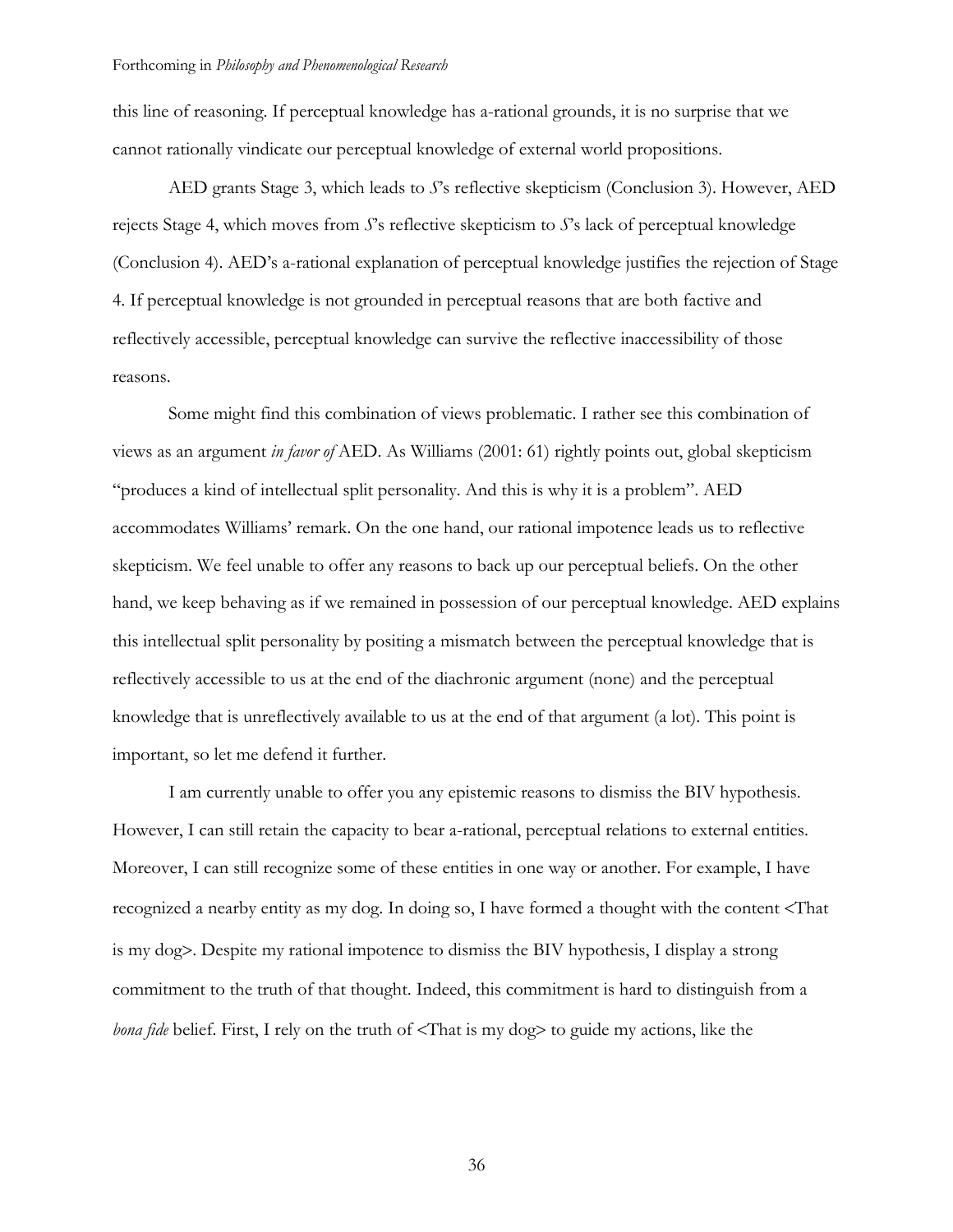movements of my hand when I am petting my dog.<sup>33</sup> Second, my recognition of that animal as my dog (and not as someone else's dog) enables me to emotionally react in ways that are appropriate only if that animal is my dog. For instance, it is appropriate for me to be ashamed if I see that my dog is playing with my friend's cashmere sweater. If it was someone else's dog, shame wouldn't be an appropriate, emotional response. Third, if I were to talk to another friend a few days later, I might tell her that I managed to save my friend's cashmere sweater from my dog's jaws. Fourth, I am disposed to use <That is my dog> in implicit inferences. For example, I can update that thought in response to perceptual intake. Were my dog to run away, I would come to think that my dog left. If I were to hear my dog bark, I would automatically infer that it wants to go for a walk. In sum, the functional profile of this thought strongly suggests that *I do not merely entertain* the content <That is my dog>. I bear the belief relation to that thought. So, even if my skeptical ruminations have led me to lose my reflective knowledge that *I see that that is my dog*, I have retained my unreflective belief that *that is my dog*. Given that this thought is representative of many of the thoughts I keep forming at the end of the diachronic skeptical argument, the conclusion generalizes to many other cases.

Interestingly, nothing prevents this and other first-order, perceptual beliefs from being true in a non-accidental way. Recall the Gettier (1963) problem. This problem has taught us that, whether a belief is non-accidentally true depends on there being an objective connection between my belief being true and the truth. Objective conditions of this sort can be satisfied even if I am unable to rationally dismiss the BIV hypothesis. Suppose that I stand in an a-rational, visual relation to my dog, and that I have received the required training to apply the concept MY DOG when I stand in that kind of visual relation to my dog. When I apply that concept under those circumstances, it seems to follow that my true belief that that is my dog is creditable to me. After all, not all forms of epistemic credit require that one respond to epistemic reasons (Greco, 2010; Sosa, 2007, 2017). If there are no dog-façades in the vicinity, I can also satisfy another popular constraint for the possession of a nonaccidentally true belief (Goldman, 1976; but see Sosa, 2007, 2017 for an alternative treatment). So, it

<sup>&</sup>lt;sup>33</sup> See James (1896), Peirce (1877), and Sosa (2007) for the relevance of action to belief.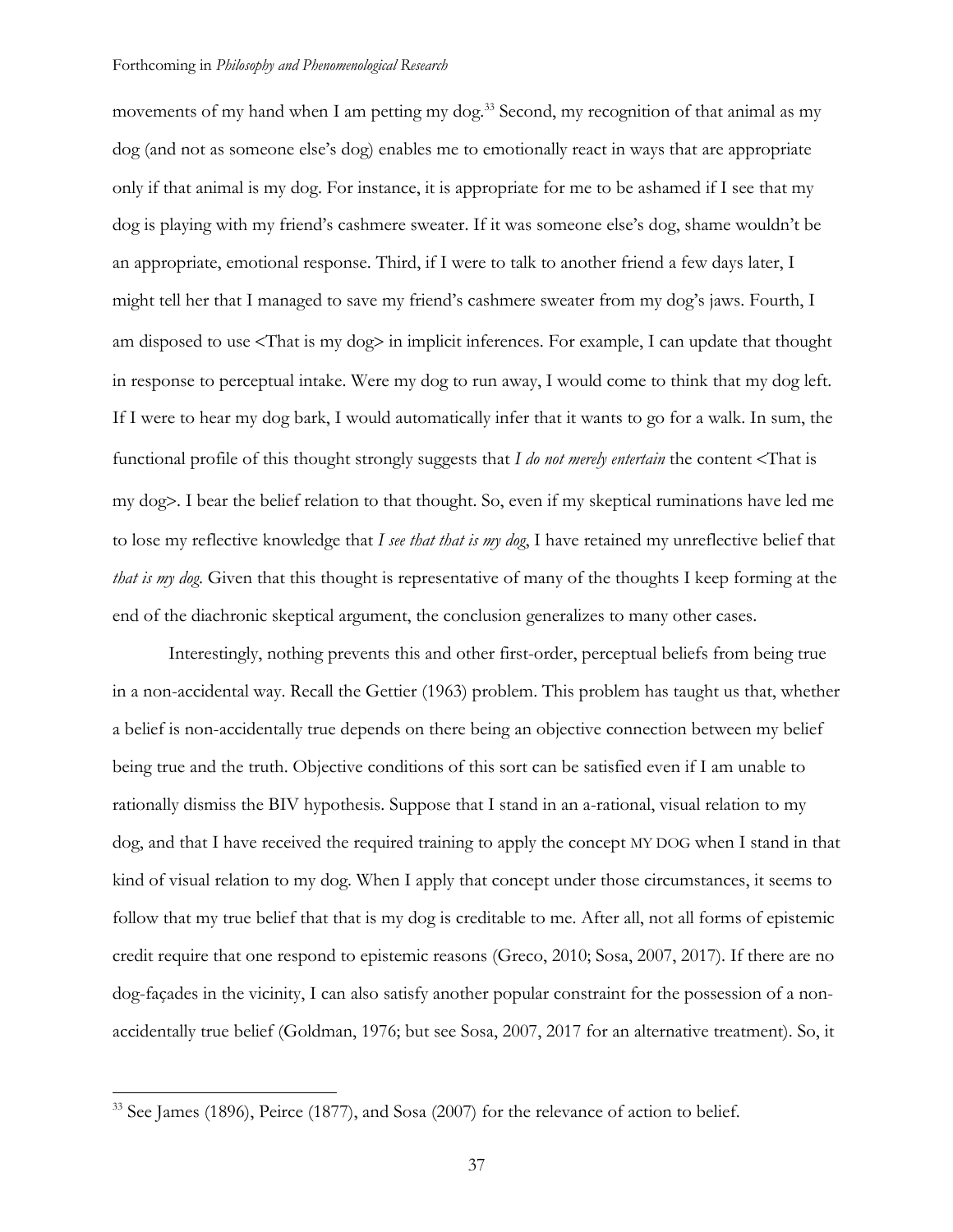seems reasonable to conclude that I can form this and many other true beliefs in a non-accidental manner, despite my declared inability to rationally dismiss the BIV hypothesis.

Of course, I have not shown that these are all and the only conditions for perceptual knowledge. Still, these remarks are all we need to make a point of broader significance. In the absence of reasons to think otherwise, it is not unreasonable to hold that unreflective forms of perceptual knowledge can coexist with one's rational inability to dismiss the BIV hypothesis—even if I happen to be a normal adult human. Interestingly, AED can help us explain why that is possible. Given that belief involves strong commitments to the truth that go beyond what one has reflective access to, and that knowledge involves the satisfaction of objective conditions that are not within one's reflective ken, perceptual knowledge can survive the reflective skepticism produced by one's encounter with the BIV hypothesis.<sup>34</sup>

This strikes me as the right result. Descartes (1996) and Hume (2000), among others, have argued that global skepticism has a purely 'intellectual' character. AED is ideally placed to explain this observation. The explanation lies in the a-rational grounds of perceptual knowledge. If I withhold my belief that *I* have perceptual knowledge, this act must take place at a higher, intellectual level. Descartes, for one, makes it perfectly clear that he cannot stop acting on the truth of external world propositions. So, to conduct his methodical doubt, he is compelled to *suppose*, and even *pretend*, that he is dreaming (Descartes, 1996). Similarly, Hume (2000) insists that skepticism cannot remove his belief in the existence of outer objects, which he takes to be grounded in custom. AED preserves these insights, but in a modified way. What Hume calls 'custom' might be partly responsible for a type of functional organization that prevents perceptual belief from being lost by the sole consideration of global skeptical hypotheses. Crucially, AED shows us that we can retain more than

<sup>&</sup>lt;sup>34</sup> There might be cases in which reflection leads one to lose one's perceptual knowledge, as when one realizes that one's background reasons are insufficient to rationally dismiss some local skeptical hypotheses (Echeverri, 2020).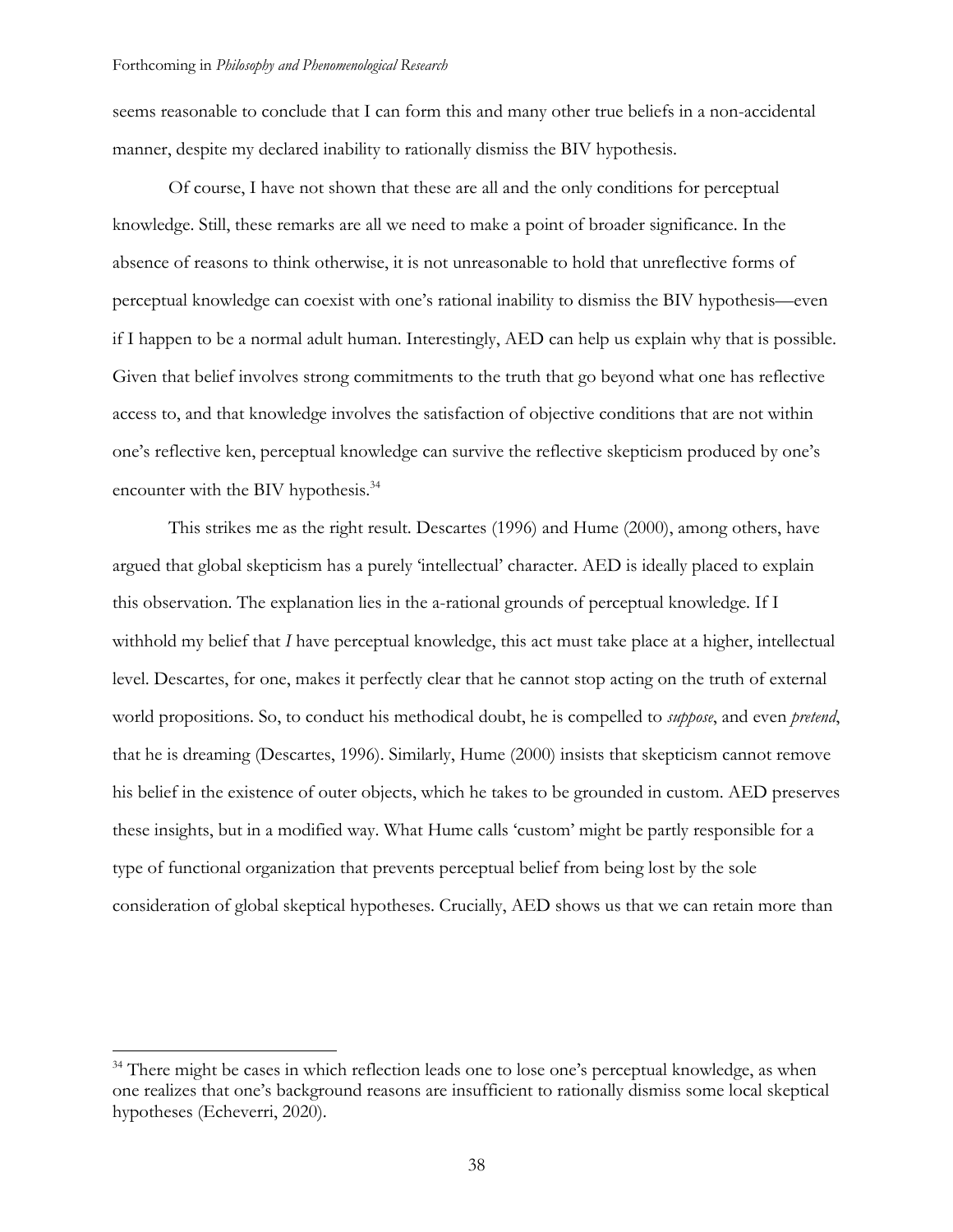mere belief. Our encounter with skepticism can leave us, not only with external world beliefs, but also with genuine perceptual knowledge. 35

## **6. Concluding Remarks**

ED has been thought to improve upon internalist and externalist treatments of skepticism, for it explains perceptual knowledge via perceptual reasons that are both factive and reflectively accessible to the subject. If successful, this strategy would constitute the epistemological holy grail. I have argued that, given several principles that ED is committed to, understanding a global skeptical hypothesis is all it takes for a rational subject to lose all her perceptual knowledge of the world. Appearances to the contrary notwithstanding, Austin's popular observations on the limits of reasonable doubt do not help ED's cause; they rather jeopardize ED's status as *the* epistemological holy grail. If we want to preserve the principles that ED is committed to, the way out is to rethink the assumption that adult human perceptual knowledge is rationally based. In objectively and subjectively good cases, subjects can have reflectively accessible perceptual knowledge. If reflectively accessible perceptual knowledge can provide epistemic reasons, we can block underdeterminationbased skepticism by holding that our reflectively accessible knowledge favors external world propositions over global skeptical hypotheses. If we think of perceptual knowledge as having arational grounds, we can explain how we can retain our perceptual knowledge despite our inability to rationally dismiss global skeptical hypotheses.<sup>36</sup>

<sup>&</sup>lt;sup>35</sup> The functional organization of our reflective capacities might explain why we automatically 'regain' reflective access to our perceptual knowledge once we stop thinking about global skeptical hypotheses. I consider this functional organization as one of the a-rational grounds of reflective knowledge.

<sup>&</sup>lt;sup>36</sup> I presented earlier versions of this paper under the title "Searching for the Epistemological Holy Grail" at the epistemology seminar of UNAM, the epistemology research group of Collège de France, and the researchers' seminar of the Instituto de Investigaciones Filosóficas at UNAM. I am grateful to the audiences for their comments, especially to Dubian Cañas, Miguel Ángel Fernández, Jean-Baptiste Guillon, Conor McHugh, Ricardo Mena, and Miguel Ángel Sebastián. Work on this project was funded by grants from UNAM-PAPIIT IN 400621 "Alcances y límites del externismo epistémico" and IA 400320 "Experiencia pictórica, percepción y contenido singular de la experiencia".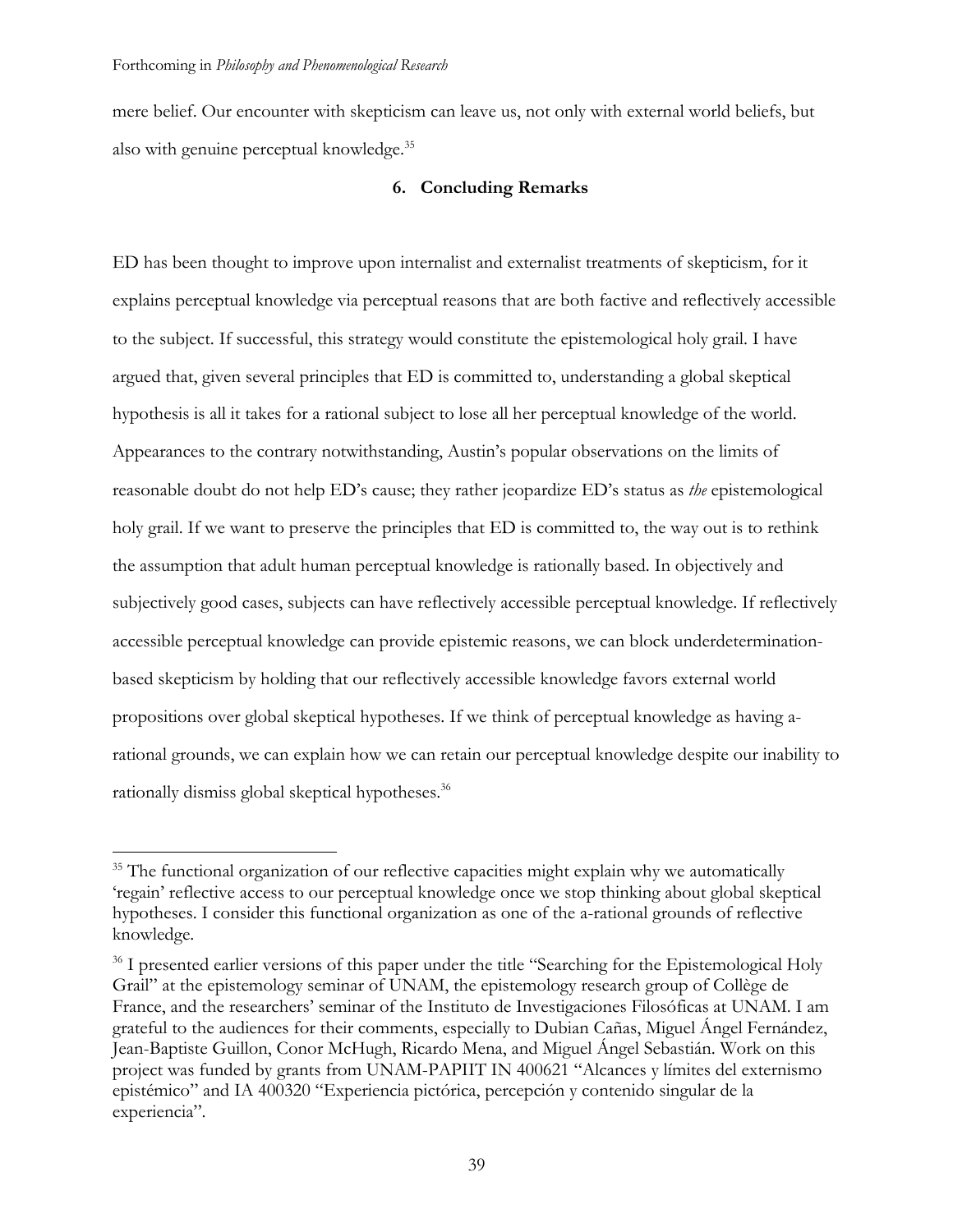## **References**

Alston, W. (1993). *The Reliability of Sense-Perception.* Ithaca: Cornell University Press.

Ashton, N. A. (2015). Undercutting underdetermination-based scepticism. *Theoria, 81*, 333-354. doi: 10.1111/theo.12076

Austin, J. (1946). Other minds. In J. Austin, *Philosophical Papers* (pp. 76-116). Oxford: Oxford University Press.

BonJour, L. (1985). *The Structure of Empirical Knowledge.* Cambridge: Harvard University Press.

BonJour, L. (1998). *In Defense of Pure Reason*. Cambridge: Cambridge University Press.

Brandom, R. (1997). Study guide. In W. Sellars, *Empiricism and the Philosophy of Mind* (pp. 119-181). Cambridge: Harvard University Press.

Brandom, R. (1998). Insights and blindspots of reliabilism. *The Monist, 81,* 371-392. doi: 10.5840/monist199881317

Brewer, B. (1999). *Perception and Reason*. Oxford: Clarendon Press.

Brewer, B. (2011). *Perception and Its Objects*. Oxford: Oxford University Press.

Brueckner, A. (1994). The structure of the skeptical argument. *Philosophy and Phenomenological Research, 54,* 827-835. doi: 10.2307/2108413

Burge, T. (2010). *Origins of Objectivity*. Oxford: Oxford University Press.

Campbell, J. (2002). *Reference and Consciousness*. Oxford: Clarendon Press.

Chalmers, D. (2018). Structuralism as a response to skepticism. *The Journal of Philosophy, 115,* 625-660. doi: 10.5840/jphil20181151238

Cohen, S. (1998). Two kinds of skeptical argument. *Philosophy and Phenomenological Research, 58,* 143-159. doi: 10.2307/2653634

Cohen, S. (1999). Contextualism, skepticism, and the structure of reasons. *Philosophical Perspectives, 13*, 57-89. doi: 10.1111/0029-4624.33.s13.3

Coliva, A. (2021). Strange bedfellows: on Pritchard's disjunctivist hinge epistemology. *Synthese, 198 (Suppl. 15),* 3521-3532. doi: 10.1007/s11229-018-02046-z

Conee, E. (2005). Contextualism contested. In M. Steup and E. Sosa (Eds.), *Contemporary Debates in Epistemology* (pp. 47-57). Malden: Blackwell.

Cunningham, J. (2016). Reflective epistemological disjunctivism. *Episteme, 13,* 111-132. doi: 10.1017/epi.2015.62

Davidson, D. (1986). A coherence theory of truth and knowledge. In E. LePore (Ed.), *Truth and Interpretation: Perspectives on the Philosophy of Donald Davidson* (pp. 307-319). Oxford: Blackwell.

DeRose, K. (2009). *The Case for Contextualism: Knowledge, Skepticism, and Context, Volume 1*. Oxford: Oxford University Press.

DeRose, K. (2017). *The Appearance of Ignorance: Knowledge, Skepticism, and Context, Volume 2*. Oxford: Oxford University Press.

Descartes, R. (1996). *Descartes: Meditations on First Philosophy: With Selections from the Objections and Replies*, John Cottingham, ed. Cambridge: Cambridge University Press.

Dorsch, F. & Dutant, J. (Eds.), (forthcoming). *The New Evil Demon Problem*. Oxford: Oxford University Press.

Doyle, C., Milburn, J. & Pritchard, D. (Eds.), (2019). *New Issues in Epistemological Disjunctivism*, New York and London: Routledge.

Dretske, F. (1969). *Seeing and Knowing*. Chicago: Chicago University Press.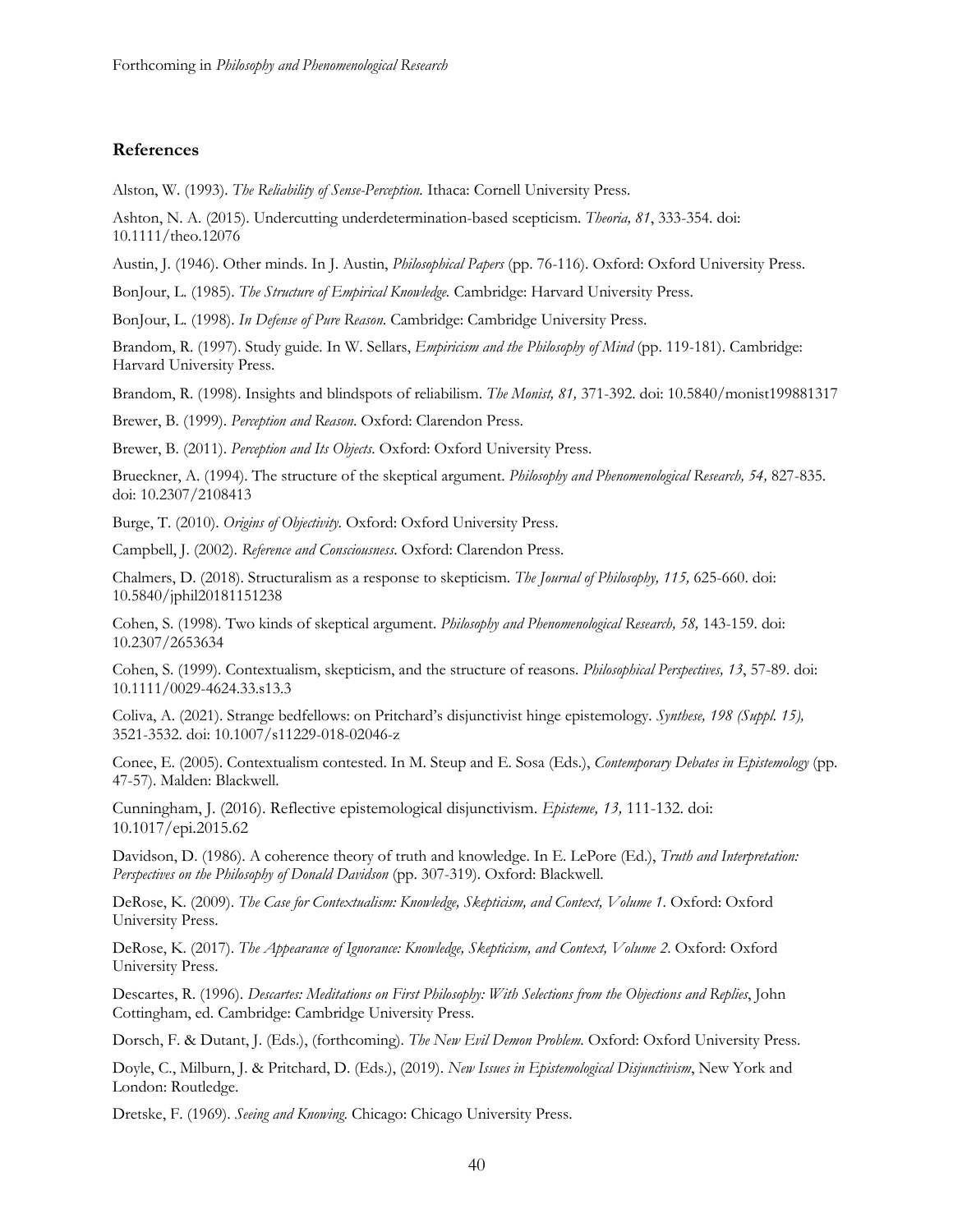Dretske, F. (1970). Epistemic operators. *The Journal of Philosophy, 67,* 1007-1023. doi: 10.2307/2024710

Dretske, F. (1971). Conclusive reasons. *Australasian Journal of Philosophy, 74,* 568-580. doi: 10.1080/00048407112341001

Echeverri, S. (2013). Is perception a source of reasons? *Theoria: A Swedish Journal of Philosophy, 79,* 22-56. doi: 10.1111/j.1755-2567.2012.01139.x

Echeverri, S. (2016). Object files, properties, and perceptual content. *Review of Philosophy and Psychology, 7,* 283-307. doi: 10.1007/s13164-015-0275-y

Echeverri, S. (2017a). How to undercut radical skepticism. *Philosophical Studies, 174,* 1299-1321. doi: 10.1007/s11098-016-0761-9

Echeverri, S. (2017b). Illusions of optimal motion, relationism, and perceptual content. *Pacific Philosophical Quarterly, 98 (S1),* 146-173. doi: 10.1111/papq.12159

Echeverri, S. (2020). Perceptual knowledge, discrimination, and closure. *Erkenntnis, 85,* 1361-1378. doi: 10.1007/s10670-018-0081-x

Echeverri, S. (2022). Epistemological disjunctivism and the conditionality problem for externalism. *Episteme*. Advanced online publication. doi: 10.1017/epi.2022.2

Feldman, R. (1999). Contextualism and skepticism. *Philosophical Perspectives, 13,* 91-114. doi: 10.1111/0029- 4624.33.s13.4

Foley, R. (1987). *A Theory of Epistemic Rationality*. Cambridge: Harvard University Press.

Forster, M. & Sober, E. (1991). How to tell when simpler, more unified, or less *ad hoc* theories will provide more accurate predictions. *British Journal for the Philosophy of Science, 45,* 1-35. doi: 10.1093/bjps/45.1.1

French, C. (2016). The formulation of epistemological disjunctivism. *Philosophy and Phenomenological Research, 92,* 86- 104. doi: 10.1111/phpr.12105

Gettier, E. (1963). Is justified true belief knowledge? *Analysis, 23,* 121-123. doi: 10.1093/analys/23.6.121

Goldman, A. (1976). Discrimination and perceptual knowledge. *The Journal of Philosophy, 73,* 771-791. doi: 10.2307/2025679

Greco, J. (2000). *Putting Skeptics in Their Place: The Nature of Skeptical Arguments and Their Role in Philosophical Inquiry*. Cambridge: Cambridge University Press.

Greco, J. (2010). *Achieving Knowledge: A Virtue Theoretic Account of Epistemic Normativity*. Cambridge: Cambridge University Press.

Greco, J. (2014). Pritchard's epistemological disjunctivism: how right? how radical? how satisfying? *Philosophical Quarterly, 64,* 115-22. doi: 10.1093/pq/pqt005

Hawthorne, J. (2002). Deeply contingent *a priori* knowledge. *Philosophy and Phenomenological Research, 65,* 247-269. doi: 10.1111/j.1933-1592.2002.tb00201.x

Hume, D. (2000). *A Treatise of Human Nature*, ed. David Fate Norton and Mary J. Norton. Oxford: Oxford University Press.

James, W. (1896). The will to believe. *The New World, 5,* 327-347.

Kahneman, D. (2011). *Thinking, Fast and Slow*. New York: Farrar, Straus and Giroux.

Kelp, C. (2021). Theory of inquiry. *Philosophy and Phenomenological Research, 103,* 359-384. doi: 10.1111/phpr.12719

Kern, A. (2017). *Sources of Knowledge: On the Concept of a Rational Capacity for Knowledge*. Cambridge: Harvard University Press.

Kung, P. (2011). On the possibility of skeptical scenarios. *European Journal of Philosophy, 19,* 387-407. doi: 10.1111/j.1468-0378.2009.00382.x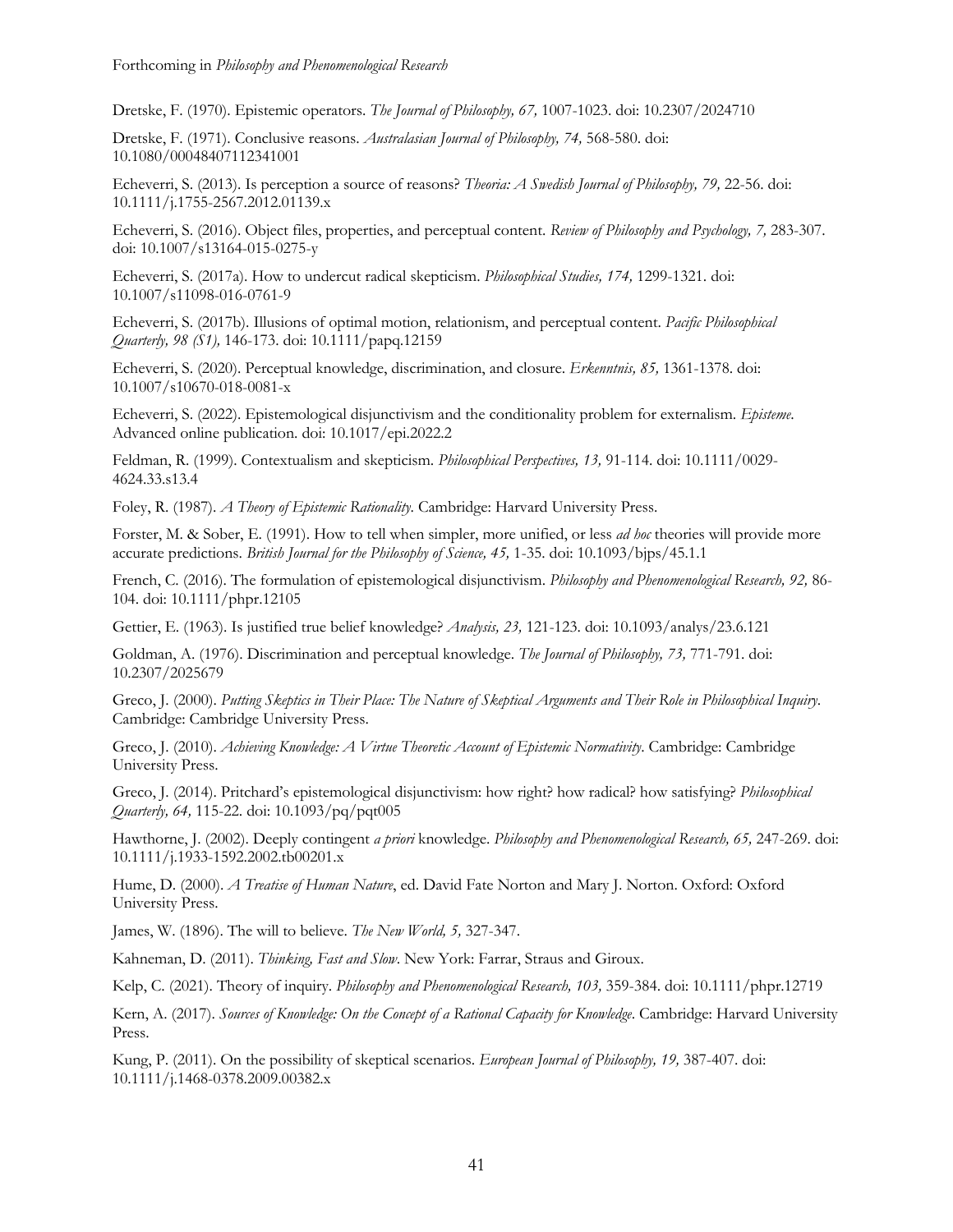Lasonen-Aarnio, M. (2010). Unreasonable knowledge. *Philosophical Perspectives, 24,* 1-21. doi: 10.1111/j.1520- 8583.2010.00183.x

Levin, M. (2000). Demons, possibility and evidence. *Noûs, 34,* 422-440. doi: 10.1111/0029-4624.00218

Lewis, D. (1996). Elusive knowledge. *Australasian Journal of Philosophy, 74,* 549-567. doi: 10.1080/00048409612347521

Lycan (1988). *Judgment and Justification*. Cambridge: Cambridge University Press.

McDowell, J. (1982). Criteria, defeasibility, and knowledge. *Proceedings of the British Academy, 68*, 455-479. Reprinted in his *Meaning, Knowledge, and Reality* (pp. 369-394). Cambridge: Harvard University Press.

McDowell, J. (1986). Singular thought and the extent of inner space. In P. Pettit & J. McDowell (Eds.), *Subject, Thought, and Context* (pp. 137-68). Oxford: Clarendon Press, 137-168. Reprinted in a slightly different form in his *Meaning, Knowledge, and Reality* (pp. 228-259). Cambridge: Harvard University Press.

McDowell, J. (1993). Knowledge by hearsay. In B. K. Matilal & A. Chakrabarti (Eds.), *Knowing from Words: Western and Indian Philosophical Analysis of Understanding and Testimony* (pp. 195-224). Dordrecht Kluwer. Reprinted in his *Meaning, Knowledge, and Reality* (pp. 414-443). Cambridge: Harvard University Press.

McDowell, J. (1995). Knowledge and the internal. *Philosophy and Phenomenological Research, 55,* 877-893. Reprinted in his *Meaning, Knowledge, and Reality* (pp. 395-413). Cambridge: Harvard University Press.

McDowell, J. (1996). *Mind and World*, 2nd edition. Cambridge: Harvard University Press.

McDowell, J. (2002a). Knowledge and the internal revisited. *Philosophy and Phenomenological Research, 64,* 97-105*.*  Reprinted in his *The Engaged Intellect* (pp. 278-287), Cambridge: Harvard University Press.

McDowell, J. (2002b). Responses. In N. H. Smith (Ed.), *Reading McDowell: On Mind and World* (pp. 269-305). London: Routledge.

McDowell, J. (2003). Subjective, intersubjective, objective. *Philosophy and Phenomenological Research, 67,* 675-81. doi: 10.1111/j.1933-1592.2003.tb00315.x

McDowell, J. (2008a). The disjunctive conception of experience as material for a transcendental argument. In A. Haddock & F. Macpherson (Eds.), *Disjunctivism: Perception, Action, Knowledge* (pp. 376-389). Oxford: Oxford University Press.

McDowell, J. (2008b). Avoiding the myth of the given. In J. Lindgaard (Ed.), *John McDowell: Experience, Norm, and Nature* (pp. 1-14), Blackwell: Oxford.

McDowell, J. (2011). *Perception as a Capacity for Knowledge*. Milwaukee: Marquette University Press.

McDowell, J. (2013). Tyler Burge on disjunctivism (II). *Philosophical Explorations, 16,* 259-79. doi: 10.1080/13869795.2013.808693

McDowell, J. (2014). A note on the significance of surface inquiry. *International Journal for the Study of Skepticism, 4,* 317-321. doi: 10.1163/22105700-04010006

McDowell, J. (2019). Perceptual experience and empirical rationality. In C. Doyle, J. Milburn & D. Pritchard (Eds.), *New Issues in Epistemological Disjunctivism* (pp. 31-40). New York and London: Routledge.

Martin, M. (2006). On being alienated. In T. S. Gendler and J. Hawthorne (Eds.), *Perceptual Experience* (pp. 354- 410). Oxford: Oxford University Press.

Millar, A. (2019). *Knowing by Perceiving*. Oxford: Oxford University Press.

Moore, G. E. (1939). Proof of an external world. In T. Baldwin (Ed.) *G. E. Moore: Selected Writings* (pp. 147-170). London: Routledge.

Nagel, T. (1986). *The View from Nowhere*. Oxford: Oxford University Press.

Neta, R. (2002). S Knows that P. *Noûs, 36,* 663-689. doi: 10.1111/1468-0068.00406

Neta, R. (2003). Contextualism and the problem of the external world. *Philosophy and Phenomenological Research, 66,* 1- 31. doi: 10.1111/j.1933-1592.2003.tb00241.x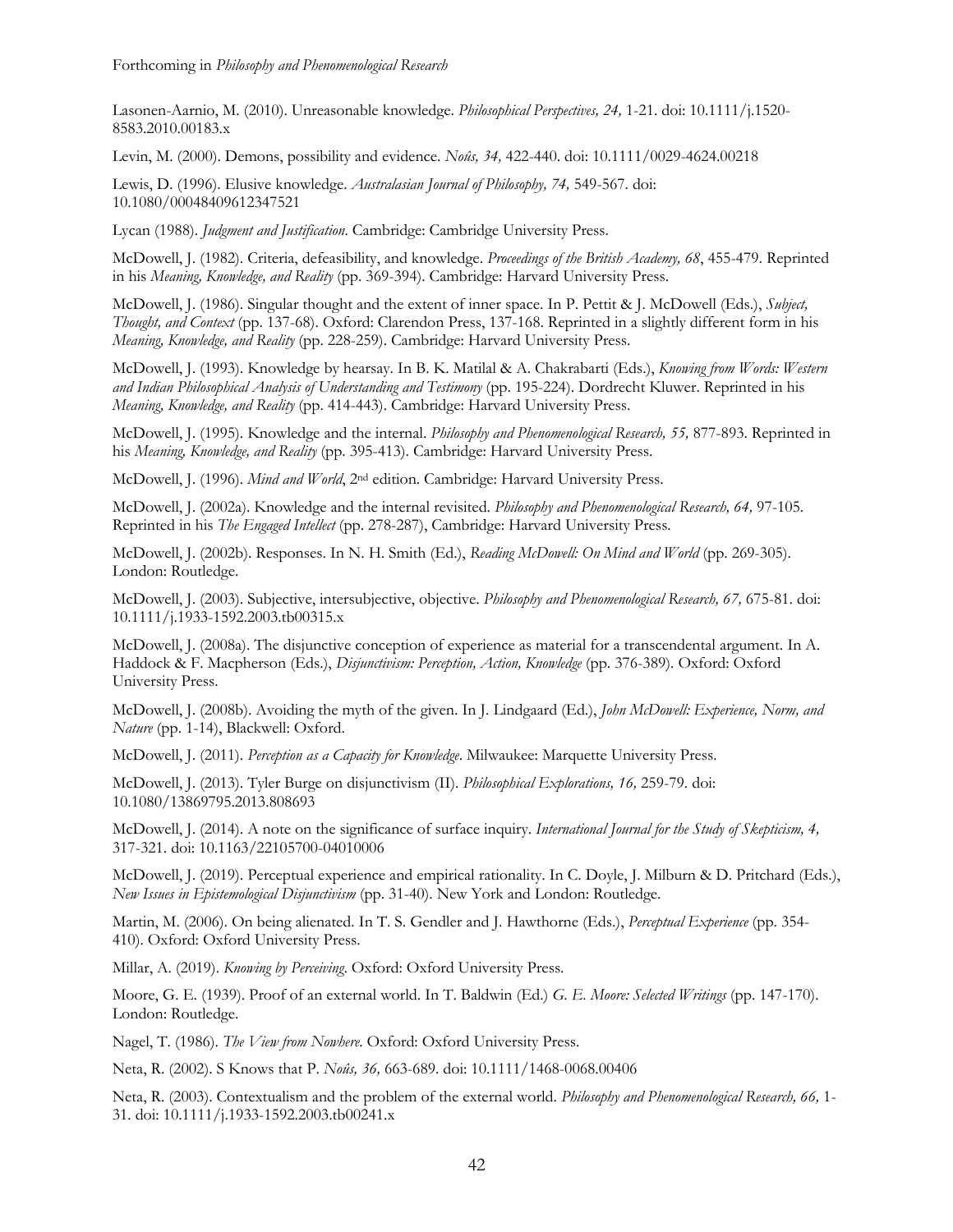Neta, R. (2008a). In defense of disjunctivism. In F. Macpherson and A. Haddock (Eds.) *Disjunctivism: Perception, Action, Knowledge* (pp. 311-329). Oxford: Oxford University Press.

Neta, R. (2008b). What evidence do you have? *British Journal for the Philosophy of Science, 59,* 89-119. doi: 10.1093/bjps/axn003

Neta, R. (2009). Mature human knowledge as a standing in the space of reasons. *Philosophical Topics, 37,* 115-132. doi: 10.5840/philtopics200937119

Neta, R. (2011). A refutation of Cartesian fallibilism. *Noûs, 45,* 658-695. doi: 10.1111/j.1468-0068.2010.00778

Neta, R. (2016). How holy is the disjunctivist grail? *Journal of Philosophical Research, 41,* 193-200. doi: 10.5840/jpr20168182

Neta, R. (2018). Rationally determinable conditions. *Philosophical Issues, 28,* 289-99. doi: 10.1111/phis.12125

Neta, R. (2019). Disjunctivism and credence. In C. Doyle, J. Milburn & D. Pritchard (Eds.), *New Issues in Epistemological Disjunctivism* (pp. 241-258). New York and London.

Neta, R. (2021). An evidentialist account of hinges. *Synthese, 198 (Suppl. 15),* 3577-3591. doi: 10.1007/s11229-018- 02061-0

Nozick, R. (1981). *Philosophical Explanations*. Cambridge: Harvard University Press.

Peacocke, C. (2004). *The Realm of Reason*. Oxford: Clarendon Press.

Peirce, C. S. (1877). The fixation of belief. *Popular Science Monthly, 12*, 1-15.

Plantinga, A. (1993). *Warrant and Proper Function*. Oxford: Oxford University Press.

Pollock, J. L. & Cruz, J. (1999). *Contemporary Theories of Knowledge*. Lanham: Rowman & Littlefield.

Pritchard, D. (2005). *Epistemic Luck*. Oxford: Oxford University Press.

Pritchard, D. (2012). *Epistemological Disjunctivism*. Oxford: Oxford University Press.

Pritchard, D. (2016). *Epistemic Angst: Radical Scepticism and the Groundlessness of Our Believing*. Princeton: Princeton University Press.

Pritchard, D. (2019). Epistemological disjunctivism and anti-luck virtue epistemology. In C. Doyle, J. Milburn & D. Pritchard (Eds.), *New Issues in Epistemological Disjunctivism* (pp. 41-57). New York and London: Routledge.

Pritchard, D. (2021). Scepticism and epistemic *angst*, *redux*. *Synthese, 198 (Suppl. 15),* 3635-3664. doi: 10.1007/s11229-019-02504-2

Pryor, J. (2000). The skeptic and the dogmatist. *Noûs, 34,* 507-549. 10.1111/0029-4624.00277

Pryor, J. (2004). What's wrong with Moore's argument? *Philosophical Issues, 14,* 349-378. doi: 10.1111/j.1533- 6077.2004.00034.x

Pryor, J. (2007). Reasons and that-clauses. *Philosophical Issues, 17,* 217-244. doi: 10.1111/j.1533-6077.2007.00131.x

Putnam, H. (1981). *Reason, Truth, and History*. Cambridge: Cambridge University Press.

Rödl, S. (2007). *Self-Consciousness*. Cambridge: Harvard University Press.

Russell, B. (1912). *The Problems of Philosophy*. Oxford: Oxford University Press.

Rysiew, P. (2001). The context-sensitivity of knowledge attributions. *Noûs, 35,* 477-514. doi: 10.1111/0029- 4624.00349

Schellenberg, S. (2018). *The Unity of Perception: Content, Consciousness, Evidence*. Oxford: Oxford University Press.

Schiffer, S. (1996). Contextualist solutions to skepticism. *Proceedings of the Aristotelian Society, 96,* 317-333. doi: 10.1093/aristotelian/96.1.317

Sellars, W. (1997). *Empiricism and the Philosophy of Mind*. Cambridge: Harvard University Press.